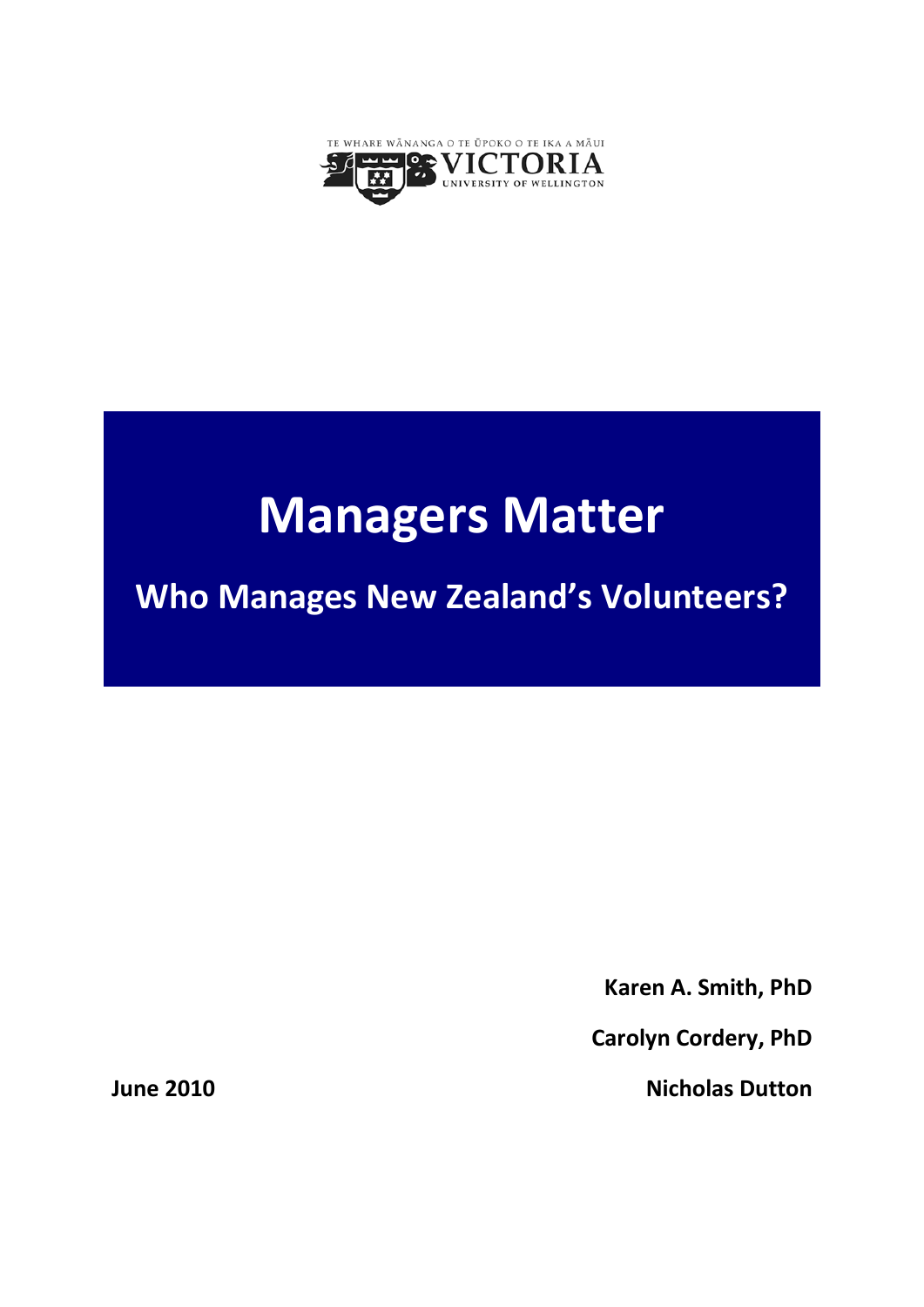# <span id="page-1-0"></span>**About the Authors**

| Karen A. Smith, PhD | Karen is a Senior Lecturer in Victoria Management School at Victoria      |
|---------------------|---------------------------------------------------------------------------|
|                     | University of Wellington. Much of Karen's research concerns volunteers    |
|                     | and their management and she has undertaken research in New Zealand,      |
|                     | Australia, and the UK. Current projects include career paths of volunteer |
|                     | managers; recruitment and retention of volunteers at events, attractions  |
|                     | and visitor information centres; and an international study of student    |
|                     | volunteer participation. Her latest book is Managing Volunteers in        |
|                     | Tourism: Attractions, Destinations and Events.                            |

- **Carolyn Cordery, PhD** Carolyn is a Senior Lecturer in the School of Accounting and Commercial Law at Victoria University of Wellington. Carolyn's research interests are focused on not-for-profit accounting and accountability, incorporating international financial reporting, regulation, and governance. She is the Chair of the NZ Institute of Chartered Accountants' Not-for-Profit Sector Advisory Committee.
- **Nicholas Dutton** Nick is a fourth year student at Victoria University of Wellington. He is currently completing studies towards a Bachelor of Commerce and Administration majoring in Accounting and Commercial Law; and a Graduate Diploma in Professional Accountancy. Nick was awarded a Jobs Summit Summer Research Scholarship and was involved as the research assistant on this project.

# <span id="page-1-1"></span>**Further Information**

| Download a copy of<br>the report:                       | Click on 'Research' at www.victoria.ac.nz/fca/                                         |                            |
|---------------------------------------------------------|----------------------------------------------------------------------------------------|----------------------------|
| Copy of the survey<br>instrument or other<br>questions: | Dr Karen Smith: karen.smith@vuw.ac.nz<br>Dr Carolyn Cordery: carolyn.cordery@vuw.ac.nz | 04 463 5721<br>04 463 5761 |
| <b>Volunteer</b><br>management<br><i>initiatives</i>    | Volunteering New Zealand: www.volunteeringnz.org.nz<br>office@volunteeringnz.org.nz    | 04 384 3636                |
| <i>information:</i>                                     |                                                                                        |                            |

### *To cite this report:*

Smith, K.A., Cordery, C. and Dutton, N. (2010) *Managers Matter: who manages New Zealand's volunteers?* Victoria University of Wellington.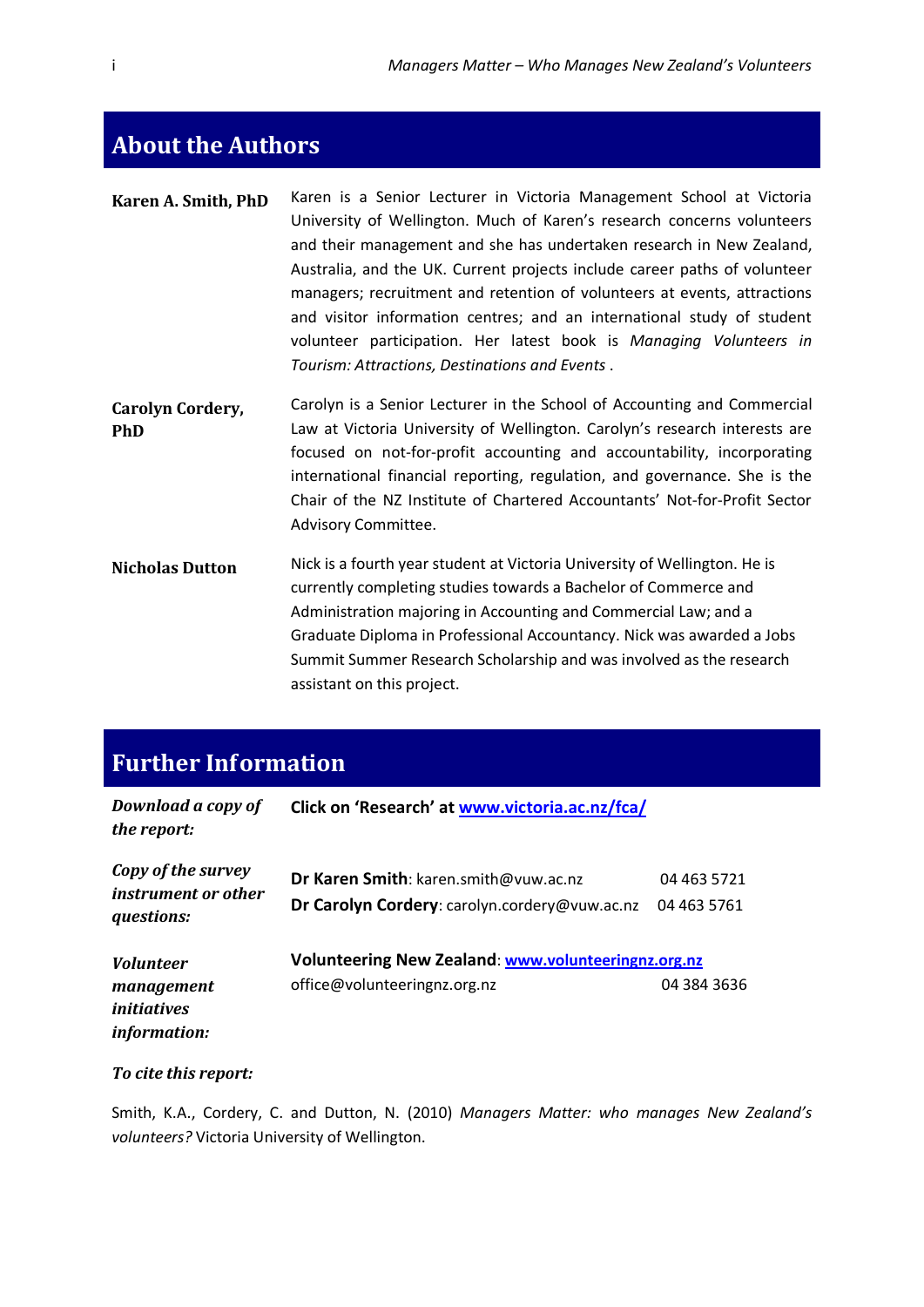# <span id="page-2-0"></span>**Foreword**



Over one million New Zealanders volunteer their time, skills and experience each year. Volunteering is an activity that is diverse and can range from the time neighbours spend helping each other to the time and experience an individual regularly gives to benefit a club, an organisation or their community.

Research has told us that volunteers get more out of the experience when they are provided with clear expectations and role descriptions, training and recognition. They want to volunteer for jobs that offer them development. Core to providing a meaningful and satisfying volunteering experience for volunteers is the management of volunteers and volunteer programmes.

At the Volunteering New Zealand conference in 2009 participants challenged us to mobilise and lead the promotion of the professionalism of managing volunteers. Volunteering New Zealand has convened the Managers of Volunteers Professional Development working group to identify and recognise educational and career pathways for managers of volunteers.

This research by Victoria University of Wellington provides us with until now missing information about our managers of volunteers. This important research will be fundamental in our development and professionalism of volunteer management. At a time when there is a ground swell targeting increased capacity and capability in our sector this research will be invaluable for informing and directing our sector's growth and development.

Volunteer Management is an exciting, valuable and rewarding career. This is also an exciting time for our sector as we witness the recognition and development of a new group of professionals. This research confirms the critical role the manager plays in the successful functioning of

**Gillian Peacock, Chair, Volunteering New Zealand**

volunteer programmes and organisations in New Zealand.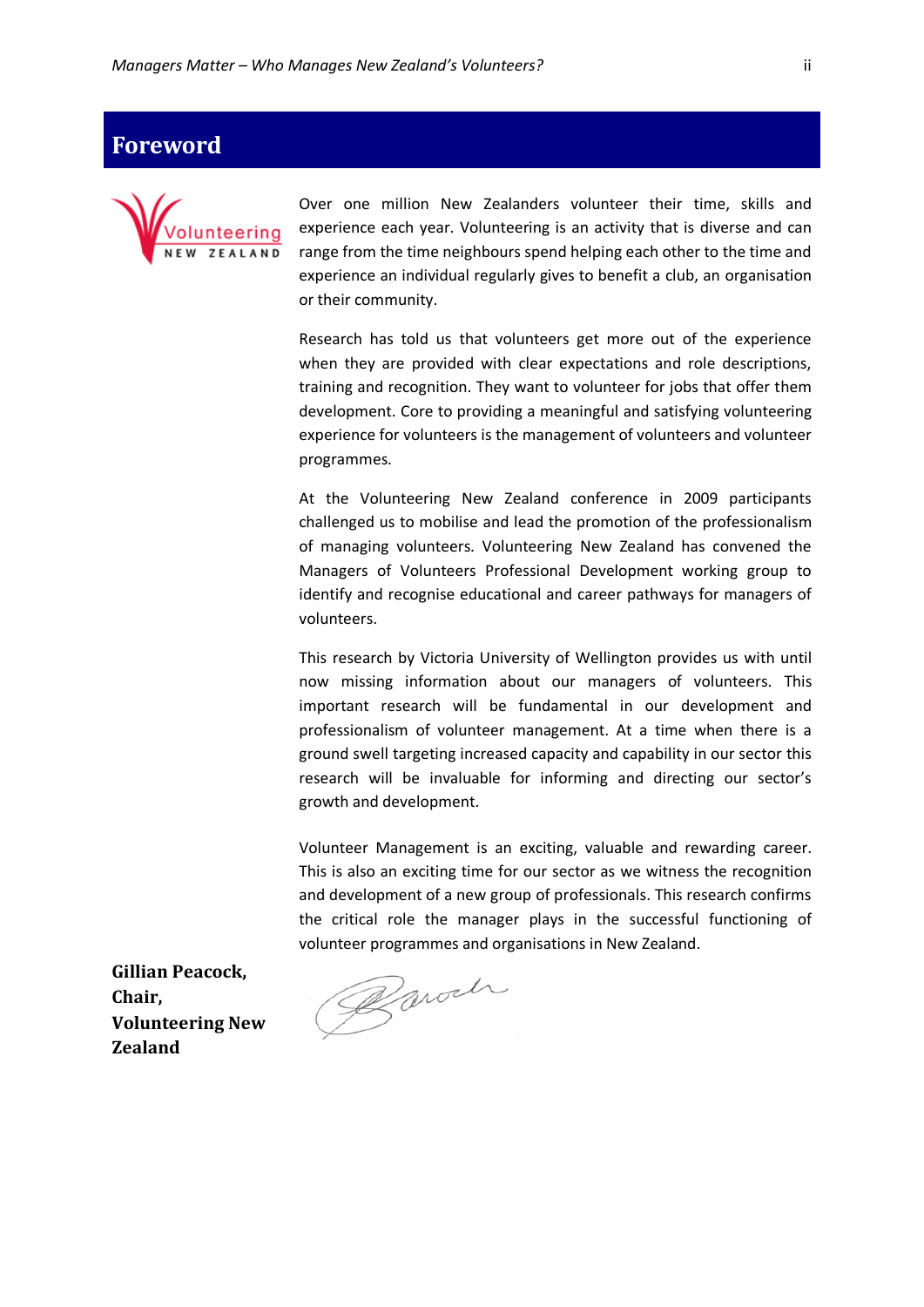# <span id="page-3-0"></span>**Acknowledgements**

This study was made possible through a grant from the Tindall Foundation and the support of Volunteering New Zealand.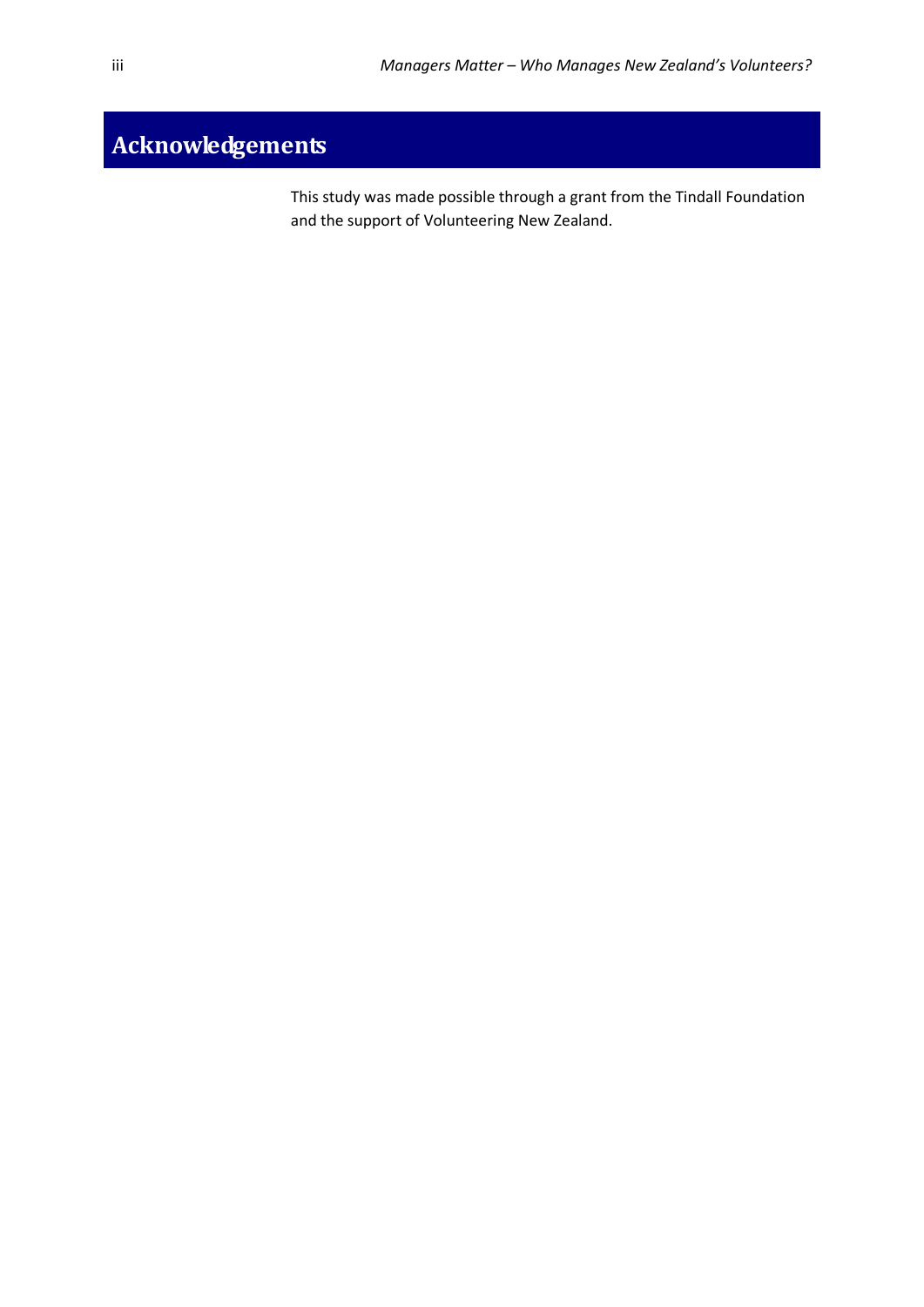# **Contents**

| 1.1 |  |
|-----|--|
| 1.2 |  |
| 1.3 |  |
| 1.4 |  |
| 1.5 |  |
|     |  |
| 2.1 |  |
| 2.2 |  |
|     |  |
| 3.1 |  |
| 3.2 |  |
| 3.3 |  |
|     |  |
|     |  |
| 4.2 |  |
| 4.3 |  |
|     |  |
|     |  |
|     |  |
|     |  |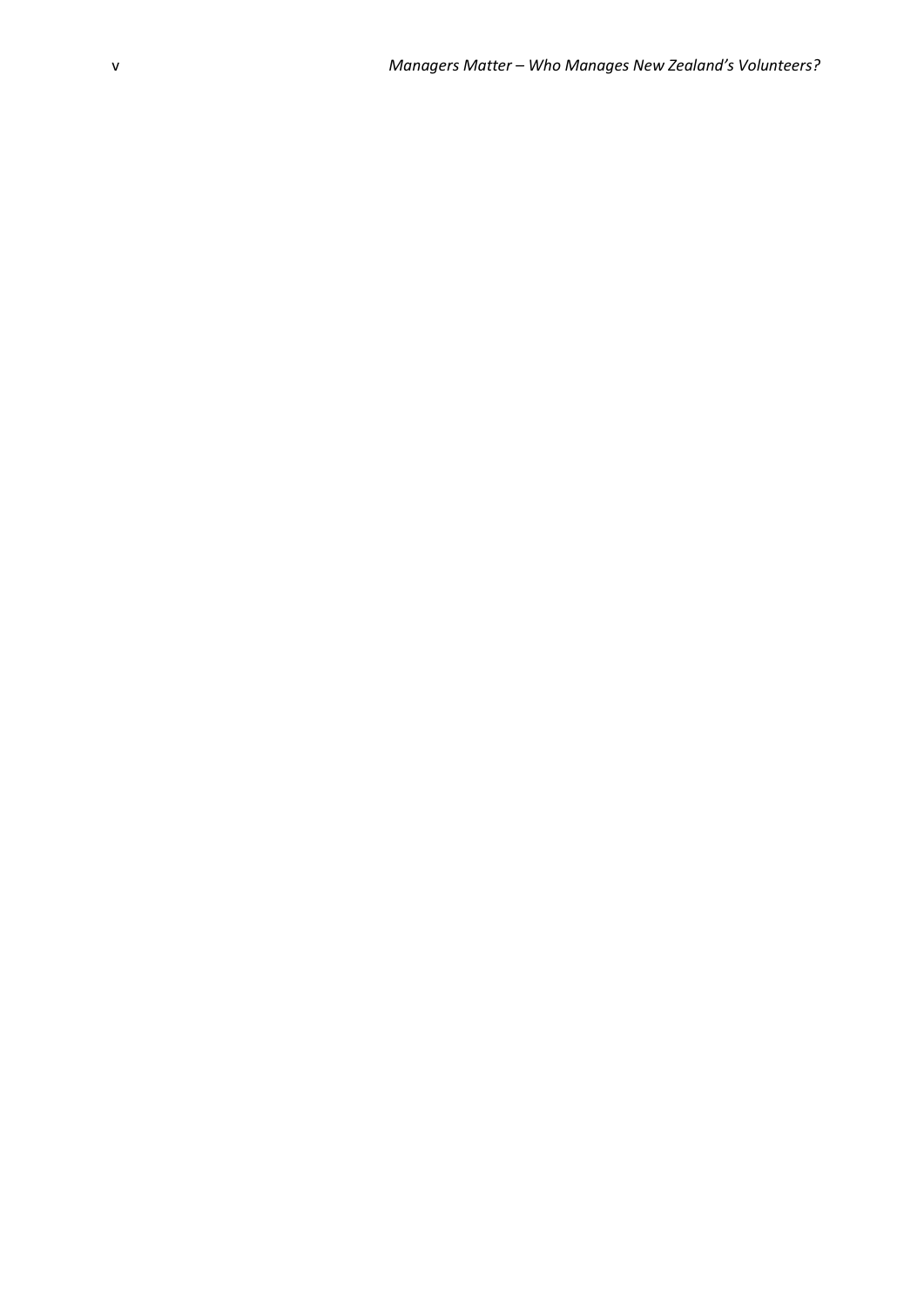# **List of Figures:**

| Figure 3: Employment status of managers, by organisation's area of activity  15                  |  |
|--------------------------------------------------------------------------------------------------|--|
|                                                                                                  |  |
|                                                                                                  |  |
| Figure 6: Employment status of volunteer coordinators and managers of volunteers  21             |  |
|                                                                                                  |  |
|                                                                                                  |  |
|                                                                                                  |  |
| Figure 10: Position of person to whom managers of volunteers are directly responsible 23         |  |
| Figure 11: Proportion of working time respondents spend on managing volunteers 24                |  |
|                                                                                                  |  |
| Figure 13: Satisfaction with role and compensation, by employment status  27                     |  |
|                                                                                                  |  |
|                                                                                                  |  |
| Figure 16: The value of volunteers and volunteer programmes, by employment status  32            |  |
| Figure 17: Training managers have found valuable in their current position, by employment status |  |
|                                                                                                  |  |
|                                                                                                  |  |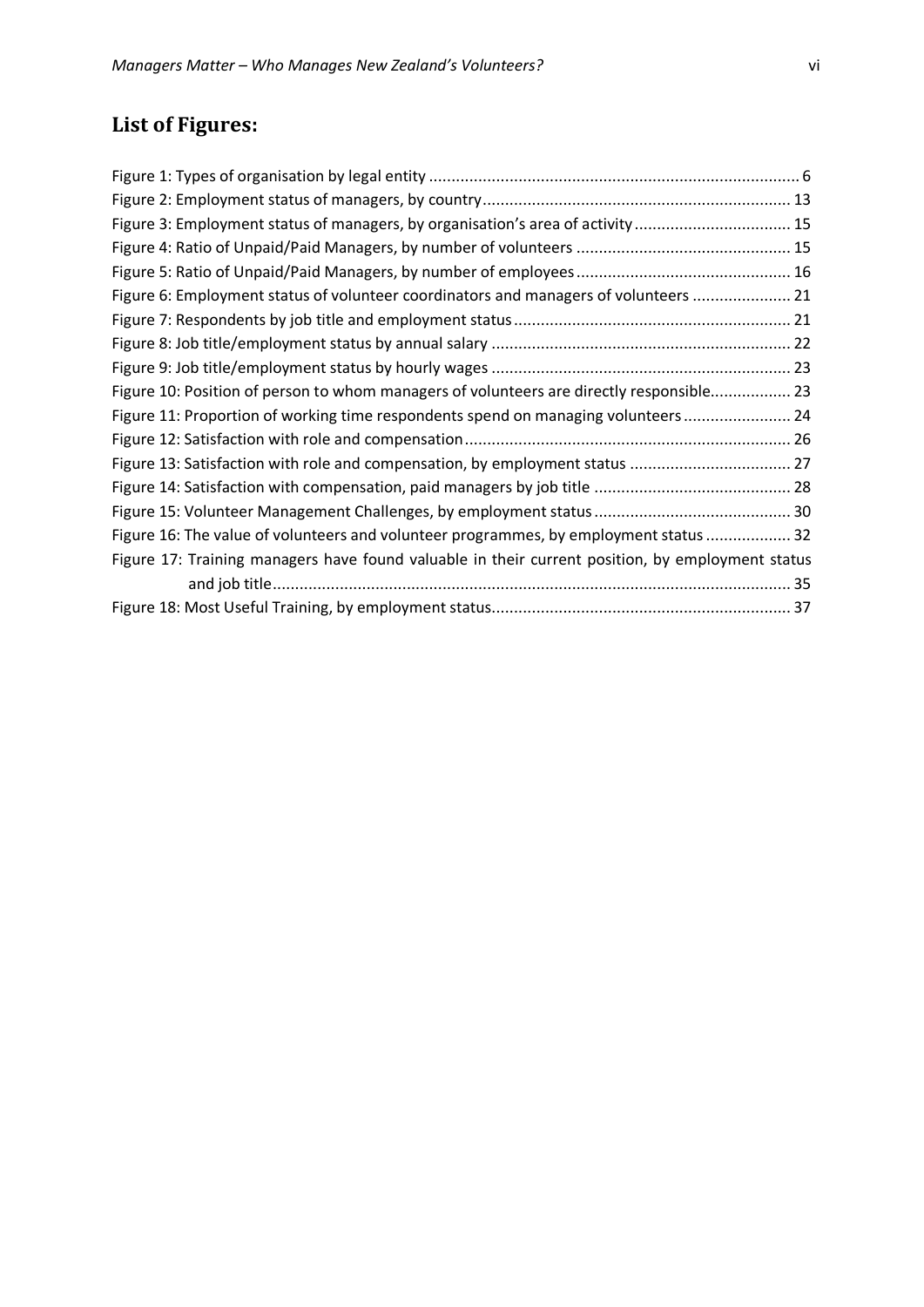# **List of Tables:**

| Table 5: Annual volunteer budget and number of volunteers (% of all responses)  11      |  |
|-----------------------------------------------------------------------------------------|--|
|                                                                                         |  |
|                                                                                         |  |
|                                                                                         |  |
|                                                                                         |  |
|                                                                                         |  |
|                                                                                         |  |
| Table 12: Satisfaction with role and compensation, mean score* by employment status 27  |  |
|                                                                                         |  |
|                                                                                         |  |
| Table 15: People and organisations from whom managers have sought support  33           |  |
| Table 16: Training managers have found valuable in their current position 34            |  |
|                                                                                         |  |
| Table 18: Short and Long-term Career Prospects of Managers, by employment status  38    |  |
| Table 19: Long-term Career Prospects of Managers, by employment status and job title 39 |  |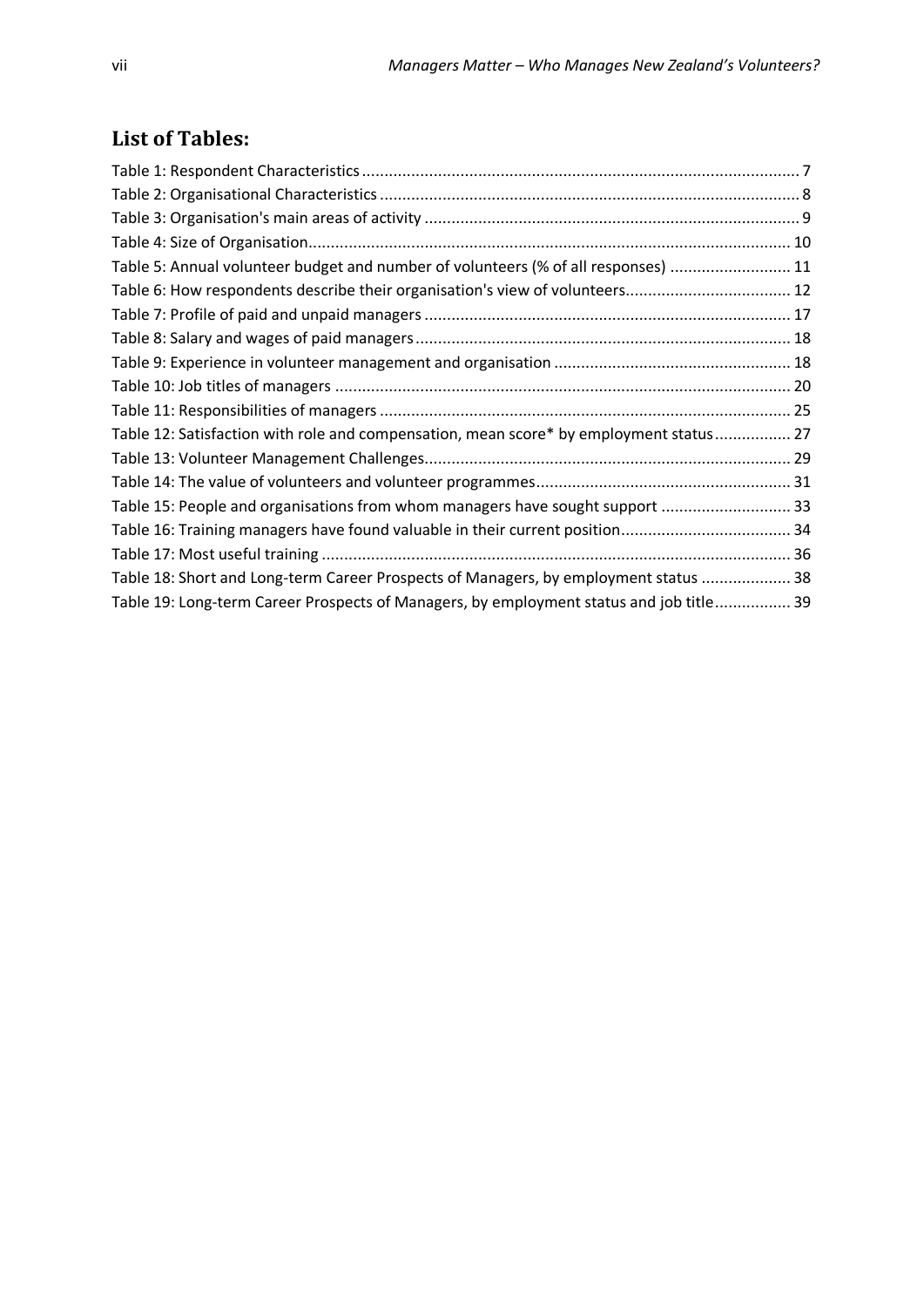<span id="page-8-0"></span>

| <b>Executive Summary</b>                           |                                                                                                                                                                                                                                                                                                                                                                                                                                                  |
|----------------------------------------------------|--------------------------------------------------------------------------------------------------------------------------------------------------------------------------------------------------------------------------------------------------------------------------------------------------------------------------------------------------------------------------------------------------------------------------------------------------|
| <b>Survey</b>                                      | In partnership with Volunteering New Zealand, Victoria University of<br>Wellington undertook a nationwide survey of volunteer managers<br>between December 2009 and February 2010. The research was funded by<br>a Tindall Foundation grant.                                                                                                                                                                                                     |
|                                                    | The online survey was open to anyone involved in the management of<br>volunteers. Over 800 individuals participated from a diverse range of<br>sectors and positions across New Zealand.                                                                                                                                                                                                                                                         |
|                                                    | To benchmark the New Zealand volunteer management profession,<br>selected findings are compared to similar overseas studies, from Canada<br>(Zarinpoush et al., 2004), the UK (Machin and Ellis Paine, 2008), and<br>globally (People First - Total Solutions, 2008).                                                                                                                                                                            |
| <b>Organisations with</b><br>volunteer<br>managers | Responses came from across the country, from those managing volunteers<br>in a diverse range of organisations, mainly in the not-for-profit sector, but<br>also in the public sector.                                                                                                                                                                                                                                                            |
|                                                    | Large and small organisations and volunteer programmes were included in<br>the responses.                                                                                                                                                                                                                                                                                                                                                        |
|                                                    | Culture, sport and recreation organisations (27% of respondents), social<br>services (26%), and health (13%) were well represented.                                                                                                                                                                                                                                                                                                              |
| <b>Profile of</b><br>managers                      | Those managing volunteers are well educated, and just over half (54%) are<br>over 50 years old. Twice as many women as men responded to the survey;<br>respondents predominately identify as New Zealand European, with 10%<br>Maori, 4% Pacific Peoples, and 4% Asian. They are experienced in<br>managing volunteers - 61% had five or more years' experience in volunteer<br>administration, including 31% with 12 or more years' experience. |
| <b>The Volunteer</b><br><b>Management Role</b>     |                                                                                                                                                                                                                                                                                                                                                                                                                                                  |
| <b>Job title</b>                                   | Those managing volunteers have a huge variety of job titles:                                                                                                                                                                                                                                                                                                                                                                                     |
|                                                    | 38% of respondents had 'volunteer' in their title and identified themselves<br>as Volunteer Manager, Coordinator, or Administrator. They are referred to<br>as 'Volunteer Coordinators' in the report.                                                                                                                                                                                                                                           |
|                                                    | The remaining 63% had a myriad of job titles and responsibilities; they are<br>referred to as 'Manager of Volunteers'.                                                                                                                                                                                                                                                                                                                           |
|                                                    | The term 'manager' is used to refer to all respondents.                                                                                                                                                                                                                                                                                                                                                                                          |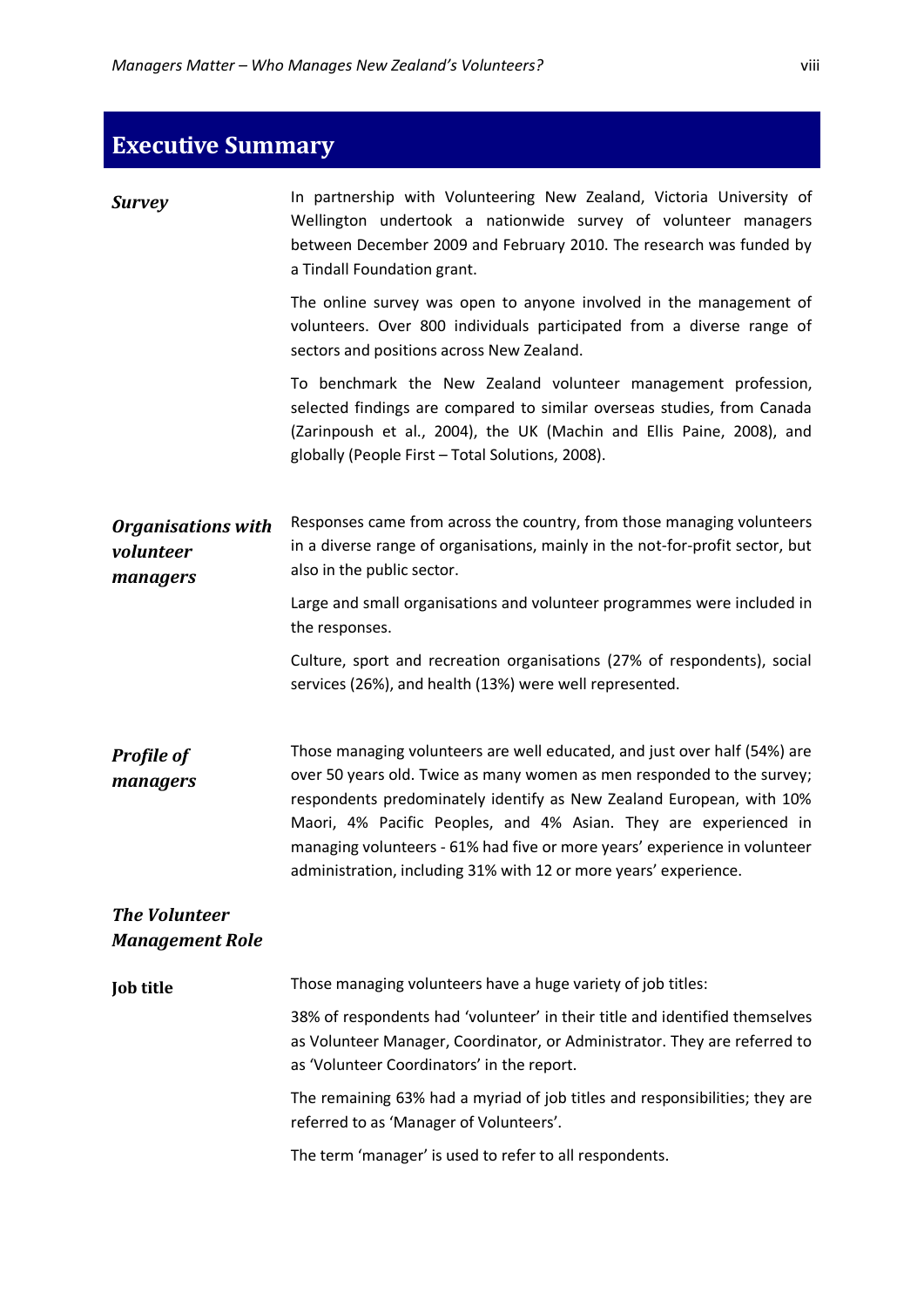**Employment status** One third of respondents are unpaid managers and are themselves volunteers.

> Paid managers are more prevalent within health and social services; in national and regional volunteer programmes; in larger organisations; in organisations with more than 5 paid employees; and with larger volunteer programmes.

Of the two thirds in paid positions, 68% are full-time, 32% are part-time.

The median annual salary of fulltime paid managers is \$40,000-\$59,999. Managers of Volunteers are better paid than Volunteer Coordinators (those with 'volunteer' in their job title).

- **Job satisfaction** Overall, respondents are satisfied in their volunteer management role, with 90% of respondents attesting to this 'strongly' or 'somewhat'. However, fewer (63%) strongly or somewhat agree they receive adequate compensation.
- Future career plans In the short-term (1 year), 70% of respondents believe they will continue in the same role with the same organisation; longer-term (5 years) there is more movement, including 19% of respondents who will retire in the next five years. For unpaid managers, it is the organisation rather than the role that is important.
- **Support for managers** Managers believe their organisation supports the volunteer programme. The governing board and paid staff are also supportive.

**Volunteer management challenges** The greatest challenge these managers face is recruiting of volunteers, followed by not having enough time to achieve goals, not having enough money to achieve goals, and matching and retaining volunteers. Time is clearly an issue for respondents with 44% reporting they 'squeeze their volunteer role around their other work'.

**Training needs** Three-quarters of respondents report there are aspects of their jobs where they would find extra training useful. The highest demand is for training in management skills, volunteer recruitment and communications.

> Unpaid managers were most needy in respect of volunteer recruitment training: 90% would find this useful. Conversely, this is not a training need for paid managers (only 15% would find this useful).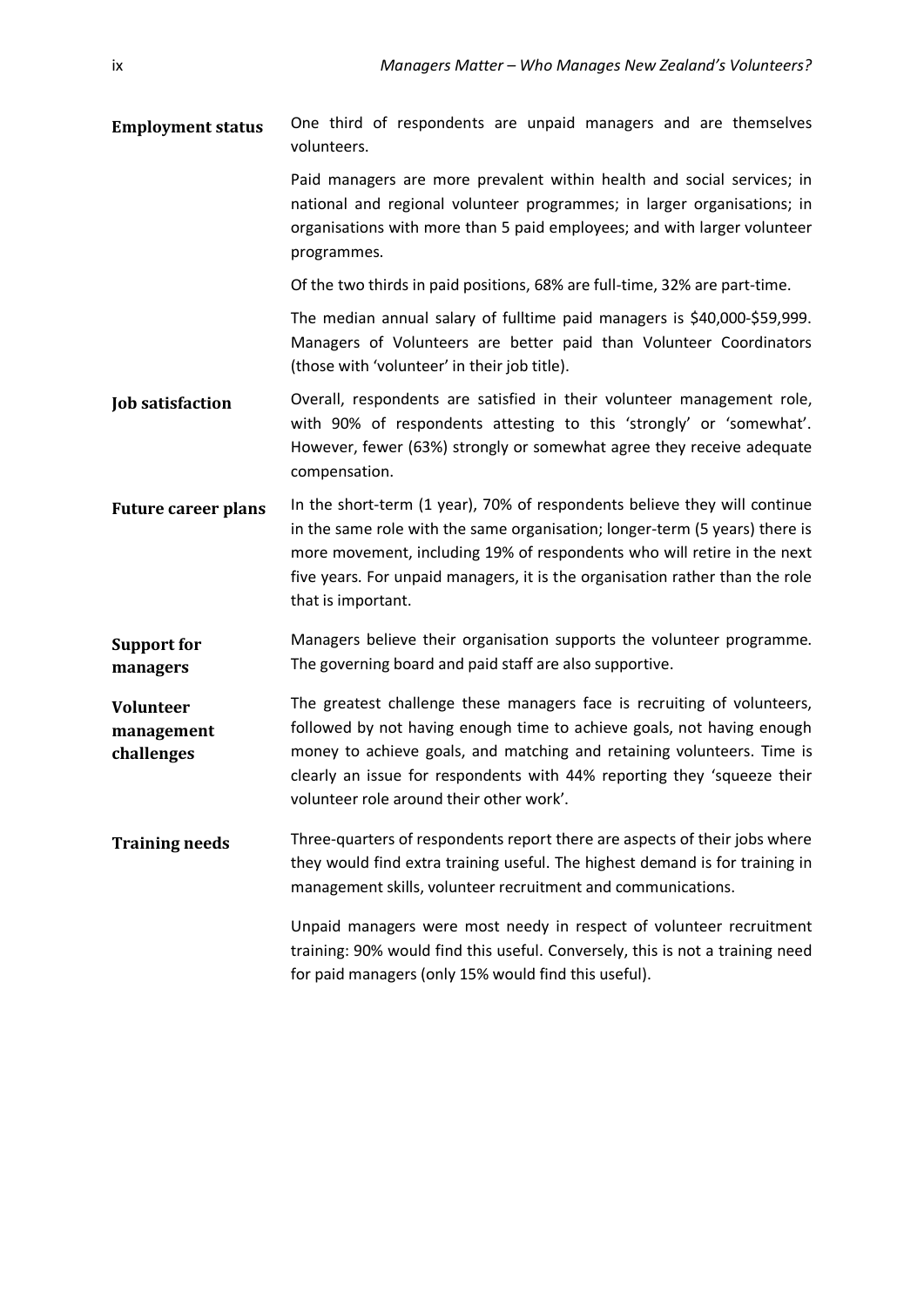# <span id="page-10-0"></span>**1: Introduction**

### <span id="page-10-1"></span>*1.1 Rationale for the study*

Over one million people volunteer in New Zealand every year. They have been described as the lifeblood of the not-for-profit sector and their influence extends to communities and through public and private sector organisations. It is imperative that volunteers are well managed, as both research and practitioner experience shows that effective management practices impact on volunteer recruitment and result in more satisfied volunteers. This will in turn improve the likelihood of volunteer retention and beneficial outcomes from volunteer effort.

Volunteer managers/coordinators' roles are of central importance to promoting and enhancing volunteering, yet little is known in New Zealand about these workers: who they are, what they do, or how their effectiveness could be enhanced.

One of the main themes of the 2009 Volunteering New Zealand Conference was 'Inspiring Leaders: Unleashing Volunteer Management'. The conference recognised that volunteer management is an emerging career in New Zealand, and that it could be enhanced by the sharing of best practice and the development of specific training. However, the lack of data on those managing volunteers in New Zealand is an impediment to that development.

This survey fills a gap identified by Volunteering New Zealand, and also seeks to support a new initiative in terms of development of volunteer management. By identifying training needs and career paths, this study also adds to the development of capacity in the sector, and support of managers and volunteers. In addition it benchmarks the volunteer management profession with overseas data.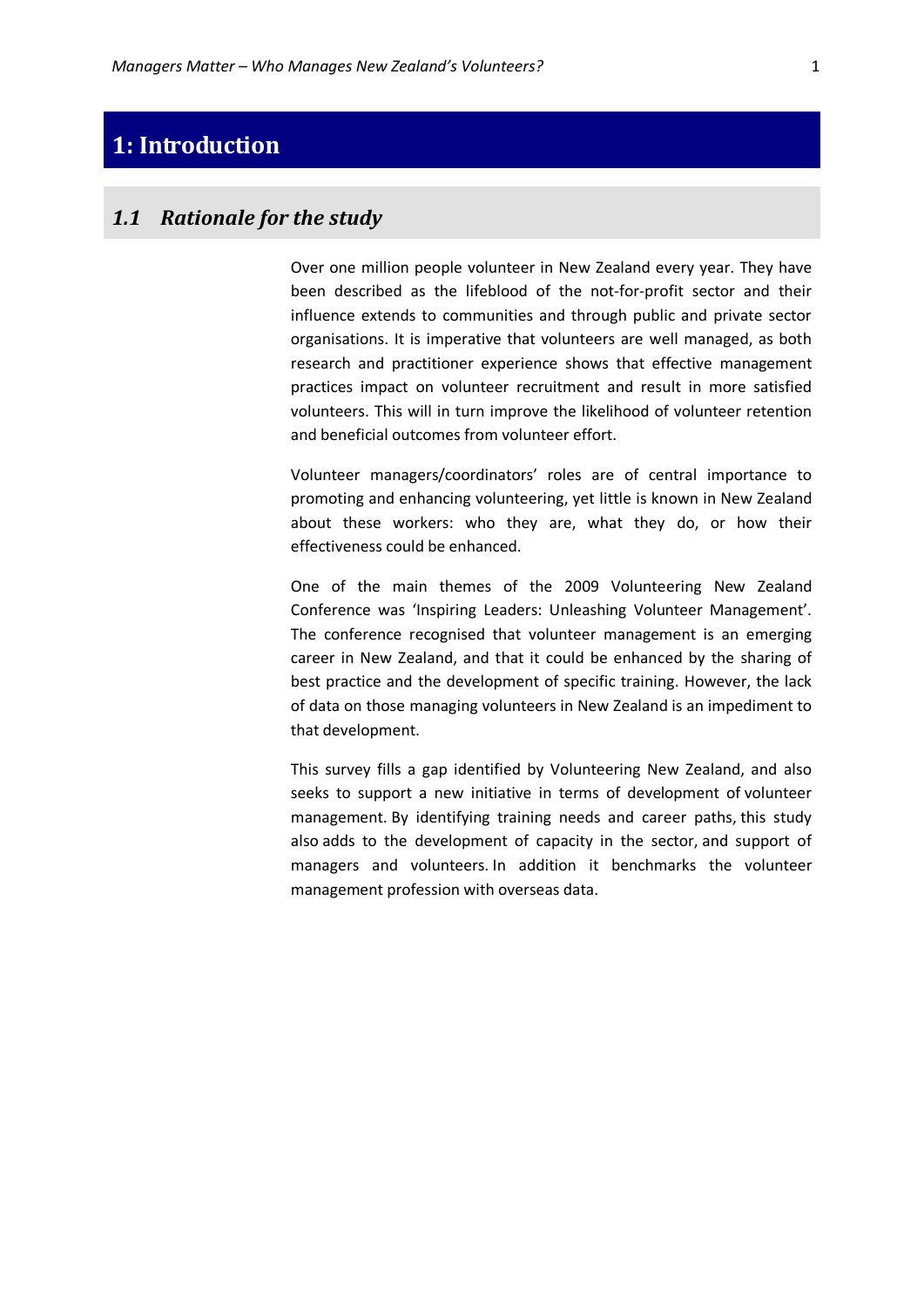# <span id="page-11-0"></span>*1.2 Methodology*

**Survey design** Data on those managing volunteers was collected through an online survey in 2009/2010. The survey asked managers about their backgrounds, roles, challenges and training needs. Questions were partly derived from a study by Imagine Canada (Zarinpoush et al., 2004) and from the Global Volunteer Manager Survey conducted in 2008 by People First - Total Solutions. The research had financial support from the Tindall Foundation.

> The survey was piloted twice with five individuals each time. We are grateful for this input. Ethical approval for the study was obtained from the Pipitea Human Ethics Committee at Victoria University of Wellington.

- **Survey distribution** The online survey was launched by Volunteering New Zealand and Victoria University of Wellington on International Volunteers' Day, December 5th 2009. Invitations to participate in the survey were posted on various websites in addition to press releases. As well, we made a number of approaches to individuals and organisations and we are grateful for those who publicised the survey within their networks.<sup>[1](#page-11-1)</sup> To overcome the limitations of using web surveys in reaching those without internet facilities, a hard-copy of the survey was made available to fewer than ten individuals who emailed or telephoned the researchers.
- **Survey responses** The survey was open until February  $28<sup>th</sup>$ , 2010. During this period over 800 replies were received from managers involved in a range of organisations.

The survey was devised so that it would take no more than 15 minutes to complete and could be submitted anonymously. However, at the close of the survey, respondents were invited to provide their name and contact details so that they could be added to a database of volunteer management professionals managed by Volunteering New Zealand and used for promoting professional development opportunities. 424 respondents provided their contact details.

<span id="page-11-1"></span><sup>&</sup>lt;sup>1</sup> These included: Volunteering New Zealand and the Volunteer Centres around New Zealand, the Association of Non-Governmental Organisations of Aotearoa, Charities Commission, Community Sector Taskforce, Hospices New Zealand, Lions Clubs International, the NGO Desk at the Ministry of Health, Museums Network of New Zealand, New Zealand Association of Events Professionals, New Zealand Cadet Forces, New Zealand Council of Social Services, New Zealand Federation of Voluntary Welfare Organisations, New Zealand Institute of Chartered Accountants, Office for the Community and Voluntary Sector, Sports and Recreation New Zealand and the Regional Sports Trusts, and St John.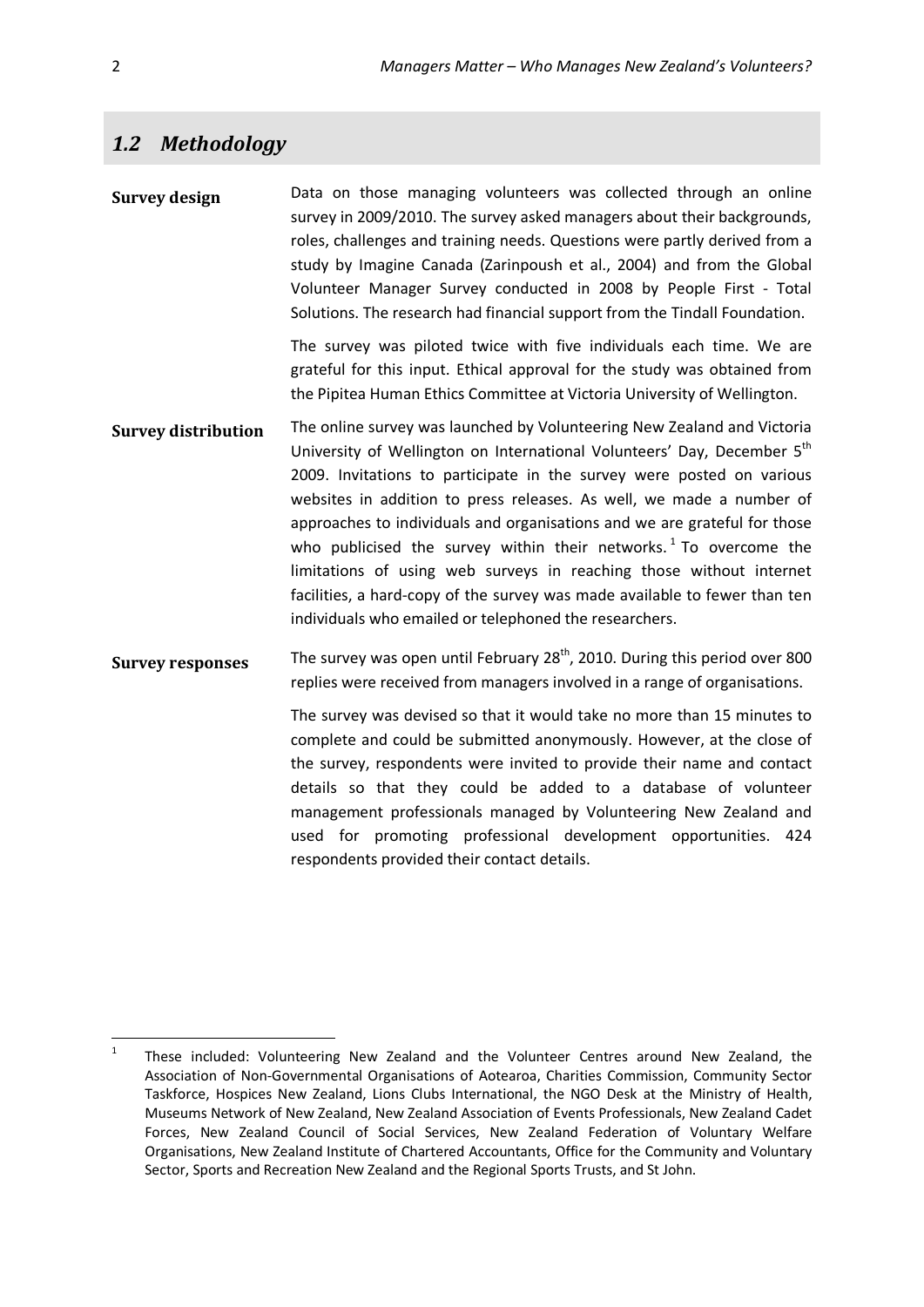# <span id="page-12-0"></span>*1.3 Analysis*

This report presents a profile of the volunteer management profession in New Zealand. It also provides a picture of those organisations who employ either paid or unpaid staff to manage their volunteer workforce. Over 800 respondents completed the survey; however the numbers responding to each question differs due to filtering respondents and some non-responses to questions. The data was analysed using Qualtrics Survey Software and SPSS. **International benchmark studies** The findings from the New Zealand data have been benchmarked against overseas studies. Three key international studies are: • Zarinpoush, Barr and Moreton (2004): *Managers of Volunteers: a profile of the profession* - A comprehensive telephone survey of Canadian volunteer managers conducted by Imagine Canada. • Machin and Ellis Paine (2008): *Management Matters: a national survey of volunteer management capacity* - A national telephone survey of volunteer management capacity in the UK, conducted by the Institute of Volunteering Research. • People First – Total Solutions (2008) (PFTS): *Global Volunteer Management Survey -* An international internet-based survey conducted between November 2007 and May 2008. It gathered data from 851 managers of volunteers from 23 countries, although 95% of these were from the US, Australia, New Zealand and the UK. These studies were used to develop questions for the New Zealand survey so, where relevant, direct comparisons can be made with the international

### <span id="page-12-1"></span>*1.4 Report Structure*

data.

The remainder of the report is divided into six more sections. **Section 2** profiles those managing volunteers and the organisations for which they work. **Section 3** looks at the roles they perform, their paid or unpaid employment status, wages and salaries, and individuals' previous experiences in volunteer management. **Section 4** considers what work is like for managers; including job satisfaction, volunteer management challenges, and the support they receive from their organisation. **Section 5** provides an analysis of training needs, and **section 6** looks ahead at respondents' future career plans. The final **section (7)** draws out the key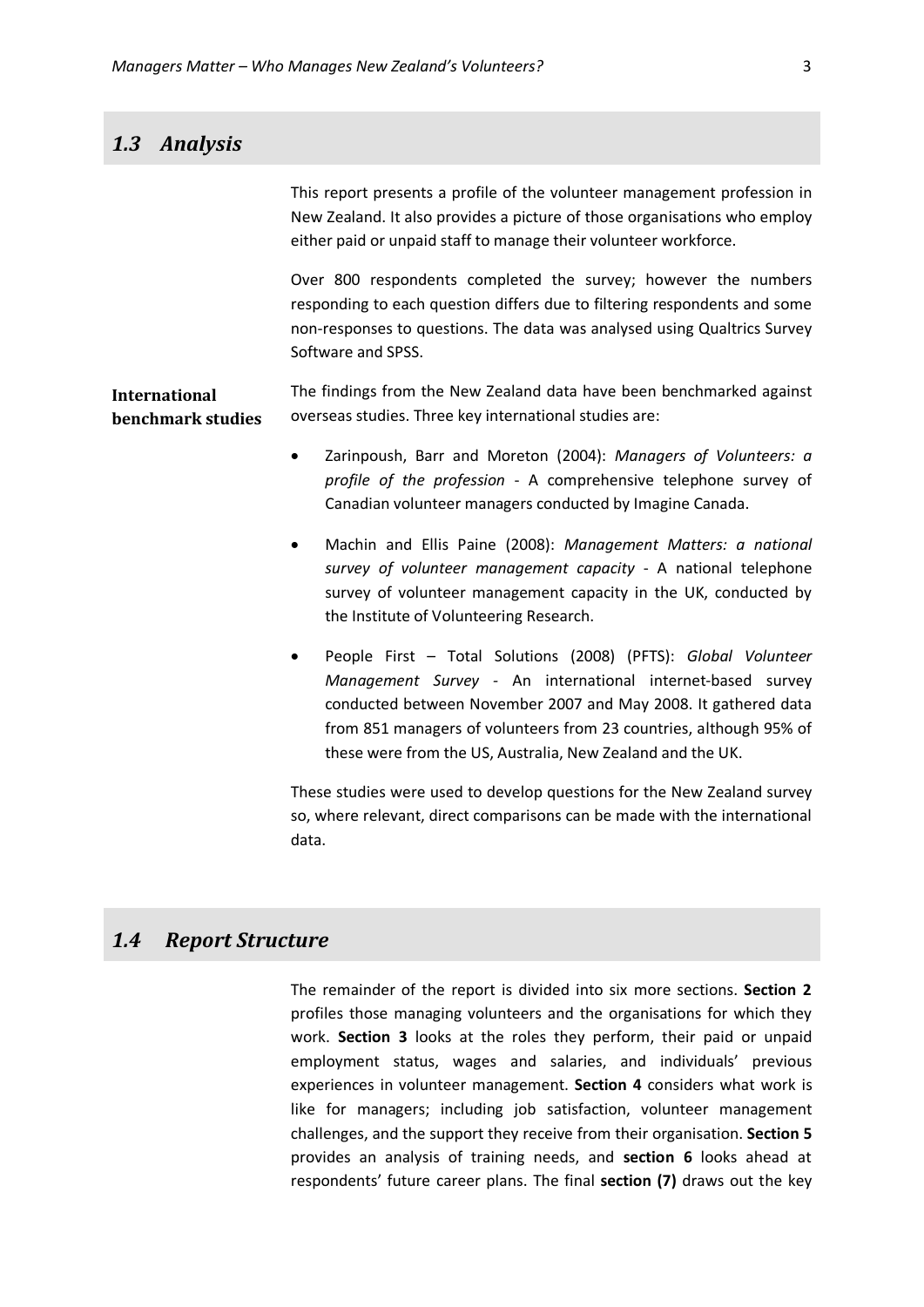conclusions from the research and poses questions for future research and practice.

# <span id="page-13-0"></span>*1.5 Terminology*

As this report will show, the volunteer management profession is diverse. Developing Machin and Ellis Paine's approach (2008), section 3.3 will divide the respondents into two groups based on their **job title**: **Volunteer Coordinator** • **Volunteer coordinator** are respondents who have 'volunteer' in their job title (volunteer coordinators and volunteer managers);

**Manager of Volunteers** • **Manager of volunteers** captures the other respondents who have a myriad of job titles and responsibilities.

**Manager** The above terms will be used to refer to these specific groups, as there are differences in their profiles. Elsewhere, the term '**manager**' will be used to refer to all respondents.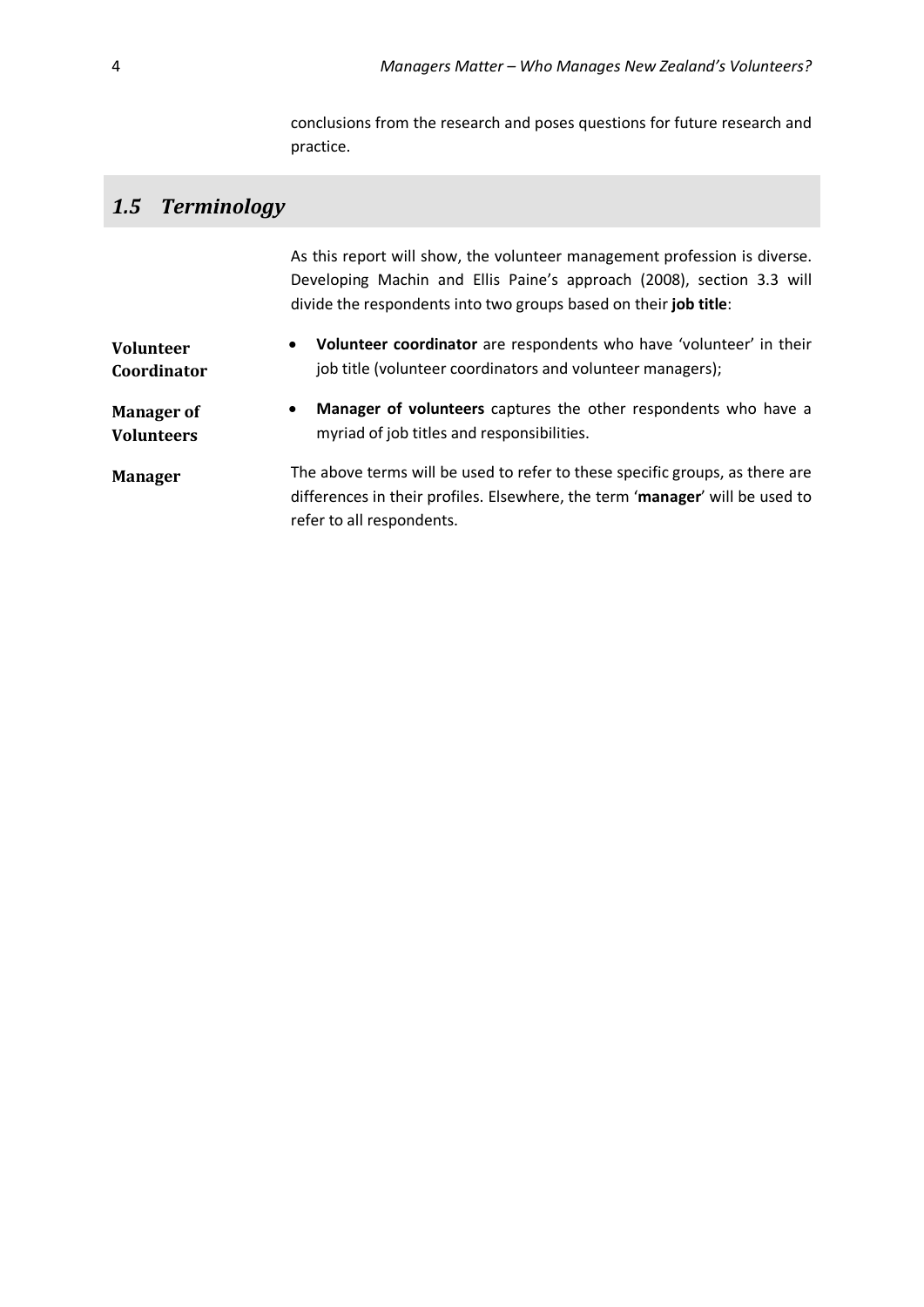### <span id="page-14-0"></span>**2: Managers - who are they and for whom do they work?**

This section describes the respondents to the survey in two different ways. First, information about the individual respondents is presented, and second, the organisational attributes are provided and analysed. The roles performed are addressed in section 3.

### <span id="page-14-1"></span>*2.1 Responding individuals*

To establish a profile of those managing volunteers in New Zealand, respondents were asked demographic questions regarding their gender, age, ethnicity, and education. Comparisons are made with Statistics New Zealand population estimates for 2009 for the percentage of the population who are of working age (15) or older.

- **Gender and age** Females are over-represented as managers, comprising two-thirds of respondents (table 1). While there is a spread of ages, over three-quarters are 40 years or older. The largest group of respondents are in their 50s (32%), with 22% over the age of 60. There were few younger respondents (3% aged 25 or below).
- **Ethnicity** Respondents identified their ethnicity from one or more of census ethnicity categories; 82% of respondents identified themselves as New Zealand European (table 1), which means this group is over-represented in comparison to the total work force population. 10% of respondents are Maori, 4% Asian, and 4% Pacific Peoples; all less than the population as a whole. 13% chose 'other' including: 29 stating they were NZ Pakeha/Pakeha, a Kiwi, or a New Zealander; and 47 identified themselves as European, or from countries such as Australia, the UK or US.
- **Education** The respondents are more likely to be more highly educated than the population as a whole. Almost three-quarters have had at least some tertiary education, including 21% with an undergraduate degree and 26% with postgraduate qualifications. In the Global Volunteer Management Survey (PFTS 2008), 75% held a tertiary degree and 33% had a postgraduate qualification.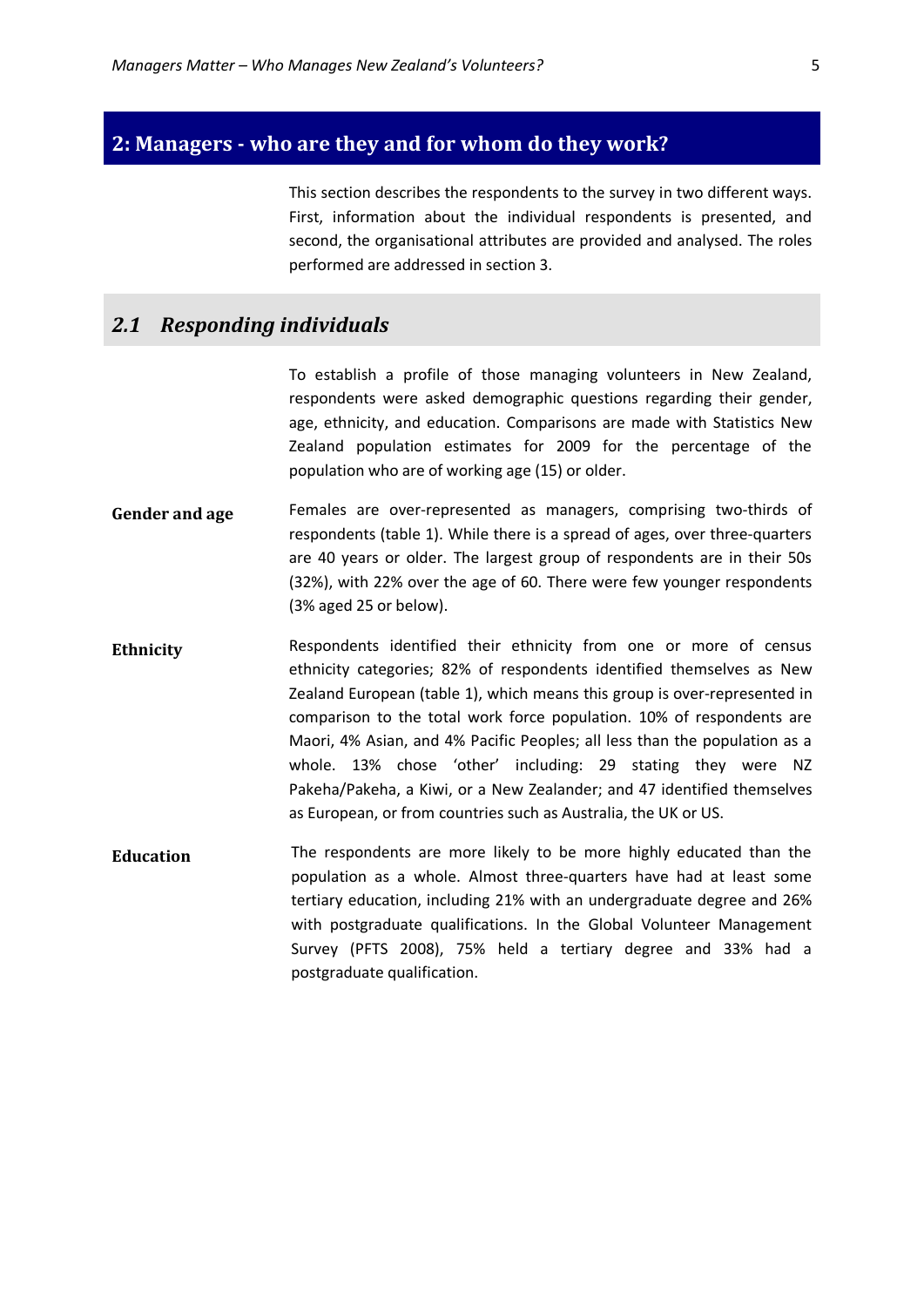### <span id="page-15-0"></span>*2.2 Organisations*

Respondents were asked about the organisation where they are involved managing volunteers.

*Location of organisations for which managers work* 15% of respondents work at a national level, 57% work at local level (city and non-city based), the remainder (27%) work at regional level (table 2). Table 2 also shows the spread of the non-national operations; those who work for national organisations were not asked where they were based. Compared with the distribution of the population, there was a lower response from individuals in Auckland but higher responses from managers in the Waikato/Bay of Plenty, Poverty Bay/Tairawhiti, Wellington/Wairarapa and Southland regions.

*Type of Organisations represented* Respondents are involved in organisations within the not-for-profit and public sectors. Most of the managers are from not-for-profit organisations (figure 1): 39% of the organisations are Incorporated Societies, 35% registered charities, and 8% unincorporated not-for-profit organisations. 13% of managers work for public sector organisations. Only 4 respondents identified their workplaces as being a Tangata Whenua organisation. Of the 55 selecting 'other', some provided additional information: 9 of them indicated they are within sports organisations, a further 9 work for limited liability structured entities, 4 are with the New Zealand Cadet Forces, and 3 are involved with churches. The organisation type was self-selected and we appreciate that some organisations may have fitted into more than one category. This data was not used for further analysis but does show the breadth of responses.

<span id="page-15-1"></span>

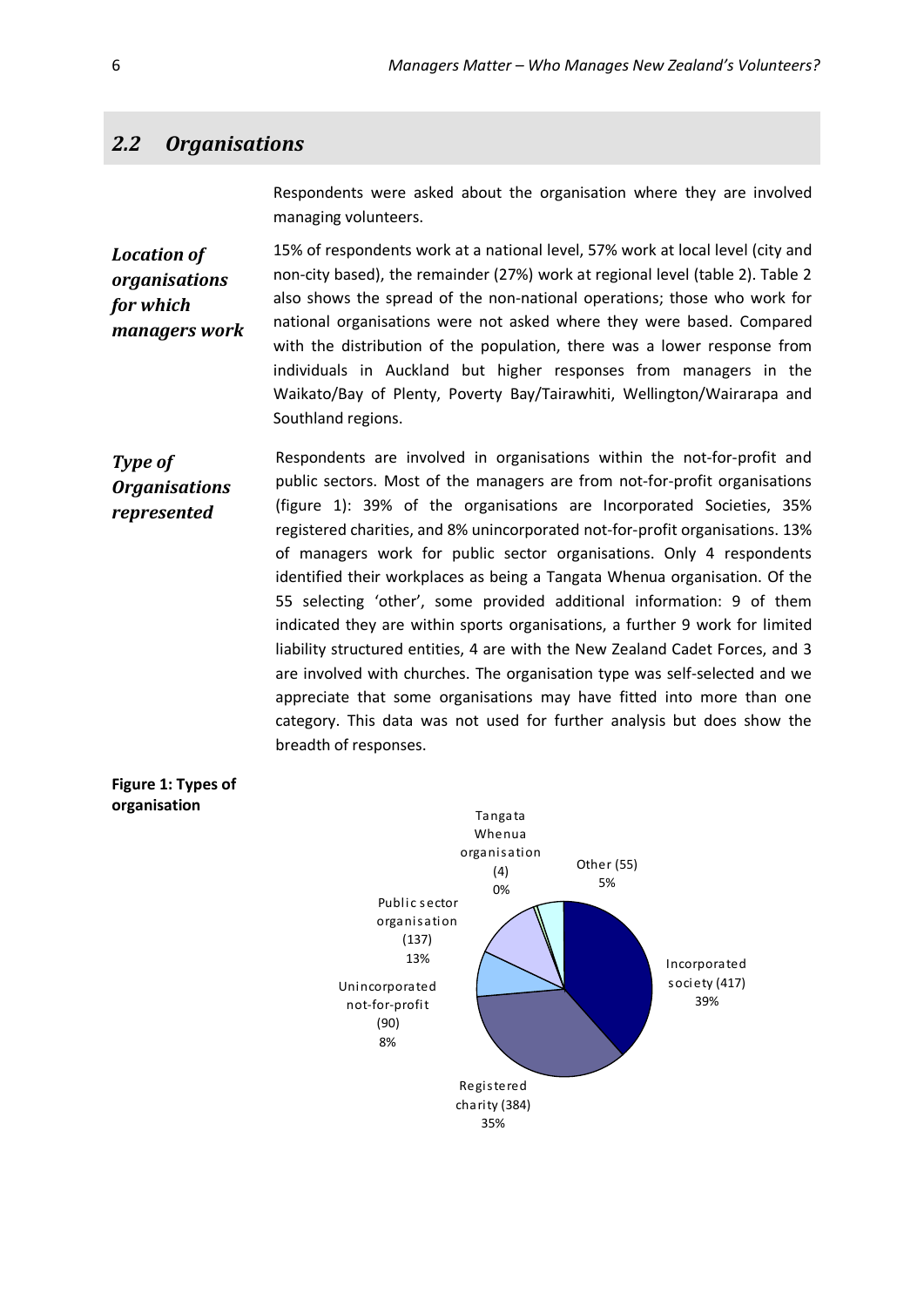# <span id="page-16-0"></span>**Table 1: Respondent Characteristics**

|                                              | <b>NEW ZEALAND</b><br><b>SURVEY</b> |        | <b>Adult Population</b><br>$(15$ years old+) <sup>+</sup> |      |
|----------------------------------------------|-------------------------------------|--------|-----------------------------------------------------------|------|
|                                              | n                                   | %      | '000s                                                     | %    |
| Gender                                       |                                     |        |                                                           |      |
| Female                                       | 548                                 | 67%    | 1,676                                                     | 48%  |
| Male                                         | 273                                 | 33%    | 1,778                                                     | 51%  |
| Total                                        | 821                                 | 100%   | 3,454                                                     | 100% |
| Age                                          |                                     |        |                                                           |      |
| 25 and younger                               | 25                                  | 3%     | 633                                                       | 18%  |
| 26 to 39 years old                           | 164                                 | 20%    | 860                                                       | 24%  |
| 40 to 49 years old                           | 190                                 | 23%    | 634                                                       | 18%  |
| 50 to 59 years old                           | 265                                 | 32%    | 537                                                       | 16%  |
| 60 years old and over                        | 183                                 | 22%    | 786                                                       | 23%  |
| Total                                        | 827                                 | 100%   | 3,454                                                     | 100% |
|                                              |                                     |        | New Zealand population#                                   |      |
| <b>Ethnicity</b>                             | n                                   | %      | '000s                                                     | %    |
| New Zealand European                         | 675                                 | 82%    | 2,381                                                     | 60%  |
| Māori                                        | 82                                  | 10%    | 565                                                       | 14%  |
| Asian                                        | 29                                  | 4%     | 283                                                       | 7%   |
| Pacific Peoples                              | 31                                  | 4%     | 240                                                       | 6%   |
| Other                                        | 103                                 | 13%    | 559                                                       | 13%  |
| Total                                        | 819                                 | $\ast$ | 4,028                                                     | 100% |
|                                              |                                     |        | <b>Adult Population</b><br>$(15$ years old+) <sup>+</sup> |      |
| <b>Education</b>                             | n                                   | $\%$   | '000s                                                     | $\%$ |
| School Certificate (NCEA Level 1) or lower   | 125                                 | 16%    | 1,103                                                     | 39%  |
| University Entrance (NCEA Level 2 or 3)      | 89                                  | 11%    | 727                                                       | 26%  |
| Some undergraduate university or polytechnic | 208                                 | 26%    | 555                                                       | 20%  |
| Completed undergraduate degree               | 170                                 | 21%    | 316                                                       | 11%  |
| Completed post-graduate studies              | 207                                 | 26%    | 132                                                       | 5%   |
| Total                                        | 799                                 | 100%   | 2,832                                                     | 100% |

† Statistics New Zealand (2009a)

‡ Statistics New Zealand (2009b)

\* Totals do not add up to 100% as respondents could choose multiple options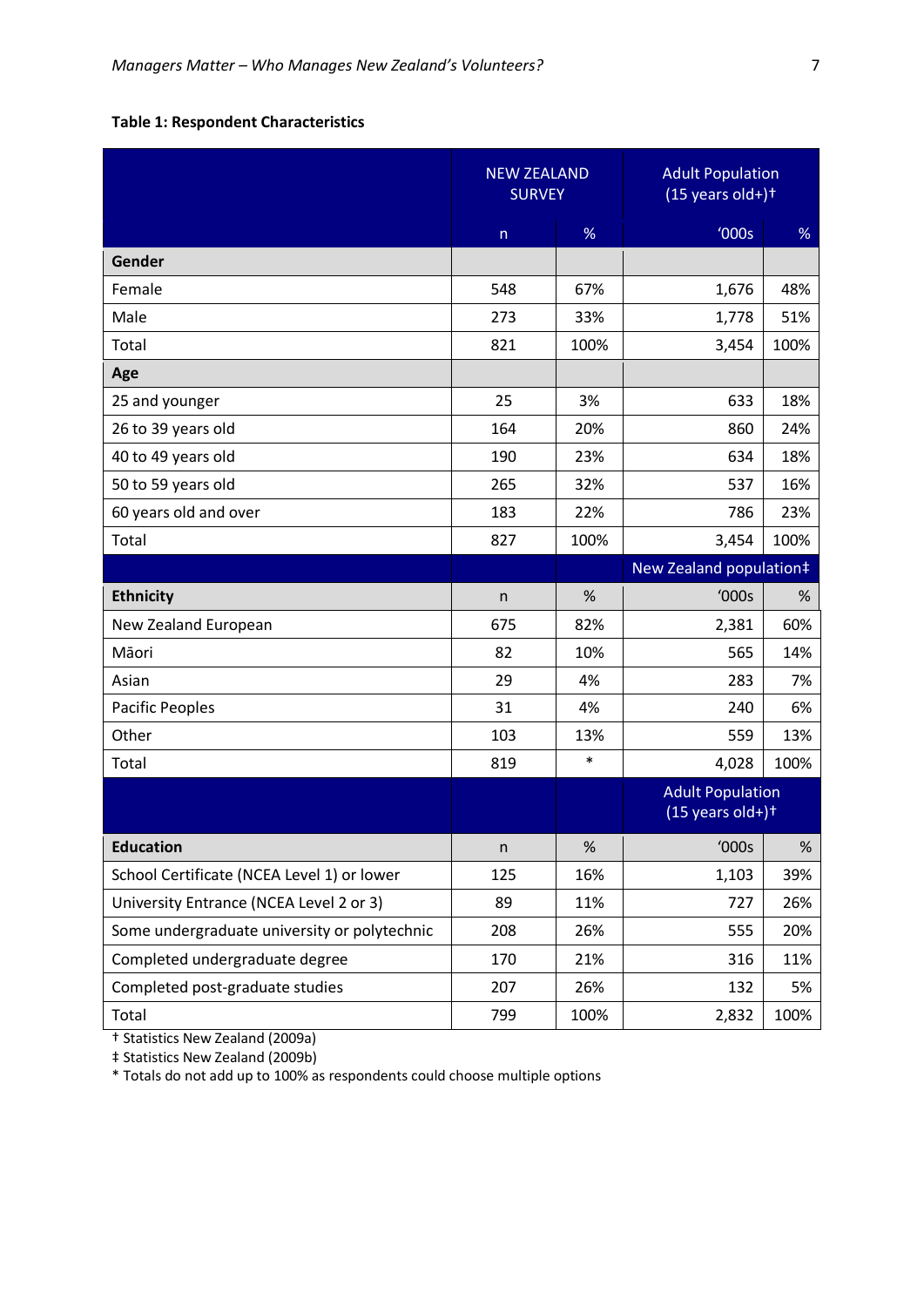|                                                                                   | <b>NEW ZEALAND</b><br><b>SURVEY</b> |      |       |                                     |
|-----------------------------------------------------------------------------------|-------------------------------------|------|-------|-------------------------------------|
| Level Manager of Volunteers operates at:                                          | Response                            | %    |       |                                     |
| I operate at the national level                                                   | 147                                 | 15%  |       |                                     |
| I am working at a regional level                                                  | 255                                 | 27%  |       |                                     |
| I am working at a local (city-based) level                                        | 377                                 | 39%  |       |                                     |
| I am working at a local (non-city based) level                                    | 176                                 | 18%  |       |                                     |
| Total                                                                             | 955                                 | 100% |       |                                     |
|                                                                                   | <b>NEW ZEALAND</b><br><b>SURVEY</b> |      |       | New Zealand Population <sup>+</sup> |
| Non-national Respondents: Regions in which<br>their volunteer programme operates: | Response                            | %    | '000s | %                                   |
| Northland                                                                         | 42                                  | 6%   | 156   | 4%                                  |
| Auckland                                                                          | 152                                 | 21%  | 1,436 | 33%                                 |
| Waikato/Bay of Plenty                                                             | 153                                 | 22%  | 679   | 16%                                 |
| King Country/Taranaki                                                             | 26                                  | 4%   | 108   | 3%                                  |
| Poverty Bay/Tairawhiti                                                            | 27                                  | 4%   | 46    | 1%                                  |
| Manawatu/Wanganui/Horowhenua                                                      | 51                                  | 7%   | 230   | 5%                                  |
| Hawkes Bay                                                                        | 43                                  | 6%   | 153   | 4%                                  |
| Greater Wellington/Wairarapa                                                      | 126                                 | 18%  | 479   | 11%                                 |
| Nelson/Marlborough                                                                | 45                                  | 6%   | 137   | 3%                                  |
| Westland                                                                          | 19                                  | 3%   | 33    | 1%                                  |
| Canterbury                                                                        | 106                                 | 15%  | 559   | 13%                                 |
| Otago                                                                             | 53                                  | 7%   | 205   | 5%                                  |
| Southland                                                                         | 39                                  | 6%   | 94    | 2%                                  |
| Total                                                                             | 707                                 |      |       |                                     |

#### <span id="page-17-0"></span>**Table 2: Organisational Characteristics**

† Statistics New Zealand (2009b)

*Type of Organisations represented (cont.)*

In order to analyse the sector in which the respondents are involved, the New Zealand Standard Classification of Not-for-Profit Organisations (NZSCNPO) was used (Statistics New Zealand, 2007). The NZSCNPO differentiates between non-profit institutions according to their primary activity. While the survey also included responses from the public sector, the dominance of not-for-profit sector respondents still enables comparisons.

The survey responses are compared with the NZSCNPO data extrapolated for the whole of the New Zealand not-for-profit sector (table 3). The largest proportion of responses is from culture, sport and recreation (27%)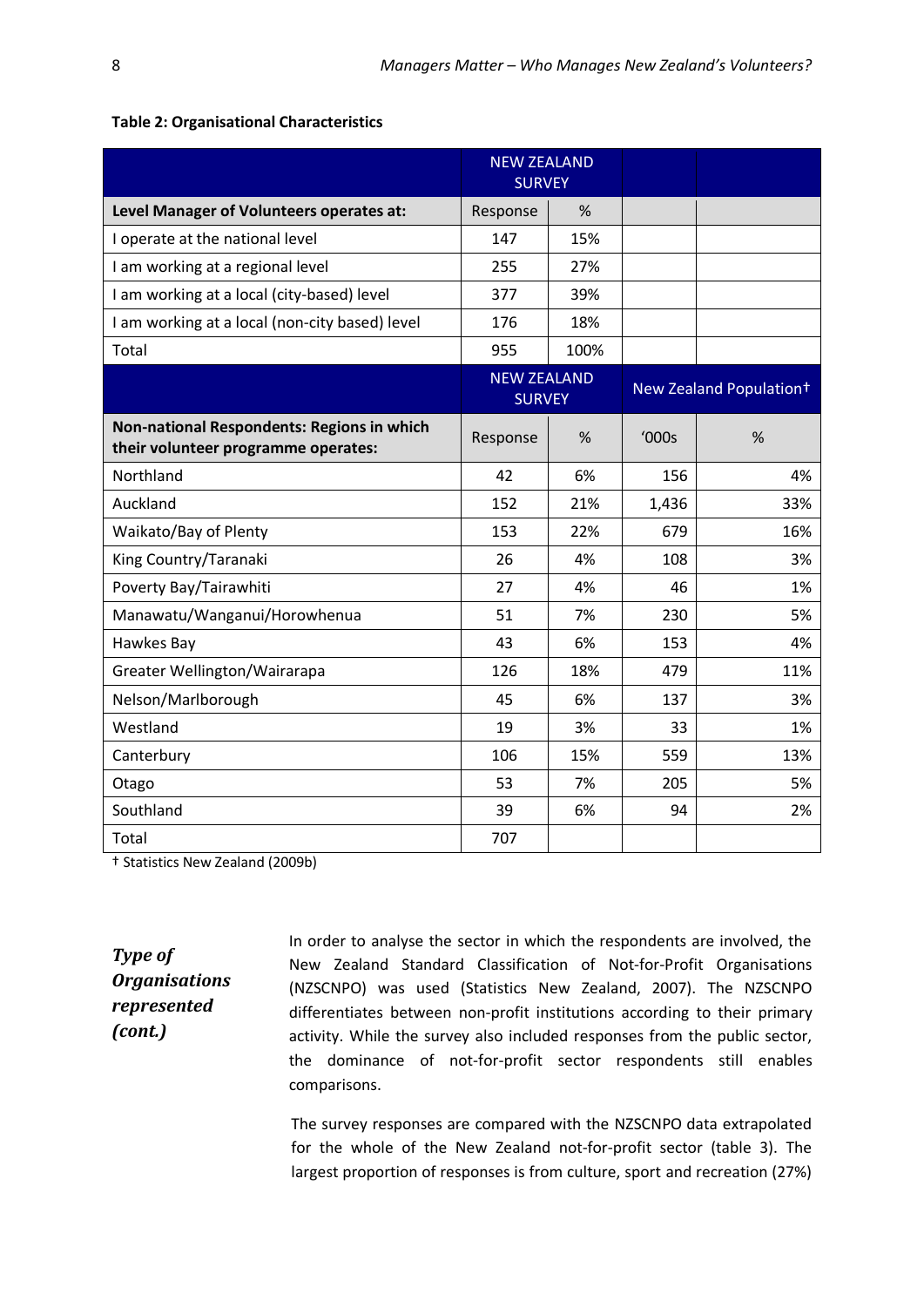and social services (26%). Compared with the NZSCNPO data, the culture, sport and recreation group is underrepresented as they account for 45% of the not-for-profit sector organisations in New Zealand. In contrast, the social services sector are over-represented in the study compared to the NZSCNPO data, as are health (13% of respondents). 9% of survey responses are from the emergency services, who are included as social services in the NZSCNPO data but which were identified separately in the current study due to their high reliance on volunteers. 7% of responses are from education and research; all other categories have 3% of responses or less.

### <span id="page-18-0"></span>**Table 3: Organisation's main areas of activity**

|                                                        | <b>NEW ZEALAND</b><br><b>SURVEY</b> |      | <b>New Zealand Standard</b><br><b>Classification of Not-for-</b><br>Profit Organisations <sup>+</sup> |                     |  |
|--------------------------------------------------------|-------------------------------------|------|-------------------------------------------------------------------------------------------------------|---------------------|--|
|                                                        | n                                   | %    | Number of<br>organisations                                                                            | %                   |  |
| Culture, Sport and Recreation                          | 261                                 | 27%  | 43,220                                                                                                | 45%                 |  |
| <b>Education and Research</b>                          | 72                                  | 7%   | 7,400                                                                                                 | 8%                  |  |
| Health                                                 | 126                                 | 13%  | 2,210                                                                                                 | 2%                  |  |
| <b>Social Services</b>                                 | 250                                 | 26%  |                                                                                                       | $12\%$ <sup>*</sup> |  |
| Emergency Services‡                                    | 87                                  | 9%   | 11,280*                                                                                               |                     |  |
| Environment                                            | 16                                  | 2%   | 1,310                                                                                                 | 1%                  |  |
| Development and Housing                                | 15                                  | 2%   | 7,580                                                                                                 | 8%                  |  |
| Law, advocacy and politics                             | 33                                  | 3%   | 2,500                                                                                                 | 3%                  |  |
| Grant making, fundraising and<br>voluntarism promotion | 33                                  | 3%   | 610                                                                                                   | 1%                  |  |
| International                                          | 13                                  | 1%   | 300                                                                                                   | 0.3%                |  |
| Religion                                               | 32                                  | 3%   | 9,890                                                                                                 | 10%                 |  |
| Business and professional associations,<br>unions      | 16                                  | 2%   | 3,130                                                                                                 | 3%                  |  |
| Other*                                                 | 19                                  | 2%   | 7,560                                                                                                 | 8%                  |  |
| Total                                                  | 973                                 | 100% | 97,000                                                                                                | 100%                |  |

† Statistics New Zealand (2007)

‡ Emergency relief is included as part of Social Services in the NZSCNPO, but emergency services is broader

\* Of the "other" category, 7 were local government organisations and 2 were in retail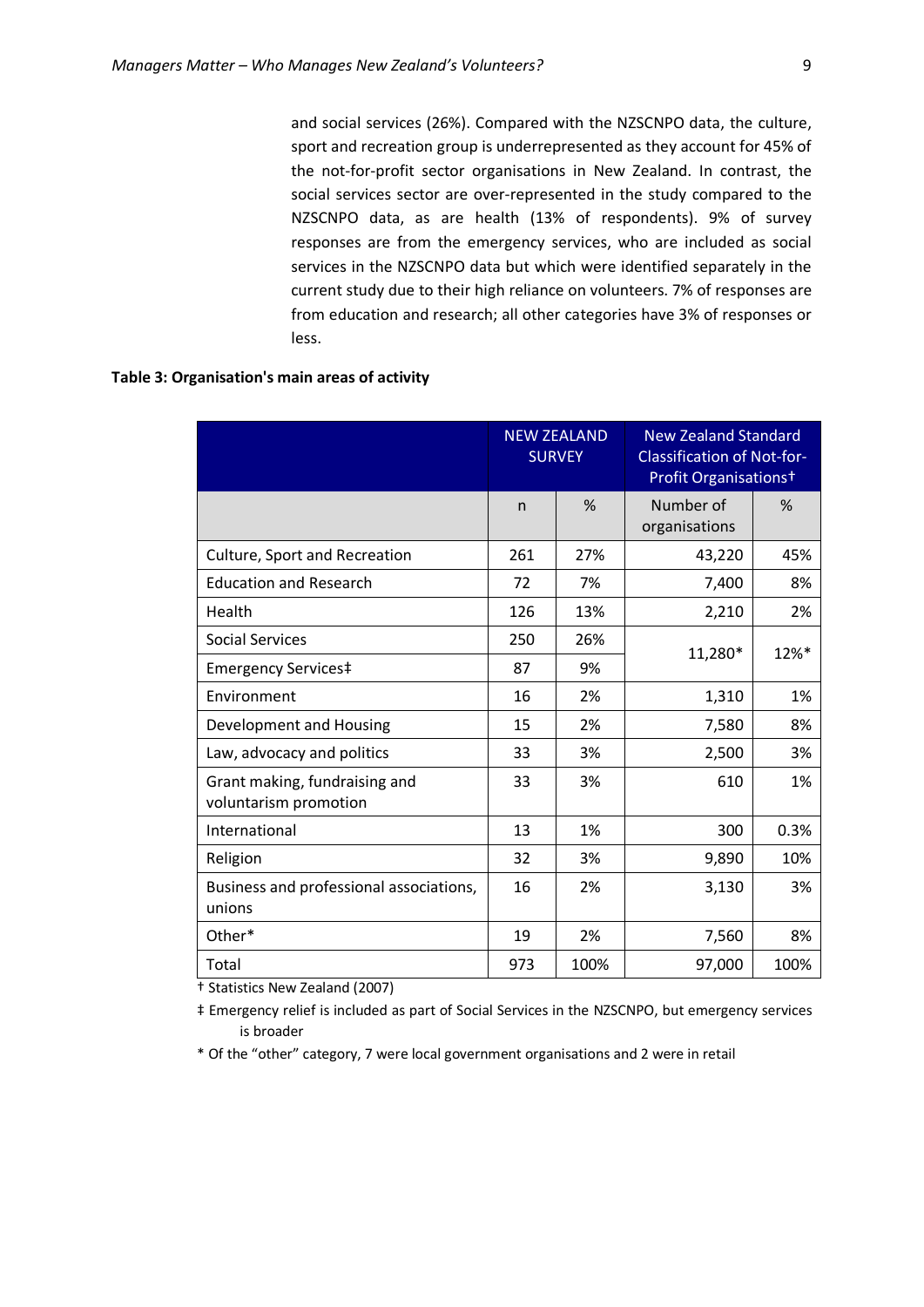| To understand the size of organisations from which the responding                                                                                                                                                                                                                                                                                                                    |
|--------------------------------------------------------------------------------------------------------------------------------------------------------------------------------------------------------------------------------------------------------------------------------------------------------------------------------------------------------------------------------------|
| managers came, data was collected on annual revenue, and number of<br>employees and volunteers.                                                                                                                                                                                                                                                                                      |
| The survey captured a diversity of organisations in terms of revenue (table<br>4), from the very small (7% have no revenue and 10% have less than<br>\$20,000p.a.), to 8% with an annual revenue of over \$10 million. A quarter<br>of the respondents do not know the total revenue of their organisations.<br>Of those that do, 45% had revenue under \$100,000 (i.e. 34% of total |
| responses).                                                                                                                                                                                                                                                                                                                                                                          |
|                                                                                                                                                                                                                                                                                                                                                                                      |

# <span id="page-19-0"></span>**Table 4: Size of Organisation**

|                             | <b>NEW ZEALAND</b> |      | <b>CANADA</b>            |      |  |
|-----------------------------|--------------------|------|--------------------------|------|--|
|                             | <b>SURVEY</b>      |      | Zarinpoush et al. (2004) |      |  |
|                             | $\mathsf{n}$       | %    | n                        | ℅    |  |
| <b>Annual Revenue</b>       |                    |      |                          |      |  |
| No Revenue                  | 70                 | 7%   | $-$                      | $-$  |  |
| Under \$20,000              | 98                 | 10%  | $-$                      |      |  |
| \$20,001 to \$99,999        | 156                | 17%  | $\overline{\phantom{a}}$ | $-$  |  |
| \$100,000 to \$499,999      | 155                | 16%  | $-$                      | $-$  |  |
| \$500,000 to \$999,999      | 43                 | 5%   | $-$                      | $-$  |  |
| \$1,000,000 to \$9,999,999  | 112                | 12%  | --                       | --   |  |
| \$10,000,000 and over       | 71                 | 8%   |                          |      |  |
| Don't know                  | 238                | 25%  | $-$                      | $-$  |  |
| Total                       | 943                | 100% | $-$                      | $-$  |  |
| <b>Number of employees</b>  |                    |      |                          |      |  |
| No employees                | 191                | 23%  | 50                       | 4%   |  |
| 1 to 4 employees            | 248                | 29%  | 380                      | 33%  |  |
| 5 to 9 employees            | 106                | 13%  | 206                      | 19%  |  |
| 10 to 24 employees          | 76                 | 9%   | 194                      | 17%  |  |
| 25 to 99 employees          | 86                 | 10%  | 174                      | 15%  |  |
| 100 or more employees       | 107                | 13%  | 132                      | 12%  |  |
| Don't know                  | 30                 | 4%   |                          |      |  |
| Total                       | 844                | 100% | 1136                     | 100% |  |
| <b>Number of volunteers</b> |                    |      |                          |      |  |
| 1 to 24 volunteers          | 335                | 40%  | 280                      | 24%  |  |
| 25 to 74 volunteers         | 201                | 24%  | 317                      | 27%  |  |
| 75 to 199 volunteers        | 112                | 13%  | 271                      | 23%  |  |
| 200 or more volunteers      | 187                | 22%  | 306                      | 26%  |  |
| Total                       | 835                | 100% | 1174                     | 100% |  |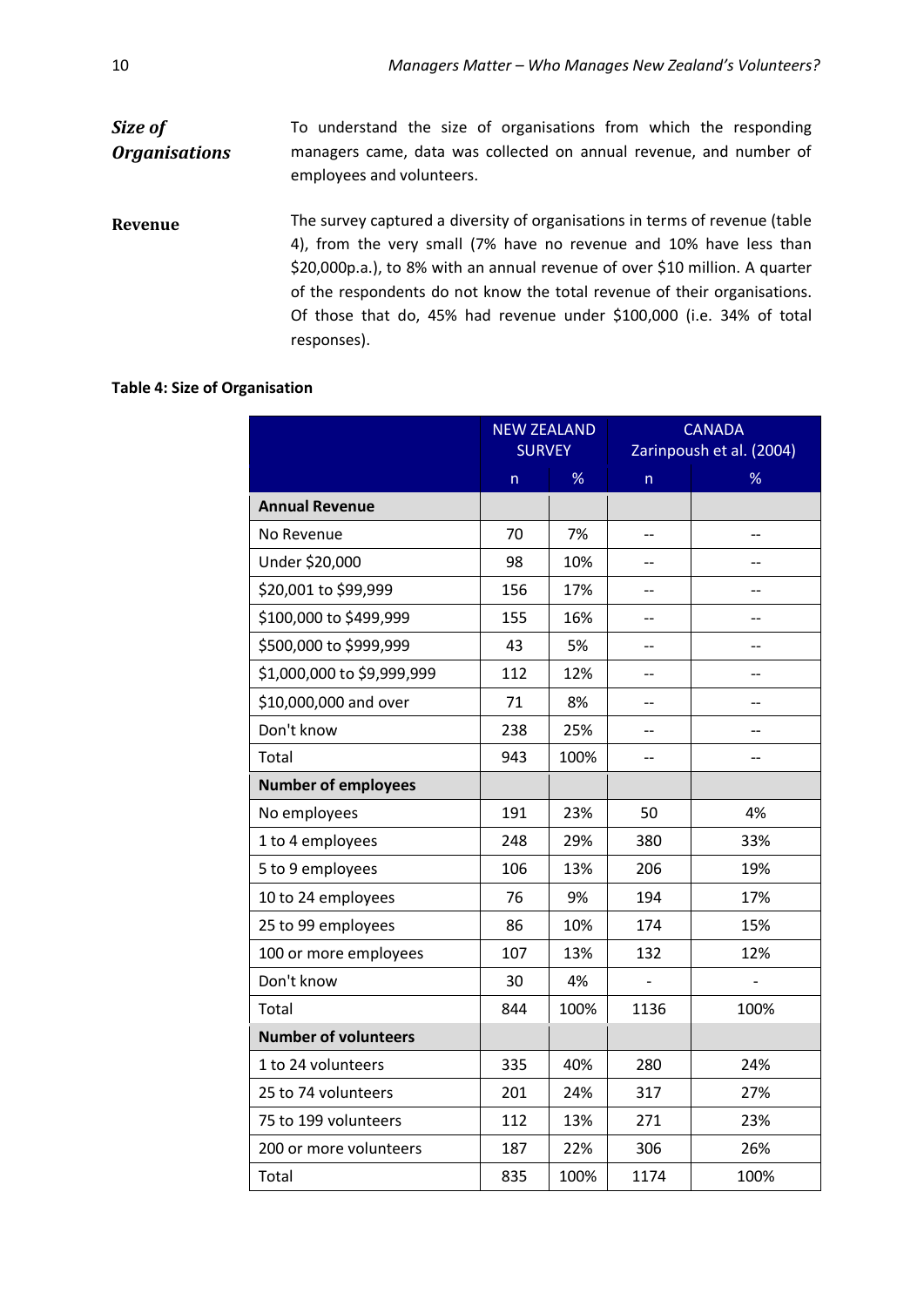- **Number of employees** The diversity of organisations captured in the survey is also demonstrated by data on the number of employees and volunteers. Over half of the survey respondents are involved as managers with organisations that have few (1-4) employees (29%) or no employees (23%) (table 4), while 13% are in large organisations with 100 or more employees. In comparison with the Canadian study (Zarinpoush et al., 2004) this New Zealand study captures many more managers involved in volunteer-only organisations.
- **Number of volunteers** 22% of managers reported their organisation involves more than 200 volunteers (table 4). However, the survey is again characterised by diversity: 40% of respondents are in organisations with fewer than 25 volunteers.
- **Annual volunteer budget** In respect of resources, table 5 shows that 42% of respondents have no volunteer programme budget or they do not know their annual budget, while 18% have a budget of less than \$5,000 per annum. While we do not know whether this includes the manager's salary or not, there is a largely positive relationship between programme size and budget (table 5), with smaller programmes having smaller budgets.

This lack of funding for volunteer programmes was also a feature of overseas studies. In the UK, Machin and Ellis Paine (2008) found that 31% of their survey respondents stated "there is no funding to support volunteers", while in Canada, Zarinpoush et al. (2004) found that 36% of their respondents had no volunteer programme budget.

### <span id="page-20-0"></span>**Table 5: Annual volunteer budget and number of volunteers (% of all responses)**

|                                                 | Number of Volunteers in Organisation |                        |                         |                           |       |
|-------------------------------------------------|--------------------------------------|------------------------|-------------------------|---------------------------|-------|
| <b>Annual budget for</b><br>volunteer programme | 1 to 24<br>volunteers                | 25 to 74<br>volunteers | 75 to 199<br>volunteers | 200 or more<br>volunteers | Total |
| $>$ \$1-4,999                                   | 10%                                  | 5%                     | 2%                      | 1%                        | 18%   |
| $>$ \$5,000 - 14,999                            | 7%                                   | 3%                     | 2%                      | 2%                        | 13%   |
| $>515,000 - 34,999$                             | 4%                                   | 2%                     | 1%                      | 1%                        | 8%    |
| $>$ \$35,000 - 74,999                           | 2%                                   | 2%                     | 1%                      | 2%                        | 8%    |
| $>$ \$74,999 - 99,999                           | $\Omega$                             | 1%                     | 1%                      | 1%                        | 3%    |
| $>$ \$100,000 - 499,999                         | 1%                                   | 1%                     | 1%                      | 3%                        | 7%    |
| >\$500,000 - 999,999                            | $\Omega$                             | $\Omega$               | 0                       | $\Omega$                  | 1%    |
| \$1,000,000+                                    | $\Omega$                             | $\mathbf{0}$           | $\Omega$                | 1%                        | 1%    |
| Unknown or No Budget                            | 17%                                  | 10%                    | 5%                      | 10%                       | 42%   |
| Total                                           | 41%                                  | 24%                    | 14%                     | 21%                       |       |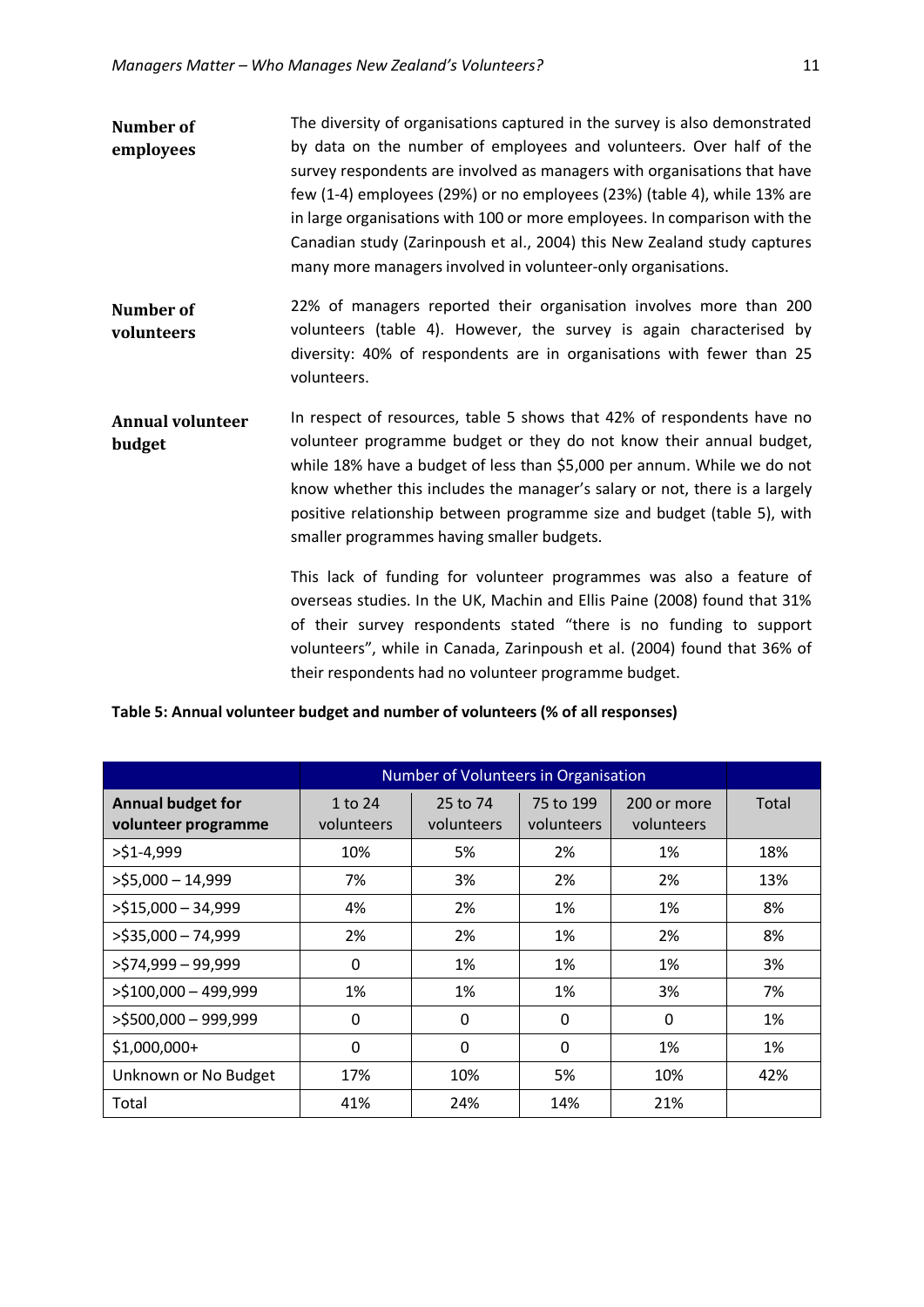#### **Involvement and benefits of volunteers** Organisations engage volunteers for many reasons. The list of tasks that volunteers do within these organisations is extremely diverse. Volunteers are involved in service delivery/operations, administration, fundraising, organising, assisting paid staff, research, and as trustees and mentors. In addition, the rationale for having volunteers in organisations varies between organisations.

Respondents were asked to select (from a list of four options) the prime benefit of volunteers to their organisation. Respondents could select more than one benefit. This data (in table 6) is compared with the Global Volunteer Management Survey (PFTS 2008). Table 6 shows that volunteers are essential to these organisations achieving their goals and they also provide a vital link to the community.

### <span id="page-21-0"></span>**Table 6: How respondents describe their organisation's view of volunteers**

|                                                   | <b>NEW ZEALAND</b><br>survey |     | <b>Global Volunteer</b><br><b>Management Survey</b><br>(PFTS 2008) |  |  |
|---------------------------------------------------|------------------------------|-----|--------------------------------------------------------------------|--|--|
|                                                   | Response                     | %   | $\%$                                                               |  |  |
| 'Essential to achieving our organisation's goals' | 597                          | 78% | 85%                                                                |  |  |
| 'An effective way of engaging the community'      | 204                          | 27% | 70%                                                                |  |  |
| 'An additional resource to get things done'       | 149                          | 20% | 46%                                                                |  |  |
| 'A cost saving measure'                           | 70                           | 9%  | 19%                                                                |  |  |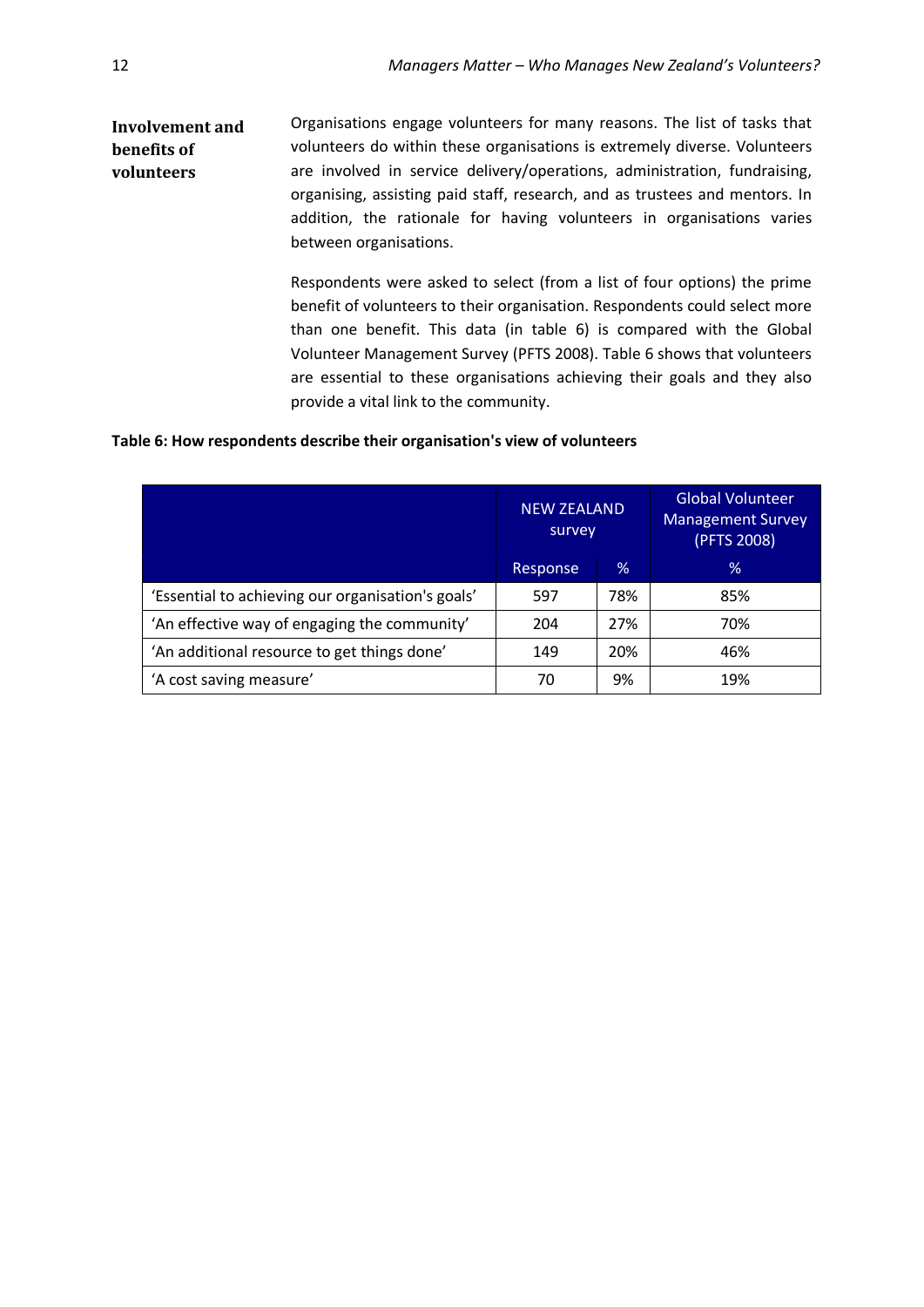# <span id="page-22-0"></span>**3: What roles do managers perform?**

This section analyses the survey responses in respect of the roles that the managers perform. It begins with data on the employment status of managers: paid or unpaid, and compares the profiles of these two groups. It also discusses salary and wages, respondents' work experience in volunteer management, and job titles and responsibilities. Section 4 further analyses respondents' satisfaction with their roles.

### <span id="page-22-1"></span>*3.1 Employment status*

Two-thirds of managers are in paid employment, one-third of managers are (unpaid) volunteers (figure 2). Compared with overseas research, this New Zealand survey has a greater proportion of unpaid managers as respondents (34% compared with 12% in Canada, 17% in the UK, and 11% globaly).



<span id="page-22-2"></span>

† Zarinpoush et al (2004)

‡ Machin and Ellis Paine (2008)

\* Global Volunteer Management Survey (PFTS, 2008)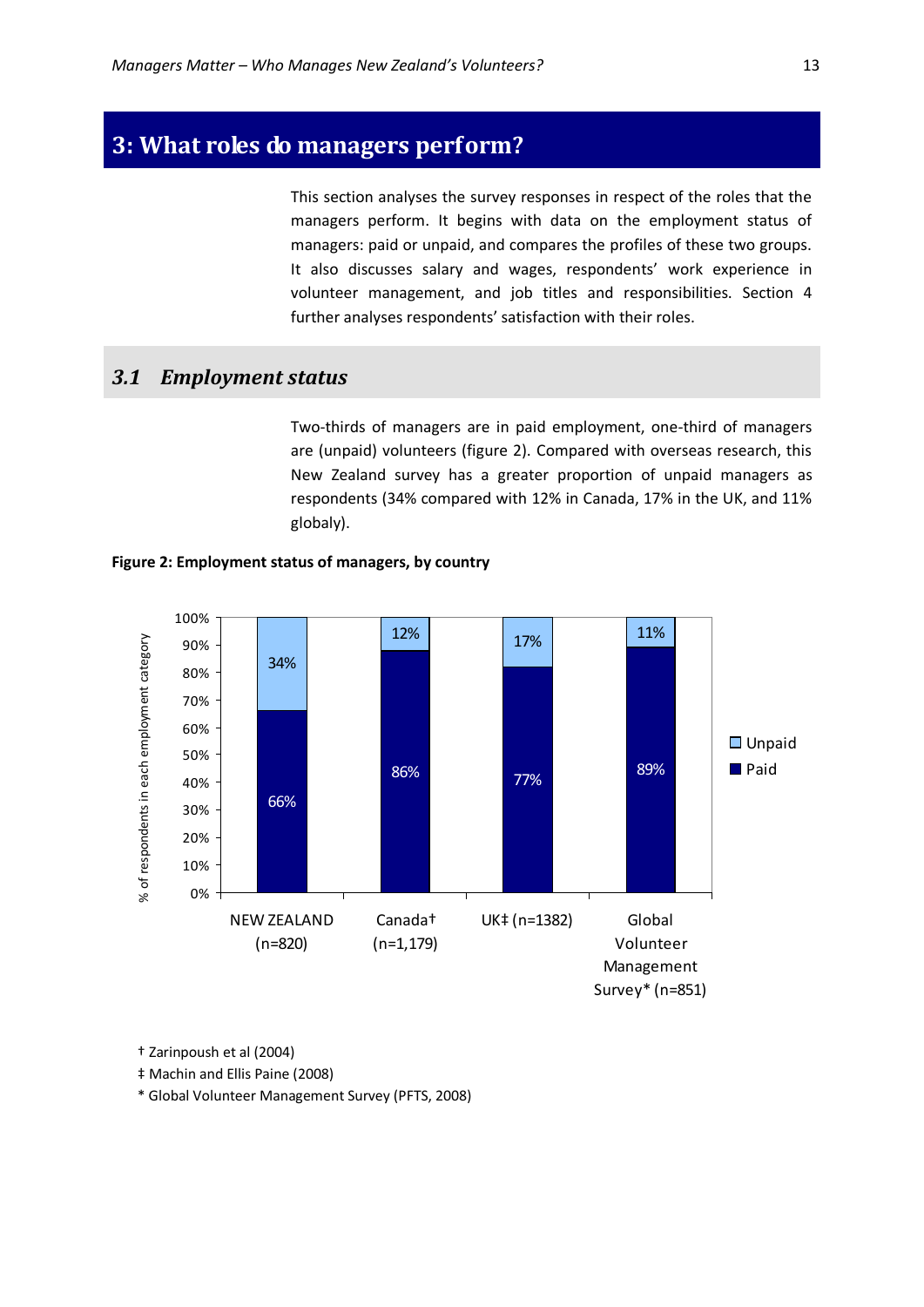# **Employment status and organisational characteristics**

There is a relationship between the ratio of paid and unpaid employment status and organisational characteristics:

- **The organisation's area of activity**: figure 3 presents this data for the five largest areas of organisational activities. Health and social services (excluding emergency services) are dominated by paid managers; emergency services and culture, sport and recreation have more unpaid managers.
- **The level at which the managers operate**: proportionally, there are significantly more paid managers at a national and regional level (73% of respondents in each category); unpaid managers are more likely at a local non-city level (only 46% of these respondents are paid).
- **The organisation's size based on annual revenue**: those with no or a smaller annual budget – under \$20K - are more likely to have unpaid managers; larger organisations with an annual budget \$100K and over are dominated by paid managers: over 85% of the respondents from these organisations are paid.
- **Organisational size based on number of employees:** while unpaid managers dominate in small organisations, over one-third of unpaid managers (36%) are involved in organisations which employ at least some paid staff. However, there are few unpaid managers in organisations with over 5 employees. For example, in organisations employing between 25 and 99 paid staff, 95% of volunteer managers are also paid, in those employing over 100 staff, 90% of managers are paid.
- **The number of volunteers:** while there are unpaid and paid managers at all sizes of volunteer programmes, there are more unpaid managers in smaller programmes (figures 4 and 5). Half the unpaid respondents manage programmes of fewer than 25 volunteers; however, 15% of unpaid respondents are responsible for programmes of 200 or more volunteers. This data is similar to the Canadian and UK studies that found managers were more likely to hold a full-time paid position if the organisation was large and had a sizeable budget for volunteers (Machin & Ellis Paine, 2008; Zarinpoush, et al., 2004).
- There is no statistically significant relationship between paid/unpaid status and **size of the volunteer budget** (and therefore these have not been graphed).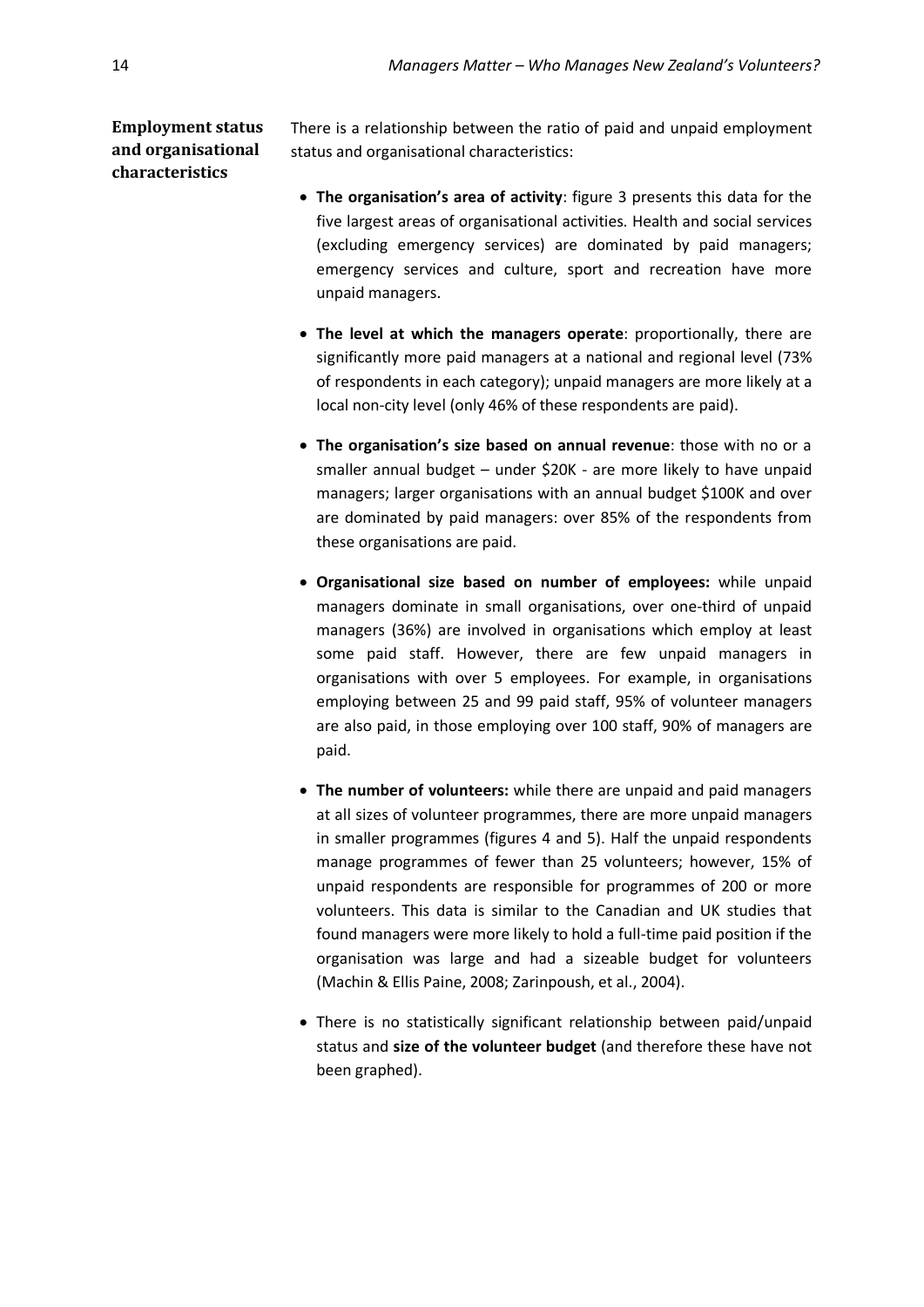

### <span id="page-24-0"></span>**Figure 3: Employment status of managers, by organisation's area of activity**

<span id="page-24-1"></span>**Figure 4: Ratio of Unpaid/Paid Managers, by number of volunteers**

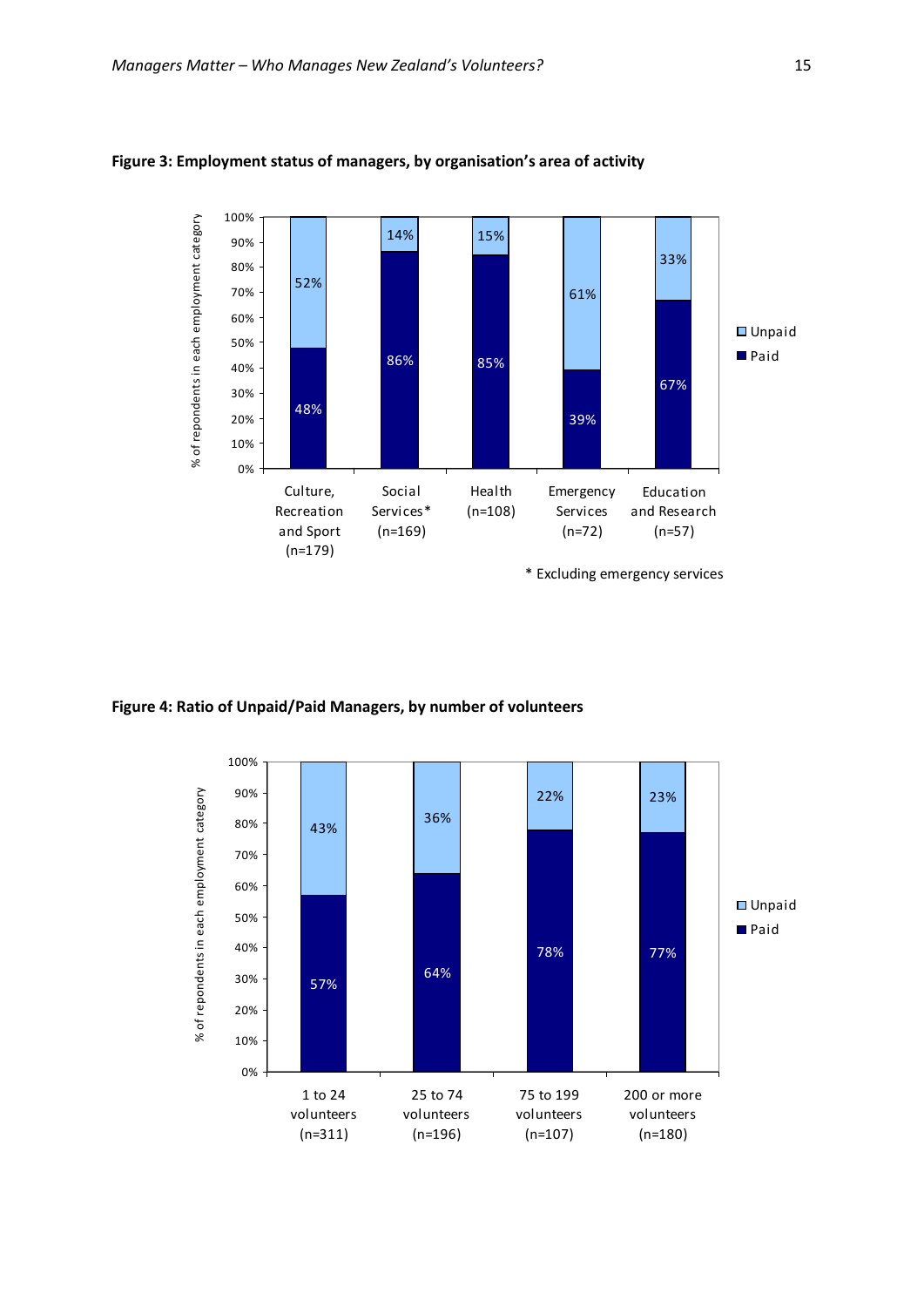

<span id="page-25-0"></span>**Figure 5: Ratio of Unpaid/Paid Managers, by number of employees**

### **Employment status and demographic profile**

The demographic profile of paid and unpaid managers is significantly different (table 7).

- 76% of paid managers are women. For unpaid managers there is a 50:50 split between males and females.
- Unpaid managers are older: 3 in 10 of unpaid managers (29%) are aged 60 or over.
- Paid managers have higher levels of education: 52% have completed tertiary education, compared to 38% of unpaid managers.
- The responses are not analysed by ethnicity due to the small numbers in most categories.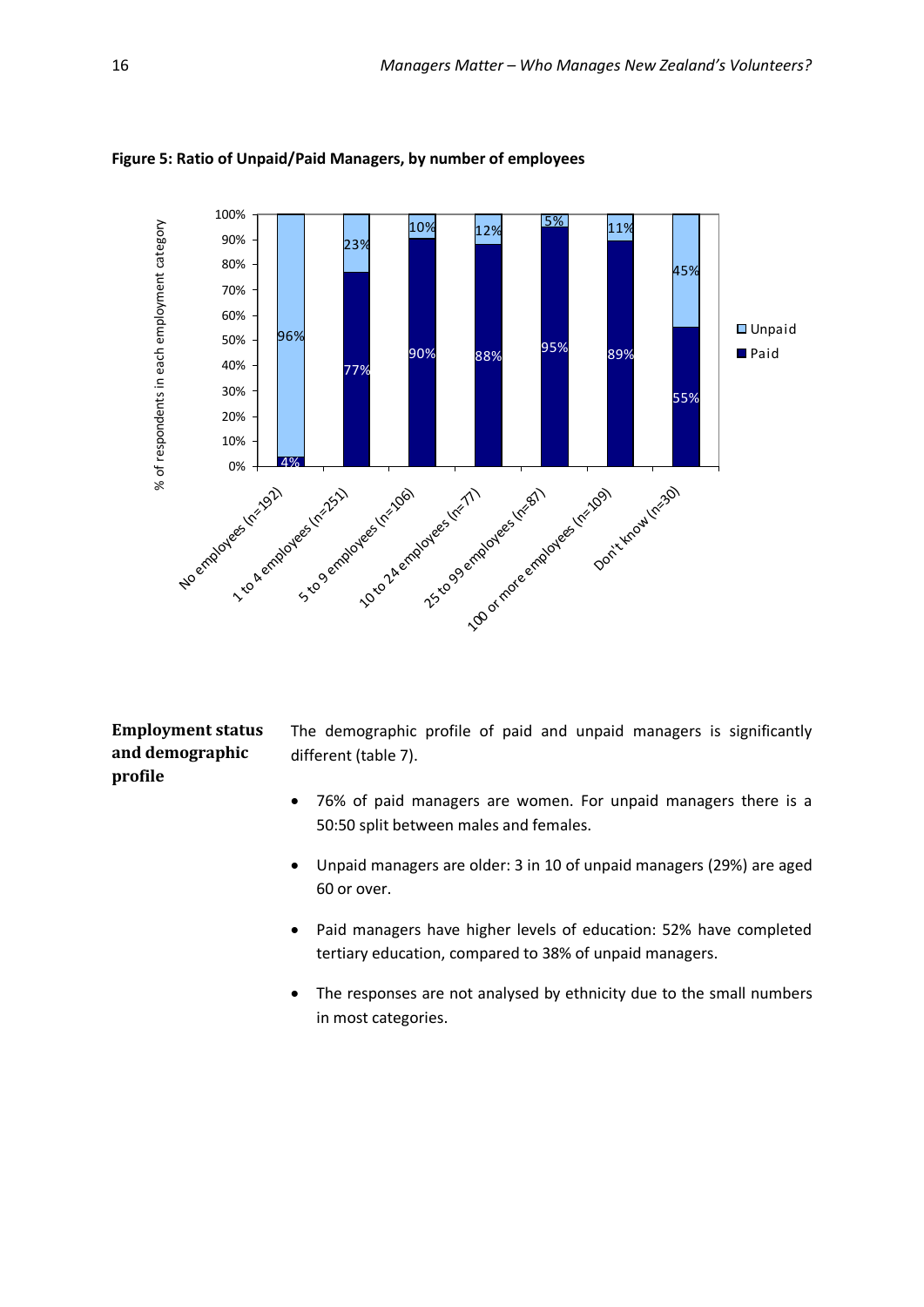|                                              |      | <b>Employment Status</b> |              |  |
|----------------------------------------------|------|--------------------------|--------------|--|
|                                              | Paid | <b>Unpaid</b>            | <b>Total</b> |  |
| Gender                                       |      |                          |              |  |
| Female                                       | 76%  | 50%                      | 67%          |  |
| Male                                         | 24%  | 50%                      | 33%          |  |
| Total $(n=)$                                 | 541  | 279                      | 820          |  |
| Age                                          |      |                          |              |  |
| 25 and younger                               | 4%   | 2%                       | 3%           |  |
| 26 to 39 years old                           | 22%  | 15%                      | 20%          |  |
| 40 to 49 years old                           | 21%  | 27%                      | 23%          |  |
| 50 to 59 years old                           | 34%  | 28%                      | 32%          |  |
| 60 years old and over                        | 19%  | 29%                      | 22%          |  |
| Total $(n=)$                                 | 545  | 281                      | 826          |  |
| <b>Education</b>                             |      |                          |              |  |
| School Certificate (NCEA Level 1) or lower   | 13%  | 22%                      | 16%          |  |
| University Entrance (NCEA Level 2 or 3)      | 9%   | 16%                      | 11%          |  |
| Some undergraduate university or polytechnic | 27%  | 25%                      | 26%          |  |
| Completed undergraduate degree               | 24%  | 17%                      | 21%          |  |
| Completed post-graduate studies              | 28%  | 21%                      | 26%          |  |
| Total $(n=)$                                 | 526  | 272                      | 798          |  |

### <span id="page-26-0"></span>**Table 7: Profile of paid and unpaid managers**

# **Employment conditions of Paid managers**

Of those in paid employment, 68% of managers work fulltime, 32% parttime (less than 30 hours a week). The median annual salary of fulltime managers is \$40,000-\$59,999 (table 8). This compares with the mean weekly wage and salary income (for people receiving income from this source) of \$43,836 (as at June 2009, Statistics New Zealand 2009c). 28% of respondents are paid over \$60,000p.a., however, a small number (6%) are paid less than \$30,000p.a.

Those who are paid an hourly rate for part time work receive between \$10 an hour and up to over \$25 an hour (table 8). This extrapolates to an annual full time salary of between \$20,800 and over \$52,000. 69% of parttime respondents earn between \$15 and \$25 an hour (table 8).The median hourly earnings (as at June 2009, Statistics New Zealand 2009c) is \$19.47 (\$18.22 for females and \$20.53 for males).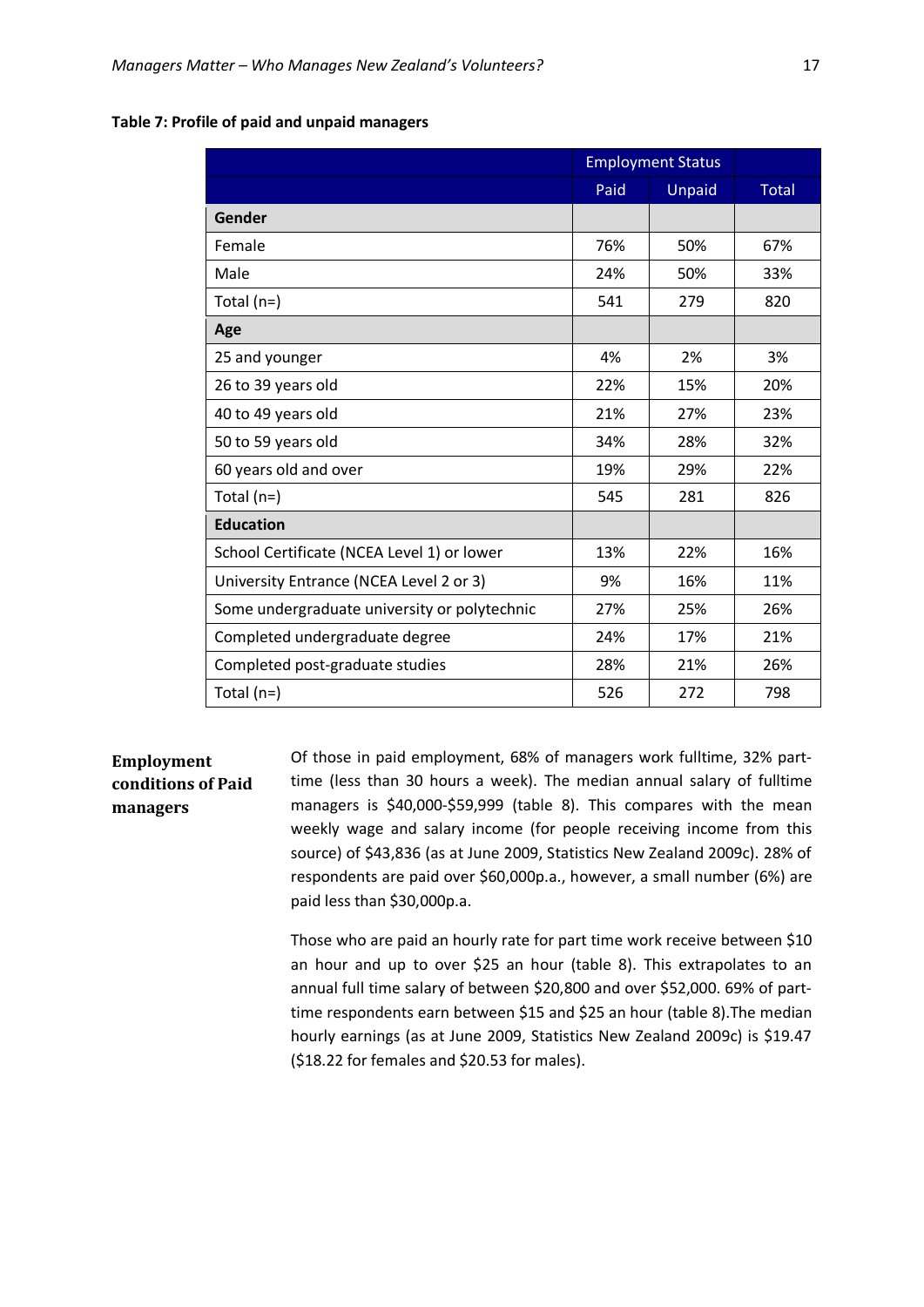|                                              | n   | $\%$ |                                      | n   | $\%$ |  |  |
|----------------------------------------------|-----|------|--------------------------------------|-----|------|--|--|
| <b>Fulltime paid managers: annual salary</b> |     |      | Part-time paid managers: hourly wage |     |      |  |  |
| Under \$20,000                               | 4   | 1%   | $$10 - $15$                          | 13  | 8%   |  |  |
| \$20,000 to \$29,999                         | 20  | 5%   | $$15 - $20$                          | 56  | 33%  |  |  |
| \$30,000 to \$39,999                         | 54  | 15%  | $$20 - 25$                           | 60  | 36%  |  |  |
| \$40,000 to \$59,999                         | 165 | 45%  | $$25 +$                              | 23  | 14%  |  |  |
| \$60,000 and more                            | 103 | 28%  |                                      |     |      |  |  |
| Prefer not to disclose                       | 22  | 6%   | Prefer not to disclose               | 17  | 10%  |  |  |
| Total                                        | 368 | 100% | Total                                | 169 | 100% |  |  |

# <span id="page-27-0"></span>**Table 8: Salary and wages of paid managers**

### <span id="page-27-1"></span>**Table 9: Experience in volunteer management and organisation**

|                                           | <b>NEW ZEALAND</b> |      | <b>CANADA</b><br>(Zarinpoush et al,<br>2004) | <b>UK</b><br>(Machin and Ellis<br>Paine, 2008) | <b>Global Volunteer</b><br>Management<br>Survey<br>(PFTS, 2008) |  |  |
|-------------------------------------------|--------------------|------|----------------------------------------------|------------------------------------------------|-----------------------------------------------------------------|--|--|
|                                           | n                  | %    | %                                            | %                                              | %                                                               |  |  |
| Years' experience in volunteer management |                    |      |                                              |                                                |                                                                 |  |  |
| One year or less                          | 81                 | 10%  | 25%                                          | 10%                                            | 20%                                                             |  |  |
| 2 to 4 years                              | 227                | 29%  | 22%                                          | 30%                                            | 23%                                                             |  |  |
| 5 to 11 years                             | 235                | 30%  | 29%                                          | 22%                                            | 19%                                                             |  |  |
| 12 years or more                          | 250                | 32%  | 24%                                          | 37%                                            | 38%                                                             |  |  |
| Total                                     | 793                | 100% | 100%                                         | 100%                                           | 100%                                                            |  |  |
| <b>Years with current</b><br>organisation |                    |      |                                              |                                                |                                                                 |  |  |
| One year or less                          | 112                | 14%  |                                              | 20%                                            | 44%                                                             |  |  |
| 2 to 4 years                              | 241                | 31%  |                                              | 40%                                            | 23%                                                             |  |  |
| 5 to 11 years                             | 250                | 32%  | --                                           | 19%                                            | dna*                                                            |  |  |
| 12 years or more                          | 187                | 24%  | --                                           | 21%                                            | $dna*$                                                          |  |  |
| Total                                     | 790                | 100% |                                              | 100%                                           |                                                                 |  |  |

\* Data not available (dna)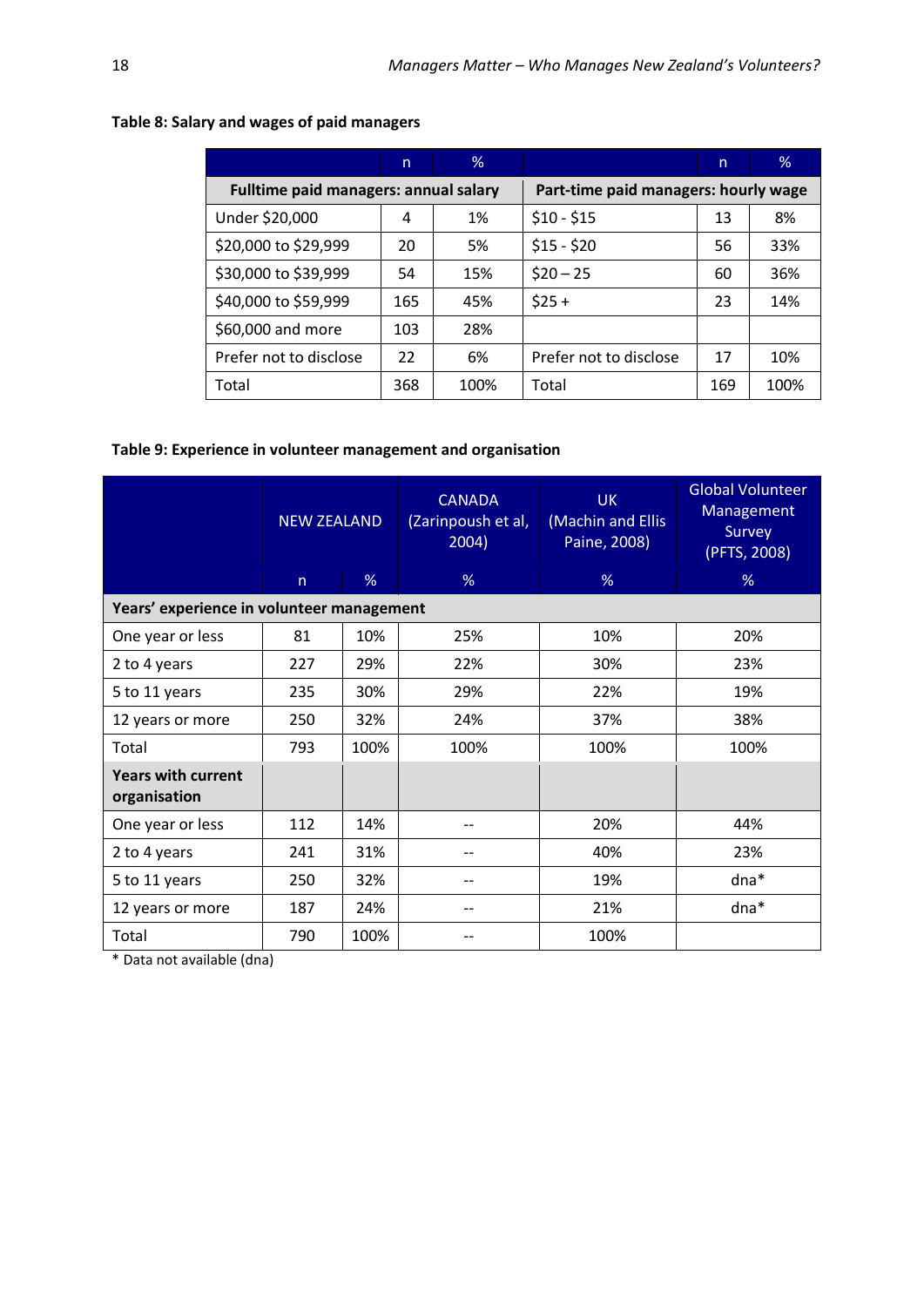# <span id="page-28-0"></span>*3.2 Individuals' experience*

| <b>Experience in</b>      | Respondents have significant experience in their positions. The length of              |
|---------------------------|----------------------------------------------------------------------------------------|
| volunteer                 | time in volunteer management or coordination varies but, as shown in                   |
| management                | table 9, 90% have over two years experience, including 32% with 12 years               |
|                           | experience of more. This compares favourably with the Canadian survey                  |
|                           | (Zarinpoush, et al., 2004) where respondents had less experience in the                |
|                           | profession. The length of experience data is similar to that gathered in the           |
|                           | UK by Machin and Ellis Paine (2008) where the profession is much more                  |
|                           | advanced than in New Zealand.                                                          |
| <b>Years with current</b> | Most managers (86%) have been with their current organisation for more                 |
| organisation              | than 2 years (table 9), and 24% have been involved for 12 or more years.               |
|                           | Respondents to the UK survey tended to have fewer years with their                     |
|                           | current organisation as did the Global Volunteer Management Survey                     |
|                           | (PFTS 2008) survey; Canadian data is not available.                                    |
| <b>Experience and</b>     | Unpaid managers are more experienced than their paid colleagues. 43% of                |
| employment status         | unpaid managers have 12 or more years of volunteer management                          |
|                           | experience and a similar proportion (42%) have spent this in the same<br>organisation. |
|                           |                                                                                        |

# <span id="page-28-1"></span>*3.3 Managers' jobs and responsibilities*

| Diversity of<br>volunteer | The Australasian Association of Volunteer Administrators (AAVA) stress the<br>diversity of volunteer management workers:                                                                                                                                                                                                                                                                                                                                      |
|---------------------------|---------------------------------------------------------------------------------------------------------------------------------------------------------------------------------------------------------------------------------------------------------------------------------------------------------------------------------------------------------------------------------------------------------------------------------------------------------------|
| management roles          | Volunteer managers are known by a wide variety of names including<br>coordinators, managers and support officers, etc.                                                                                                                                                                                                                                                                                                                                        |
|                           | They are found at all levels in the organisational hierarchy from front<br>line management to Executive Officer.                                                                                                                                                                                                                                                                                                                                              |
|                           | Introducing their research on volunteer management capacity in the UK,<br>Machin and Ellis Paine (2008:10) note Susan Ellis' work: "the efforts of<br>people who manage volunteers may be totally invisible, as many people<br>with responsibility for volunteers have no mention of it in their job title,<br>and effectively do it as an add-on to other jobs".                                                                                             |
| <b>Job titles</b>         | Job titles are therefore one indication of an individual's role and status<br>within an organisation (table 10). 38% of respondents have 'Volunteer' in<br>their job title, either Volunteer Coordinator (26%) or Volunteer Manager<br>(12%). 19% are other managers, and 9% are CEO, General Manager or<br>President. The Canadian and UK studies reported much larger responses<br>from people in these most senior level roles (22% and 25% respectively). |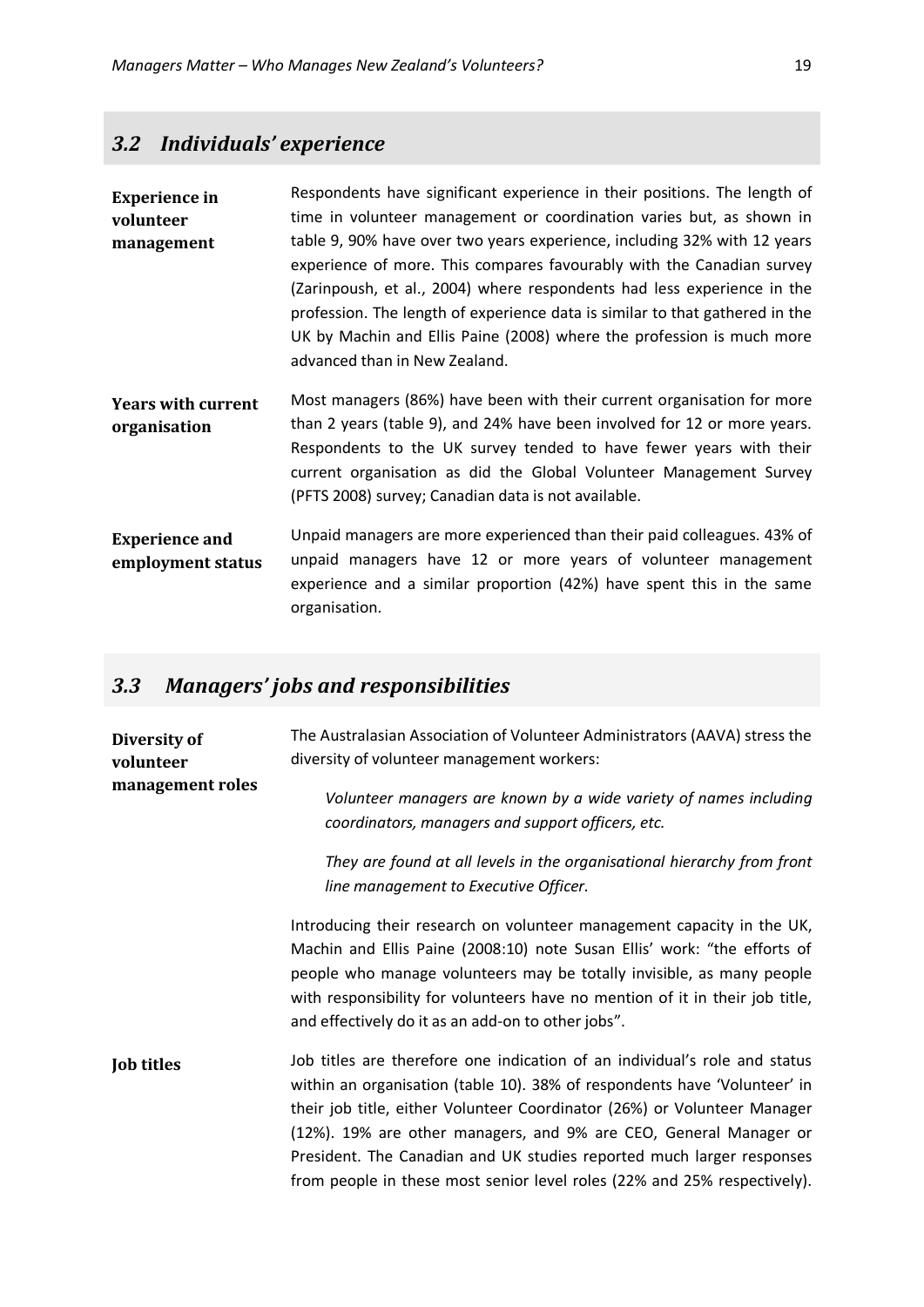The Global Volunteer Management Survey (PFTS 2008) had only 7% of CEOs or similar, with 69% of their respondents having 'volunteers' in their title.

**Diversity of 'other' job titles** In New Zealand, the largest group numerically are 'other' and this captures a diversity of job titles. Of the 219 recording 'other', 24 have a job title with 'officer' in it (including field officer, community relations officer and emergency management officer). 20 have a job title 'commander'; this likely reflects the strong support from the New Zealand Cadet Forces in distributing the survey. 13 are clergy or pastors; 7 are 'directors' of some sort; 4 are 'coordinators', and a further 4 are involved as the secretary or treasurer of the organisation. The balance (147) is spread across a range of other job titles and variety of roles, with one person noting: "I don't have a title, I manage it, I coordinate it, I administrate. I'm the only person working and driving it". Another stated "I'm just a volunteer".

### <span id="page-29-0"></span>**Table 10: Job titles of managers**

|                                   | <b>NEW</b><br><b>ZEALAND</b> |      | <b>CANADA</b><br>(Zarinpoush<br>et al, 2004) | <b>UK</b><br>(Machin and<br>Ellis Paine,<br>2008) | <b>Global Volunteer</b><br>Management<br>Survey<br>(PFTS, 2008) |  |
|-----------------------------------|------------------------------|------|----------------------------------------------|---------------------------------------------------|-----------------------------------------------------------------|--|
|                                   | N.                           | %    | %                                            | %                                                 |                                                                 |  |
| <b>Volunteer Coordinators</b>     |                              |      |                                              |                                                   |                                                                 |  |
| Volunteer Manager                 | 98                           | 12%  | 13%                                          | 24%                                               | 69%                                                             |  |
| Volunteer Coordinator             | 204                          | 26%  | 35%                                          |                                                   |                                                                 |  |
| <b>All Volunteer Coordinators</b> | 302                          | 38%  | 48%                                          | 24%                                               |                                                                 |  |
| <b>Managers of Volunteers</b>     |                              |      |                                              |                                                   |                                                                 |  |
| Administrator                     | 55                           | 7%   | 11%                                          | 6%                                                | 4%                                                              |  |
| <b>Other Manager</b>              | 148                          | 19%  | 7%                                           | 20%                                               | 14%                                                             |  |
| CEO/GM/President                  | 72                           | 9%   | 22%                                          | 25%                                               | 7%                                                              |  |
| Other                             | 219                          | 28%  | 12%                                          | 25%                                               | 6%                                                              |  |
| <b>All Managers of Volunteers</b> | 494                          | 63%  | 52%                                          | 76%                                               | 31%                                                             |  |
| Total                             | 796                          | 100% | 100%                                         | 100%                                              | 100%                                                            |  |

### **Job title and employment status**

There is a relationship between job title and employment status (figure 6). Proportionally, there are more unpaid Managers of Volunteers (38%) than unpaid Volunteer Coordinators (27%). While a similar proportion of Volunteer Coordinators (44%) and Managers of Volunteers (47%) are in fulltime paid employment, there are more part-time Volunteer Coordinators (29%) than part-time Managers of Volunteers (15%).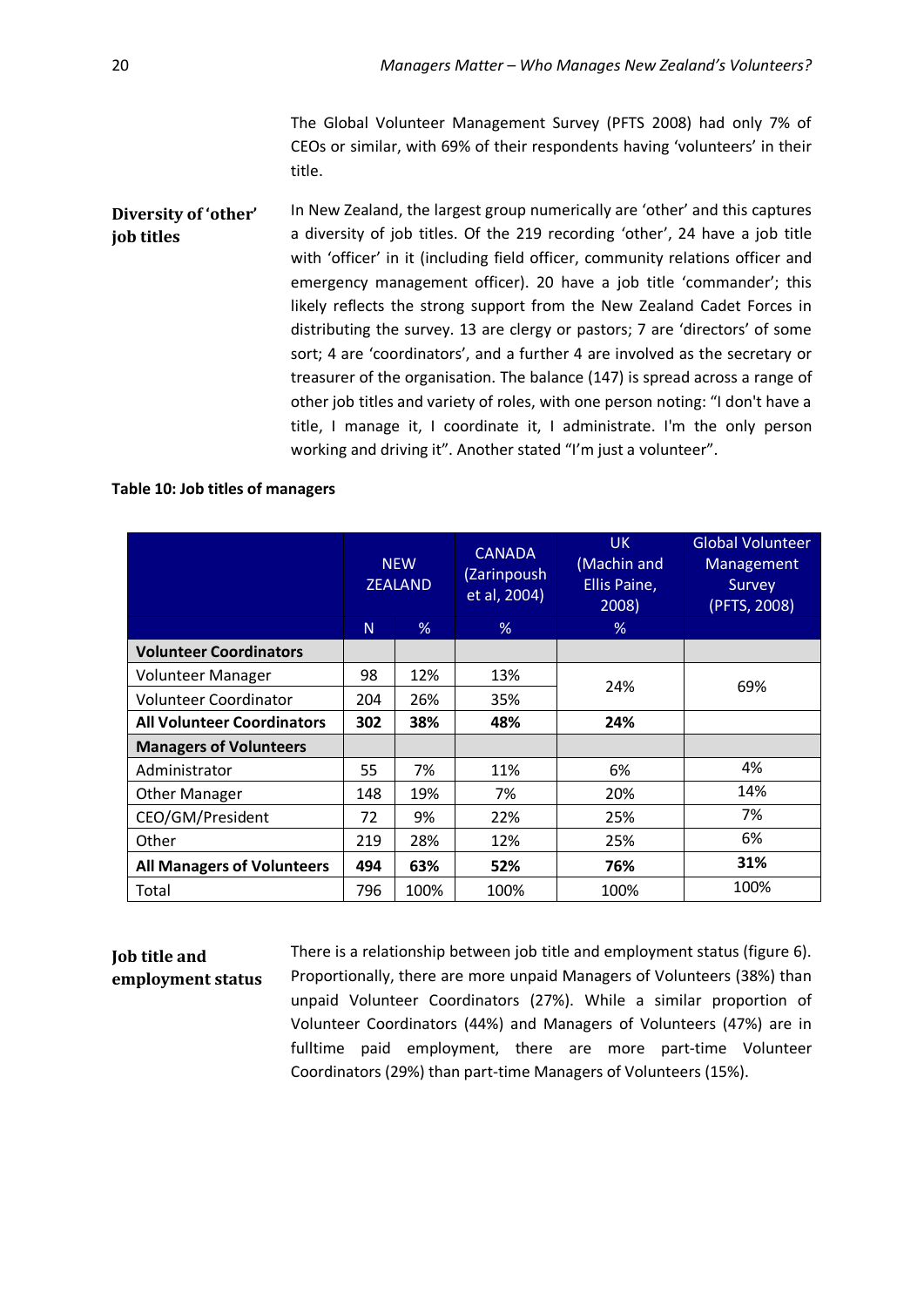

#### <span id="page-30-0"></span>**Figure 6: Employment status of volunteer coordinators and managers of volunteers**

# **Job title and employment status (cont.)**

Dividing the total sample by job title and employment status (figure 7), the largest group of respondents are paid full-time Managers of Volunteers (29%) and unpaid Managers of Volunteers (23%). Paid full-time Volunteer Coordinators are 17% of the sample and each of the remaining three groups account for 1 in 10 respondents.

<span id="page-30-1"></span>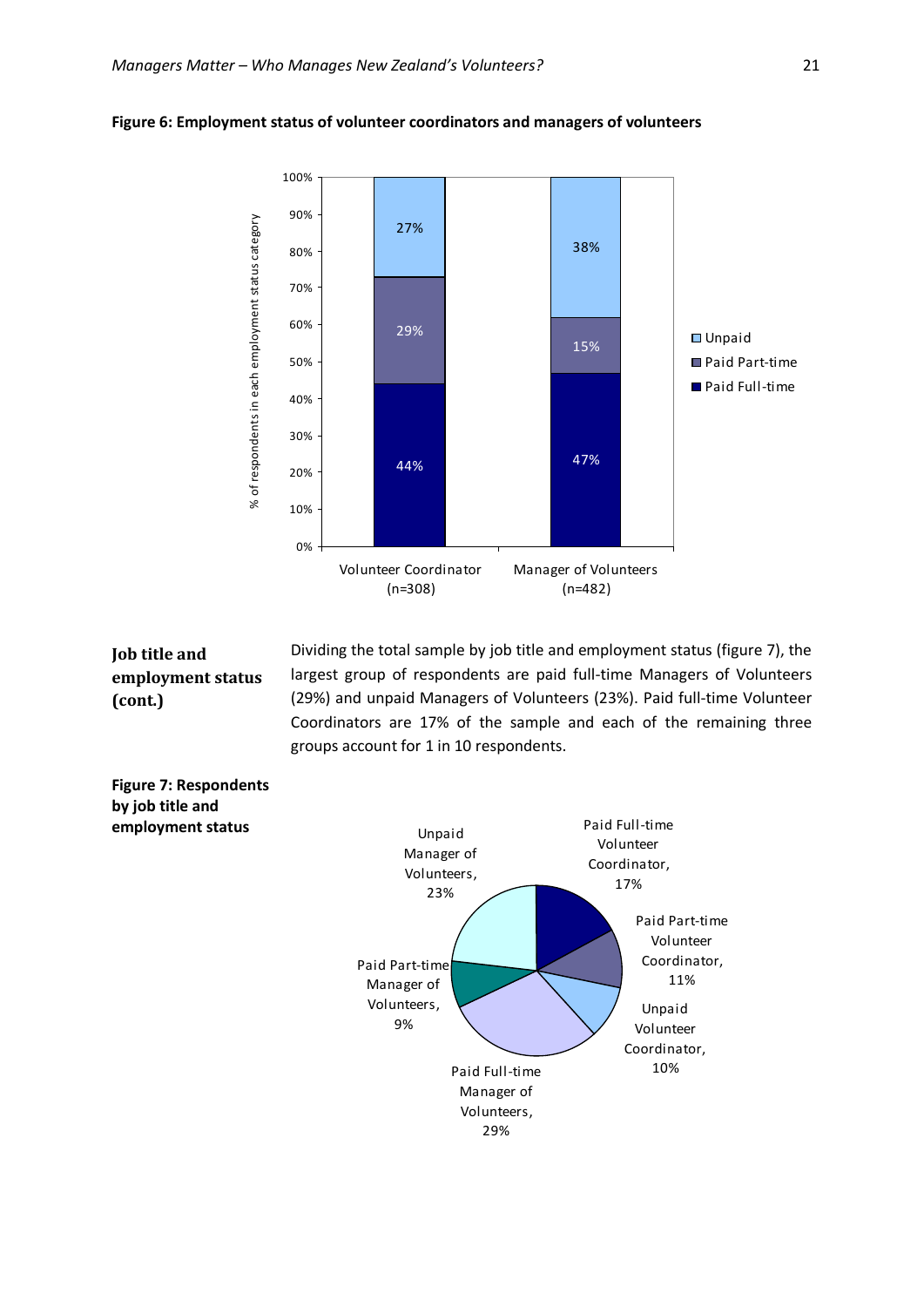**Job title and organisational characteristics** There is also a relationship between job title and the level at which their volunteer programme operates, and wages and salary.

- The national level is dominated by paid Managers of Volunteers, and in non-city locations there are proportionally more unpaid Volunteer Coordinators.
- The median full-time salary for both job titles is \$40,000-59,000pa; however, full-time Volunteer Coordinators are paid less than full-time Managers of Volunteers. For example, only 16% of those with 'volunteer' in their title (the volunteer coordinators) are paid over \$60,000pa, compared to 37% who did not have 'volunteer' in their title (the managers of volunteers).
- Part-time Managers of Volunteers also appear to be better paid than those with Volunteer Coordinator job titles, although this was not statistically significant.

### <span id="page-31-0"></span>**Figure 8: Job title/employment status by annual salary**



 $\blacksquare$  Volunteer Coordinator (n=120)  $\blacksquare$  Manager of Volunteers (n=206)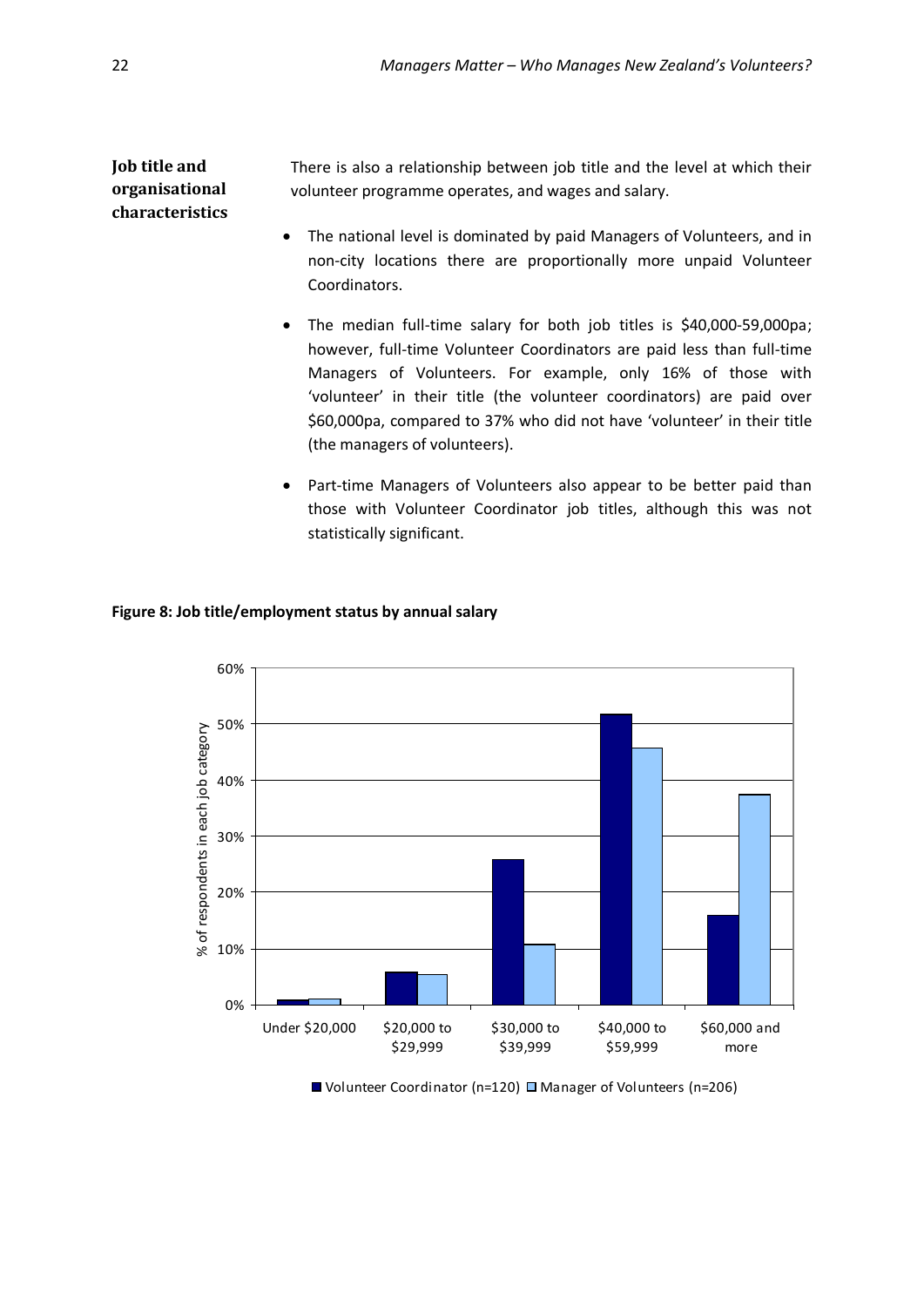

<span id="page-32-0"></span>

 $\blacksquare$  Volunteer Coordinator (n=86)  $\square$  Manager of Volunteers (n=64)

**Whom direct responsible to**  Respondents were asked to state to whom they are directly responsible in order to gain more of an understanding as to the position of these managers within their organisation (figure 10). Some respondents listed more than one individual or group. 41% of respondents are directly responsible to the not-for-profit organisation's Board Members. 30% are responsible to a Line Manager, and 14% to the CEO/GM/President. The 15% who recorded 'others': included 16 who stated they are responsible to members and 13 to their organisation.

<span id="page-32-1"></span>**Figure 10: Position of person to whom managers are directly responsible**

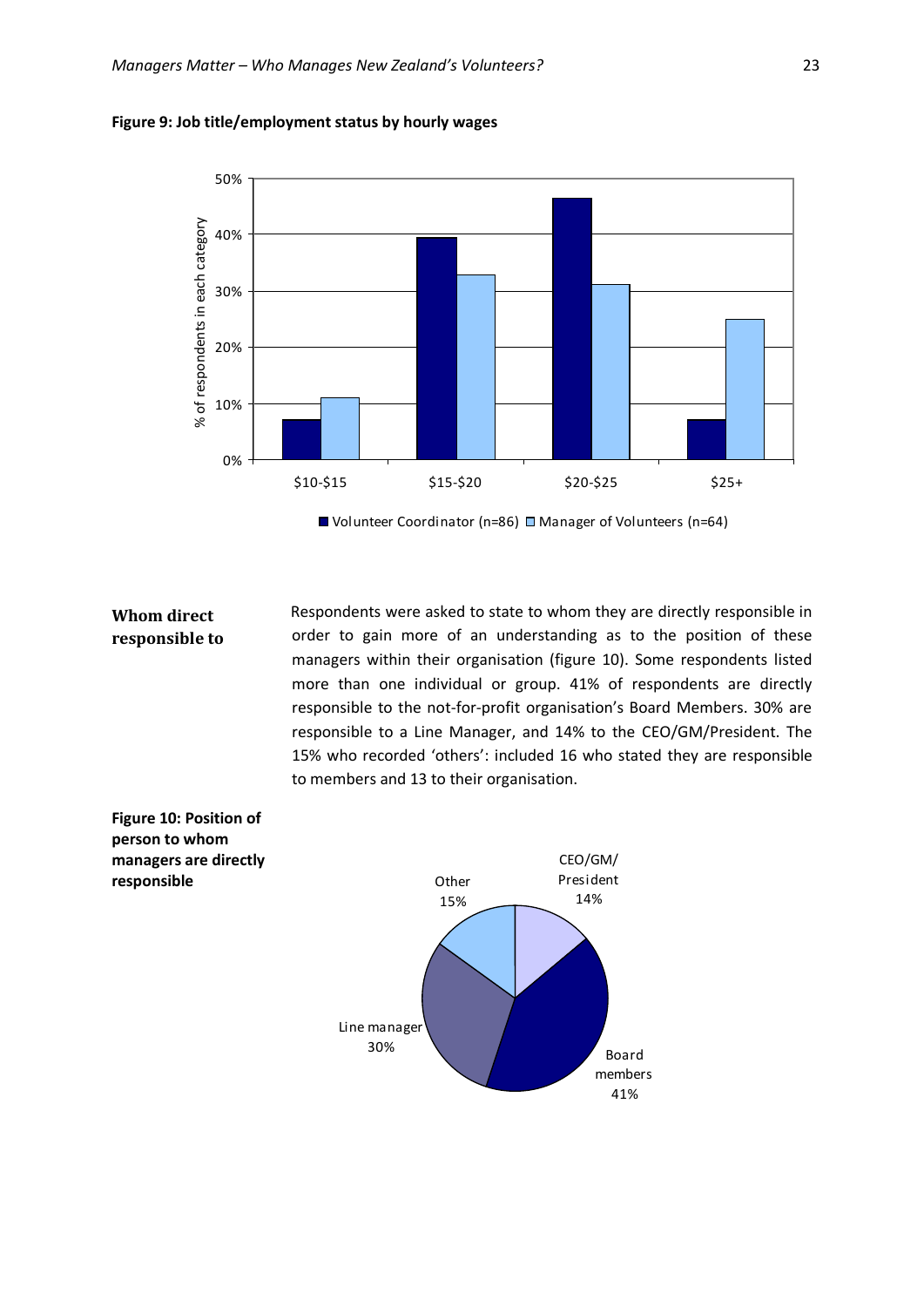#### **Proportion of working time spent on volunteer management**  Respondents hold jobs with varied descriptions and managing volunteers may not be the main part of respondents' jobs. Similar to Machin and Ellis Paine (2008) in their UK survey, we asked respondents what proportion of their working time they spend on their volunteer management role (figure 11). For 15% of respondents volunteer management takes all of their time, however 44% said they 'squeeze their volunteer management work around everything else'.

Both paid and unpaid managers feel squeezed in their role (figure 11). Not surprisingly, Managers of Volunteers – where their volunteer management role is not in their job title – feel most squeezed in terms of time spent on managing volunteers. While 25% Volunteer Coordinators spend all their time on volunteer management, 30% of respondents who have volunteer in their management job title still feel they squeeze this work in, and 16% of volunteer coordinators spend less than a quarter of their time on managing volunteers.



<span id="page-33-0"></span>**Figure 11: Proportion of working time respondents spend on managing volunteers**

■ Volunteer Coordinator (n=300) ■ Manager of Volunteers (n=478)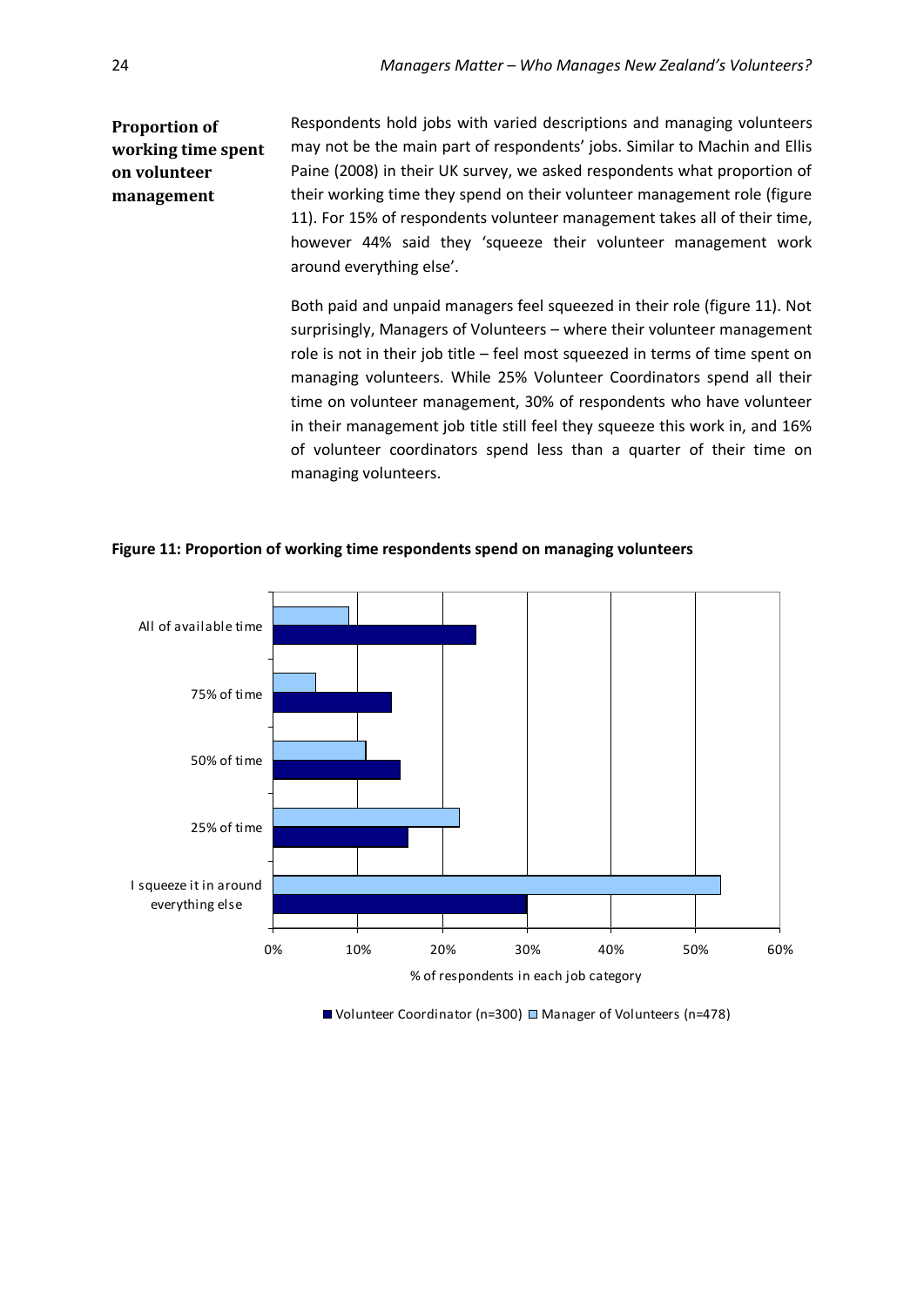### **Volunteer management tasks** Respondents are responsible for a diversity of volunteer management tasks within their organisations (table 11). Three responsibilities dominate: volunteer recruitment (76%), supervising volunteers and assigning tasks (both 74%); along with orientation and training (69%) and interviewing, screening, risk assessment (63%). 46% of respondents have all five of these responsibilities. The 'other' category spanned a wide range, of responsibilities including organisational administration/management/staff management/fundraising (35 respondents), volunteer support and mentoring/rostering (18), motivating/recognising and rewarding volunteers (10), leadership (7), training (6), and client contact (4).

### <span id="page-34-0"></span>**Table 11: Responsibilities of managers**

|                                             | n†  | %   | All 5 responsibilities |
|---------------------------------------------|-----|-----|------------------------|
| Volunteer recruitment                       | 603 | 76% |                        |
| Supervising volunteers                      | 587 | 74% |                        |
| Assigning volunteers to tasks               | 580 | 74% | 46%                    |
| Orientation and training                    | 548 | 69% |                        |
| Interviewing, screening, risk<br>assessment | 496 | 63% |                        |
| <b>Volunteer Administration</b>             | 133 | 17% |                        |
| Other                                       | 260 | 33% |                        |
| Total responses                             | 789 |     |                        |

† Respondents could choose as many tasks as relevant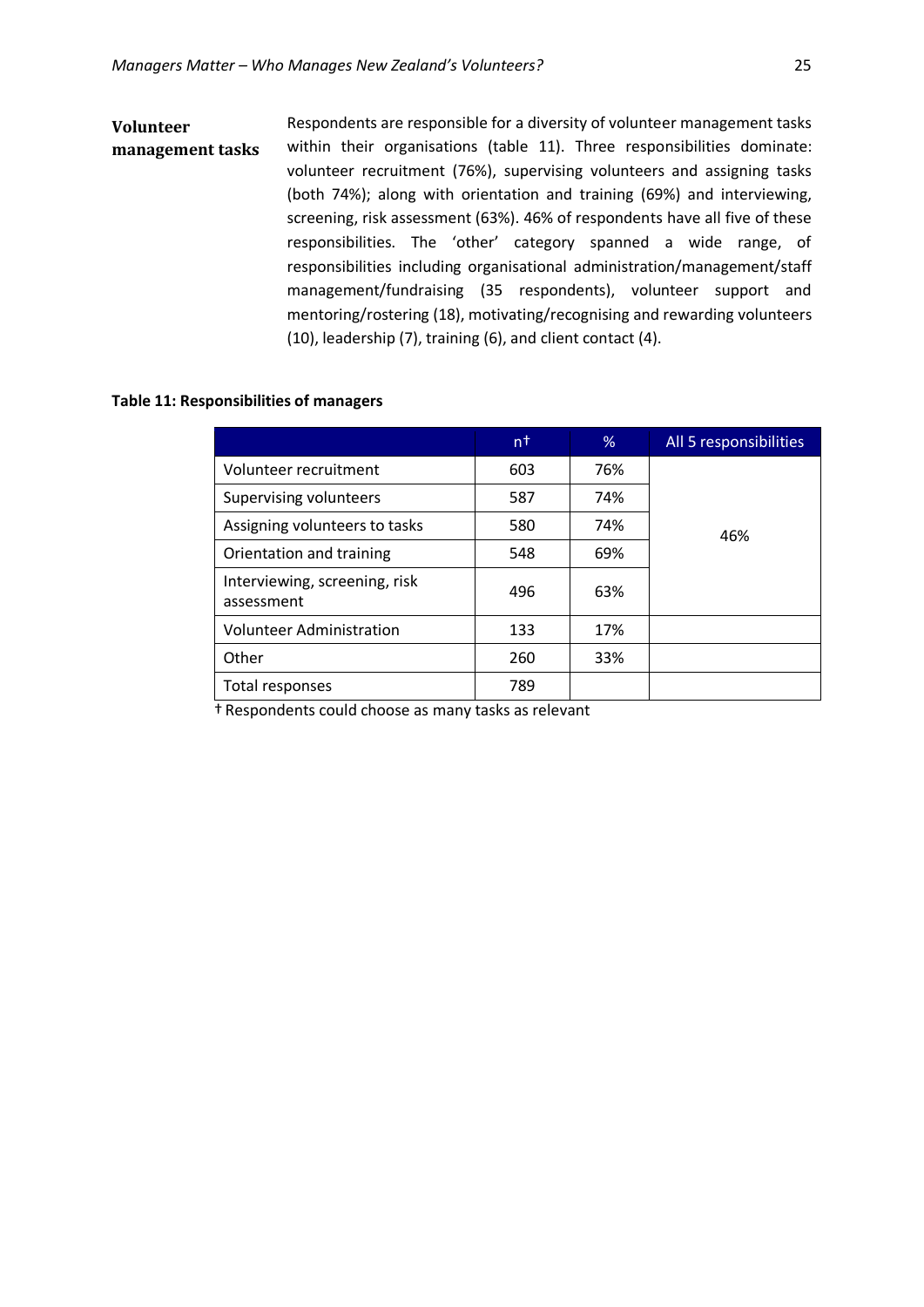# <span id="page-35-0"></span>**4: What is work like for managers?**

This section analyses the survey data in respect of respondents' daily work within the organisation for which they manage volunteers. It highlights their levels of satisfaction, the challenges they face, and the manner in which they are supported in their role. Section 5 provides data on the types of further training these managers need to discharge their responsibilities well.

# <span id="page-35-1"></span>*4.1 Job satisfaction*

Overall respondents are satisfied in their volunteer management role, with 90% of respondents strongly or somewhat agreeing with the statement "in general I am satisfied with my role in volunteer management" (figure 12). However, fewer (63%) strongly or somewhat agree they receive adequate compensation for the work that they do. The mean score<sup>[2](#page-35-3)</sup> for satisfaction with their role is 1.68 (SD 0.7) and for adequately compensated 2.3 (SD 1.02) (figure 13).

### <span id="page-35-2"></span>**Figure 12: Satisfaction with role and compensation**



<span id="page-35-3"></span> $2$  On the 4-point scale from 1 strongly agree to 4 strongly disagree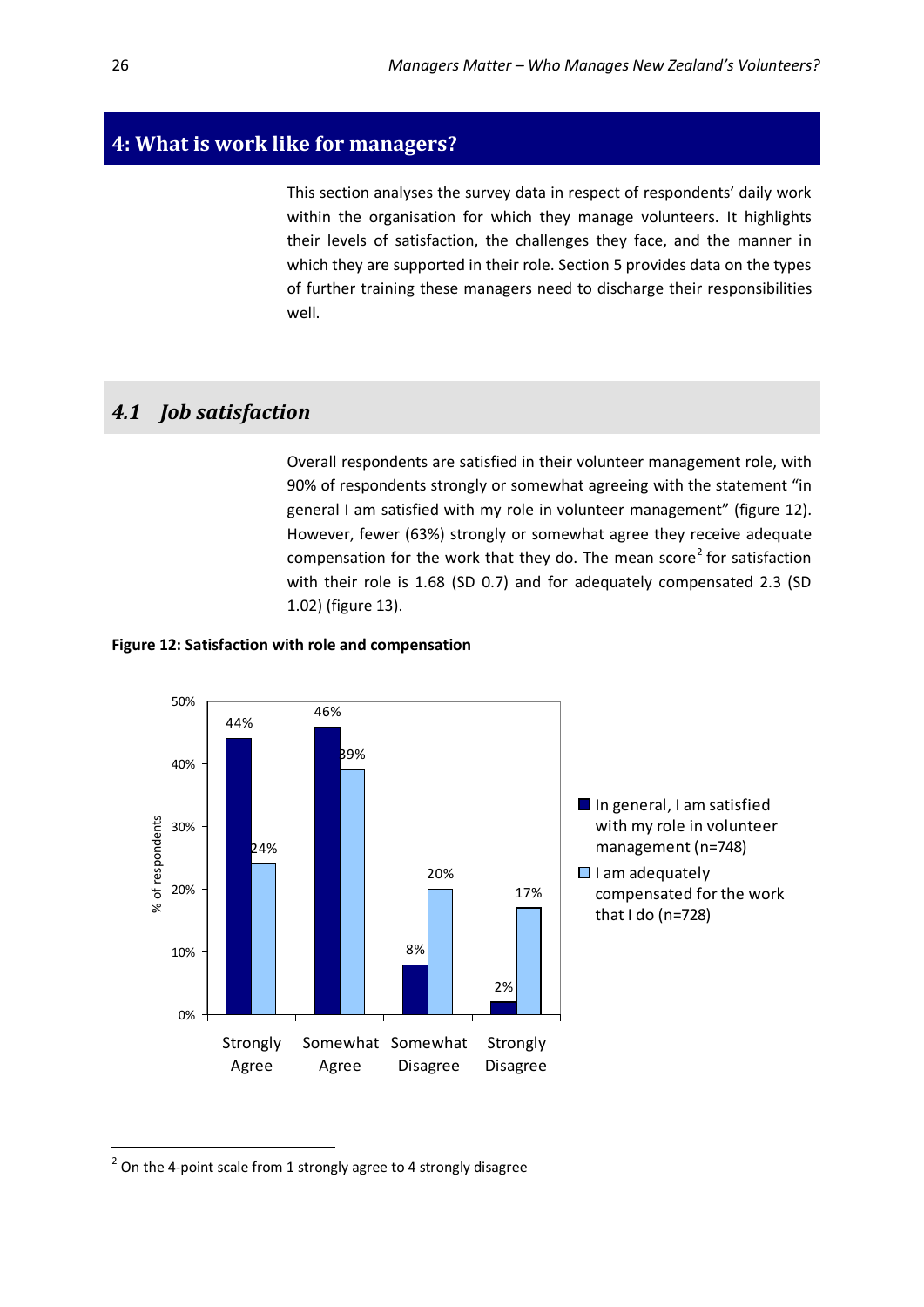### **Job satisfaction and employment status**

Being paid or unpaid makes minimal difference to the level of role satisfaction (the mean score for paid managers is 1.70 compared to 1.63 for unpaid managers, table 12). However, employment status is important for compensation (figure 13).

Paid managers are more likely to agree that they are satisfied with the compensation they receive: 71% somewhat or strongly agree, compared to 47% of unpaid managers. The mean scores for the adequate compensation question are higher for both groups, but also further apart (table 12). For paid managers the mean is 2.14, for unpaid managers it is 2.60 and 28% of unpaid managers strongly disagree and 25% somewhat disagree with the adequate compensation question. Further research is required to determine if they are unhappy because they feel they should be paid, or if they are unhappy with the level on non-monetary rewards they receive.

<span id="page-36-1"></span>**Table 12: Satisfaction with role and compensation, mean score\* by employment status**

|                        | Paid<br>managers | Unpaid<br>managers | All managers |
|------------------------|------------------|--------------------|--------------|
| Satisfaction with role | 1.70             | 1.63               | 1.68         |
| Adequately compensated | 2.14             | 2.60               | 2.30         |

\* On the 4-point scale from 1 strongly agree to 4 strongly disagree



### <span id="page-36-0"></span>**Figure 13: Satisfaction with role and compensation, by employment status**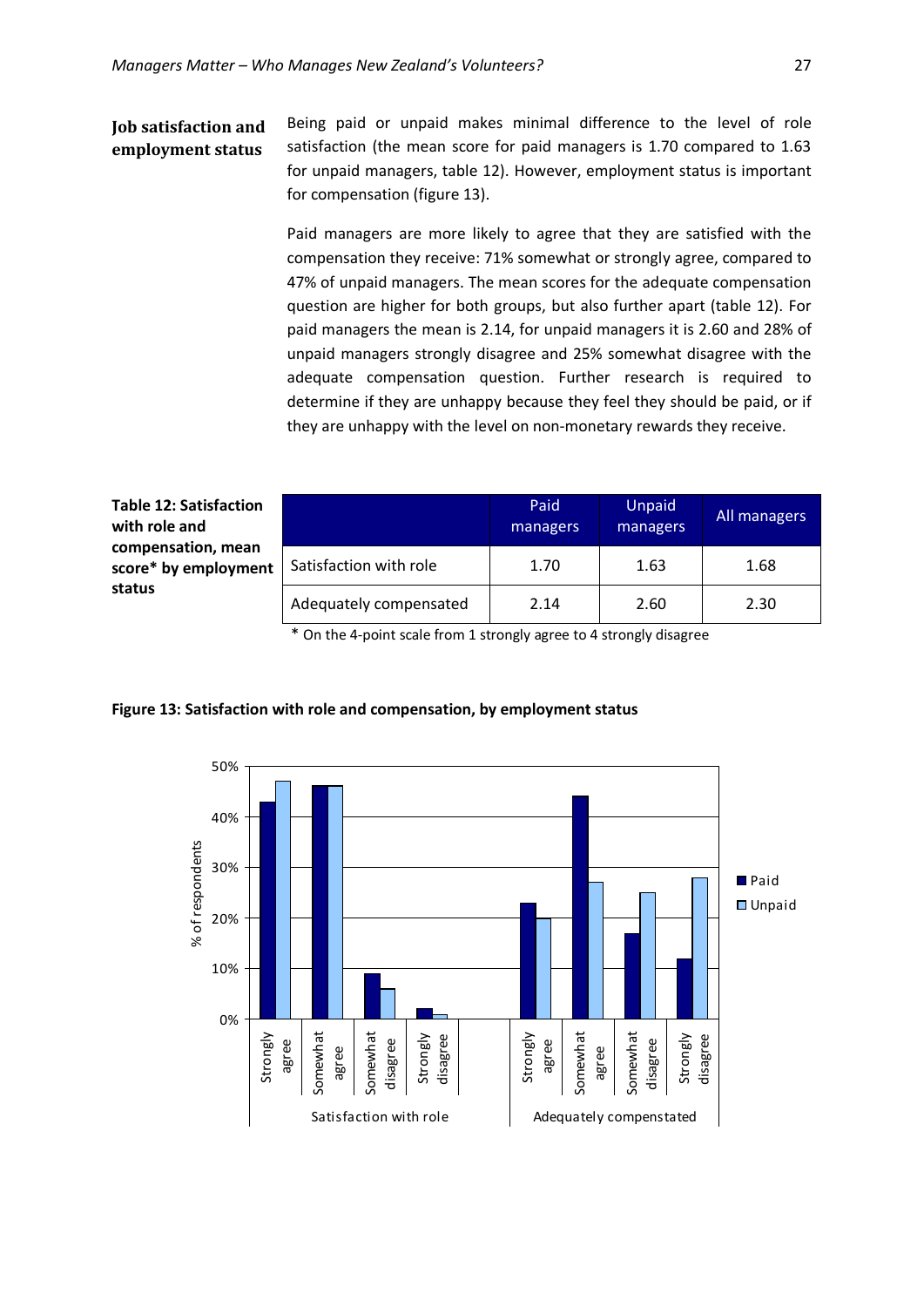

<span id="page-37-1"></span>**Figure 14: Satisfaction with compensation, paid managers by job title**

**Paid Volunteer Coordinators (n=210) Paid Managers of Volunteers (n=285)** 

**Job satisfaction and job title** For paid staff, job title (volunteer coordinator or manager of volunteer) is also important for the compensation question but not for the satisfaction question. More paid Managers of Volunteers are happier with the compensation than paid Volunteer Coordinators (figure 14). There is no statistically significant difference between the responses of unpaid managers in relation to their job titles.

# <span id="page-37-0"></span>*4.2 Volunteer management challenges*

Respondents were asked to rank six challenges identified in the literature (e.g. Zarinpoush et al., 2004) from the area that is the greatest challenge (1) to the issue that worried them the least (6). If an issue was not challenging to the respondent at all, they were to rank it as a 7. The responses are presented in table 13.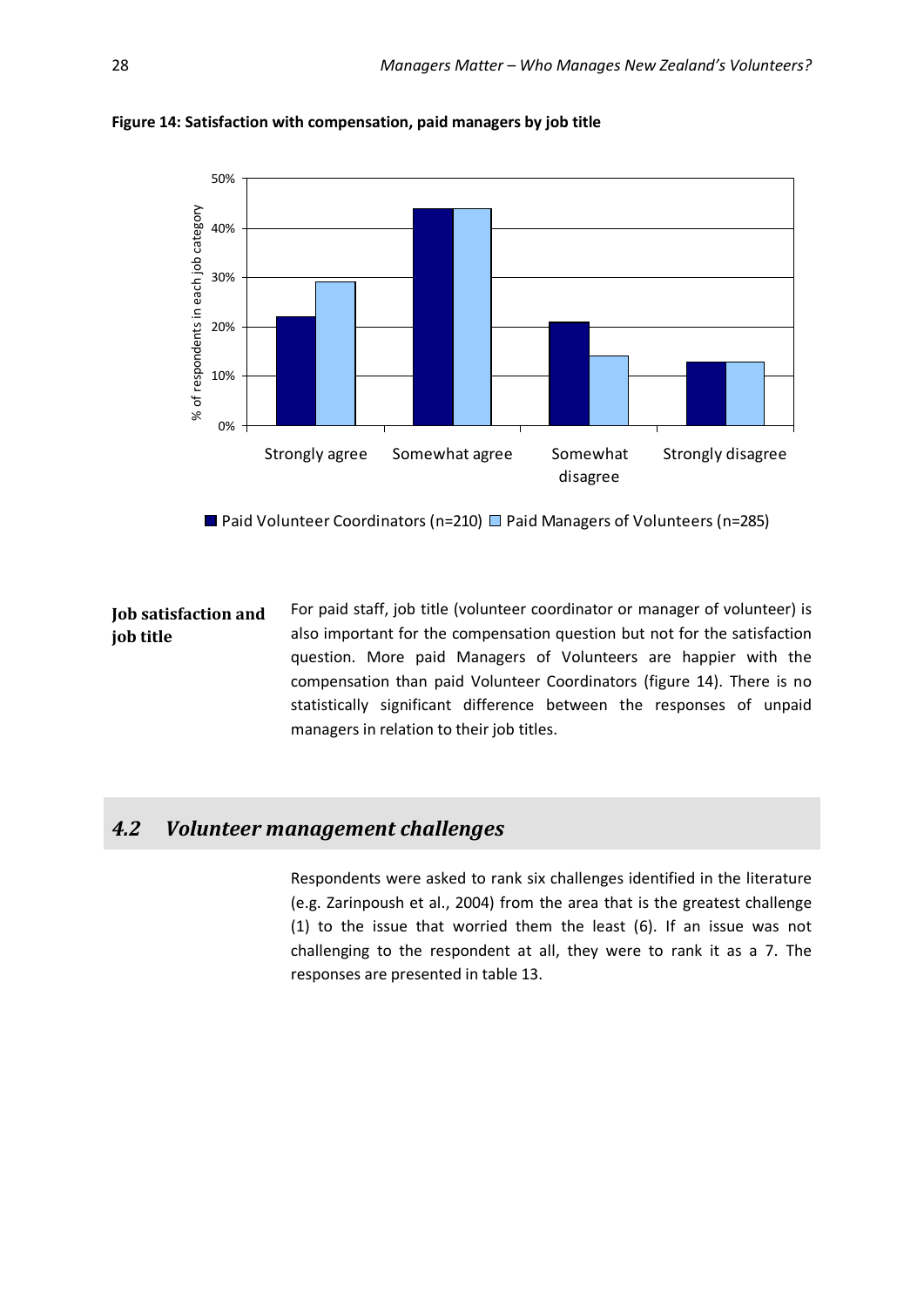**Greatest volunteer management challenges** Recruiting volunteers is the greatest challenge based on both the number of respondents ranking it first (29% of respondents) and the mean score across all rankings (3.13) (table 13). Based on mean scores, this is followed by a lack of resources to achieve goals: not enough time (3.35) and not enough money (3.61). Retaining volunteers (3.83) and matching volunteers to the organisation's needs (3.97) are also important challenges, but a lack of organisation support is not (mean 5.06, and 26% ranked this as 'not an issue'). Recruitment, followed by time constraints, also comprised the biggest challenges reported by Canadian managers of volunteers (Zarinpoush et al., 2004).

**Volunteer management challenges and employment status** There were some differences between challenges identified by paid and unpaid managers (figure 15). For unpaid managers, recruiting volunteers is the biggest challenge with a mean of 2.71 compared to 3.5 for the next three challenges (time, money, and retaining volunteers). For paid staff, recruiting volunteers and not enough time to achieve goals were the jointmost important challenge, having the same mean (3.3).

<span id="page-38-0"></span>

| <b>Table 13: Volunteer Management Challenges</b> |  |
|--------------------------------------------------|--|
|                                                  |  |

|                                                    | Greatest challenge |                |     |                |     | Area that worries<br>me least | an issue<br>Not | <b>Total</b> | n   | Mean |
|----------------------------------------------------|--------------------|----------------|-----|----------------|-----|-------------------------------|-----------------|--------------|-----|------|
|                                                    | $\mathbf{1}$       | $\overline{2}$ | 3   | $\overline{4}$ | 5   | 6                             | $\overline{7}$  |              |     |      |
| Recruiting volunteers                              | 29%                | 17%            | 17% | 13%            | 8%  | 8%                            | 9%              | 100%         | 745 | 3.13 |
| Not having enough time to<br>achieve goals         | 20%                | 19%            | 19% | 14%            | 12% | 8%                            | 8%              | 100%         | 754 | 3.35 |
| Not enough money to achieve<br>goals               | 21%                | 16%            | 14% | 11%            | 16% | 10%                           | 11%             | 100%         | 750 | 3.61 |
| Retaining volunteers                               | 12%                | 18%            | 16% | 17%            | 14% | 13%                           | 11%             | 100%         | 745 | 3.83 |
| Matching volunteers to the<br>organisation's needs | 9%                 | 14%            | 21% | 18%            | 14% | 12%                           | 12%             | 100%         | 736 | 3.97 |
| Lack of organisational support                     | 6%                 | 6%             | 10% | 11%            | 13% | 29%                           | 26%             | 100%         | 742 | 5.06 |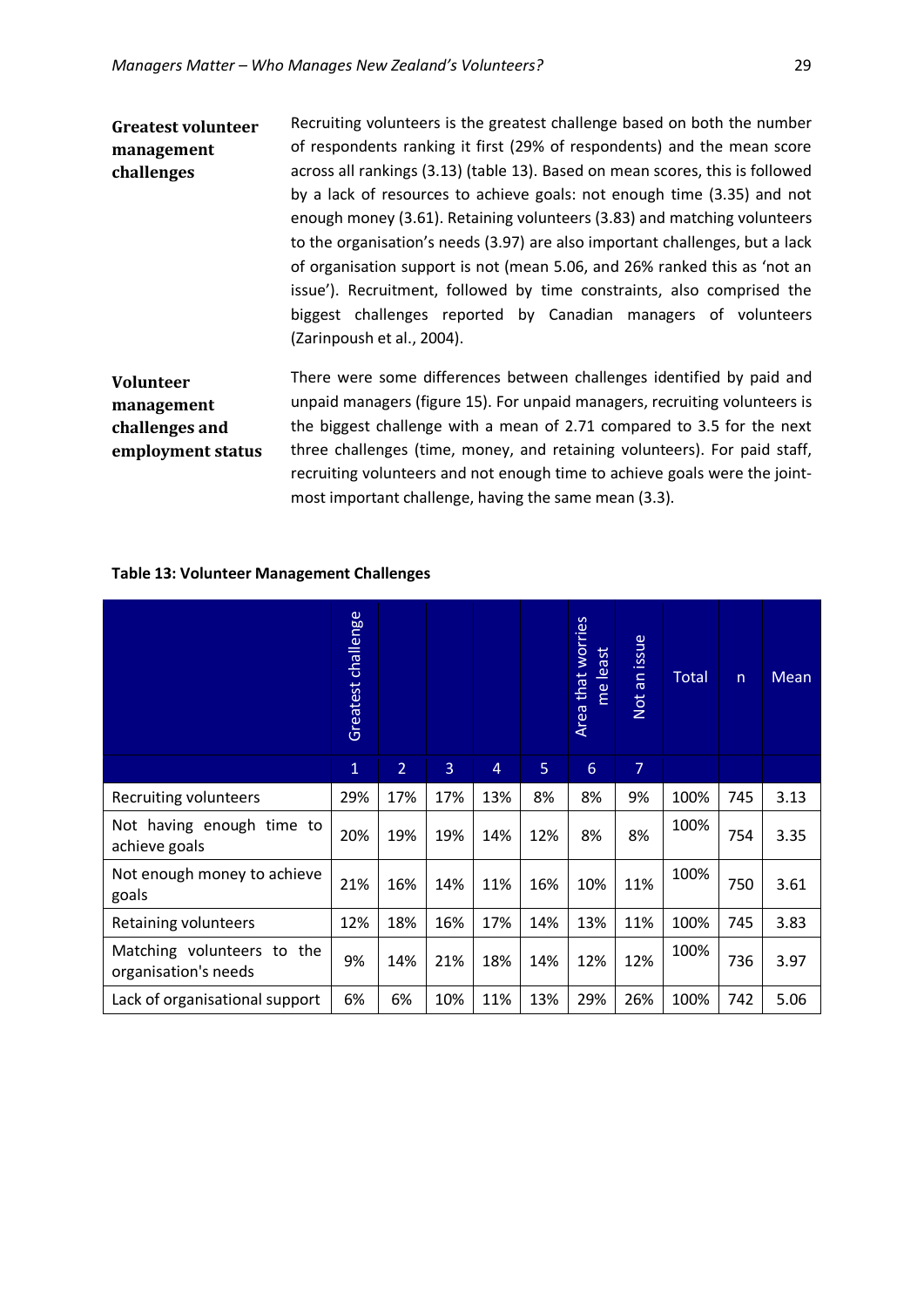

<span id="page-39-1"></span>**Figure 15: Volunteer Management Challenges, by employment status**

\* On a 7-point scale from 1 'greatest challenge' to 6 'area that worries me least', and 7 'not an issue'.

# <span id="page-39-0"></span>*4.3 Support for managers*

Managers were asked how they view the support they receive from their organisation's governing body and paid staff, whether lack of organisational support is a challenge, and if they feel they must prove to others in the organisation that the volunteer programme is worthwhile. These statements were taken from Zarinpoush et al. (2004). Responses were on a four-point scale from strongly agree to strongly disagree (table 14). **Organisational support** Lack of organisational support is not a major issue for managers in New Zealand. 64% of respondents somewhat or strongly disagree that 'One of the biggest challenges I face in my work is a lack of organisational support for my role in volunteer administration'. This reflects the low rating for 'a lack of organisational support in section 4.2 (table 14). However, the situation is not uniform, 10% of respondents did agree and 25% somewhat agree.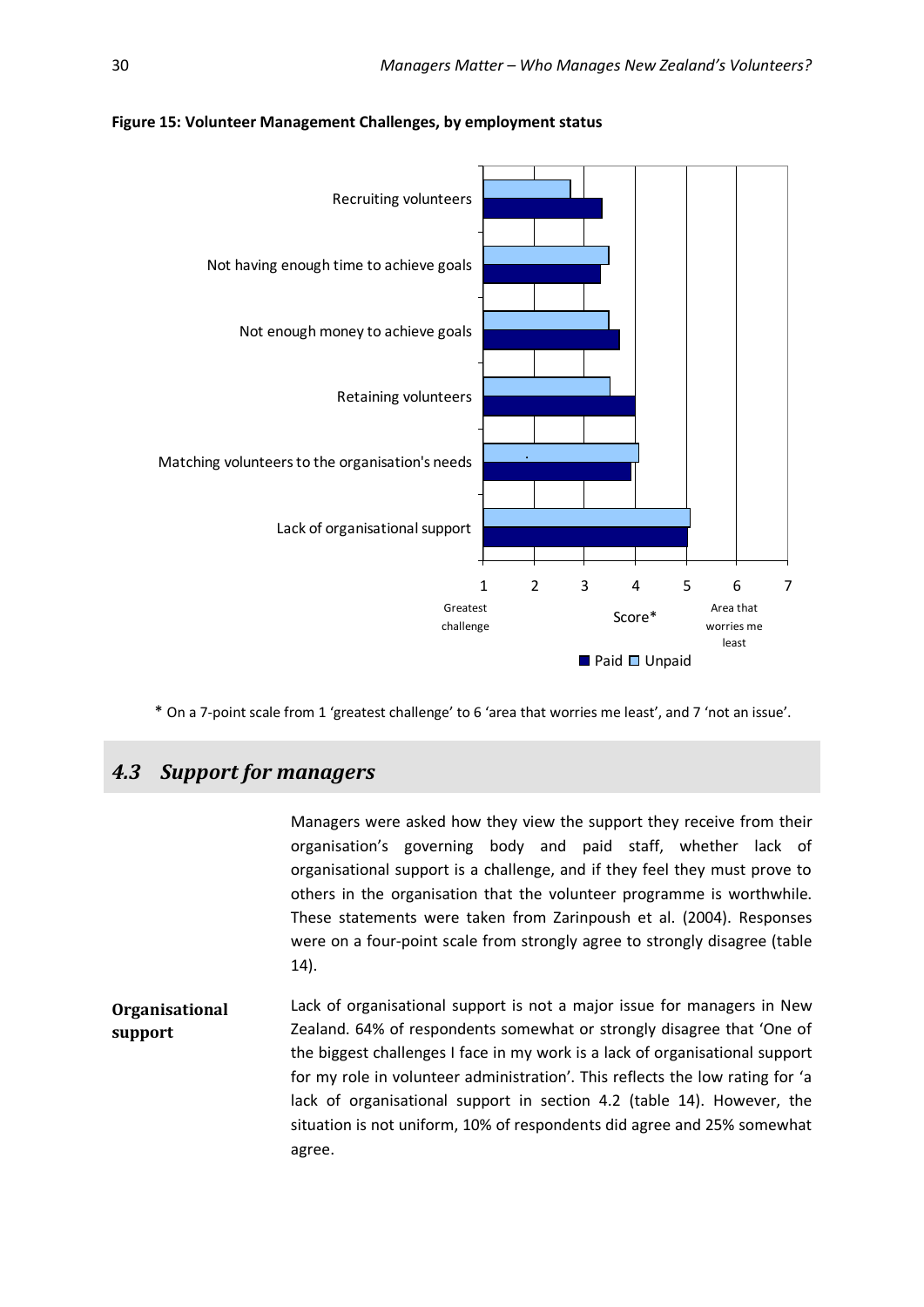| <b>Organisational</b> | The Global Volunteer Management Survey (PFTS 2008) survey also found      |
|-----------------------|---------------------------------------------------------------------------|
| support (cont.)       | that 75% of managers received good support from their organisation, but   |
|                       | 14% of their respondents felt powerless to influence their organisation's |
|                       | attitude and practices towards volunteers and 25% of them believed their  |
|                       | Board did not understand the role they perform.                           |

To the contrary, in this survey, managers also disagree with the statement 'I frequently feel that I must prove to others in my organisation that the volunteer program is worthwhile'; with half of respondents strongly disagreeing. However, as with organisational support, 10% of respondents did strongly agree. This highlights that some managers do have to work within more difficult organisational situations.

**Support and employment status** The mean scores for this question in respect of paid and unpaid managers are similar (figure 16), but do show paid managers disagree more strongly with both statements, that is, they feel supported and do not have to prove that the volunteer programme was worthwhile.

#### **Support from paid staff and governing body** Overall, the data shows positive support from organisations for volunteer programmes, and this is confirmed by the very strong positive responses to the statements about support for the involvement of volunteers from paid staff and governing bodies (table 14). Managers perceive the strongest support from their governing body, with 81% strongly agreeing and 15% somewhat agreeing. For support from paid staff, 70% strongly agree and 23% somewhat agree.

|                                                                                                                                    | Strongly agree | Somewhat agree | Somewhat disagree | Strongly disagree | $\overline{\mathsf{n}}$ | <b>Mean</b> |
|------------------------------------------------------------------------------------------------------------------------------------|----------------|----------------|-------------------|-------------------|-------------------------|-------------|
| One of the biggest challenges I face in my work is a<br>lack of organisational support for my role in<br>volunteer administration. | 10%            | 25%            | 25%               | 39%               | 742                     | 2.95        |
| I frequently feel that I must prove to others in my<br>organisation that the volunteer program is<br>worthwhile.                   | 10%            | 15%            | 23%               | 51%               | 746                     | 3.15        |
| Paid staff in my organisation strongly support the<br>involvement of volunteers.                                                   | 70%            | 23%            | 5%                | 2%                | 710                     | 1.38        |
| The governing board of my organisation strongly<br>supports the involvement of volunteers                                          | 82%            | 15%            | 3%                | 1%                | 750                     | 1.23        |

### <span id="page-40-0"></span>**Table 14: The value of volunteers and volunteer programmes**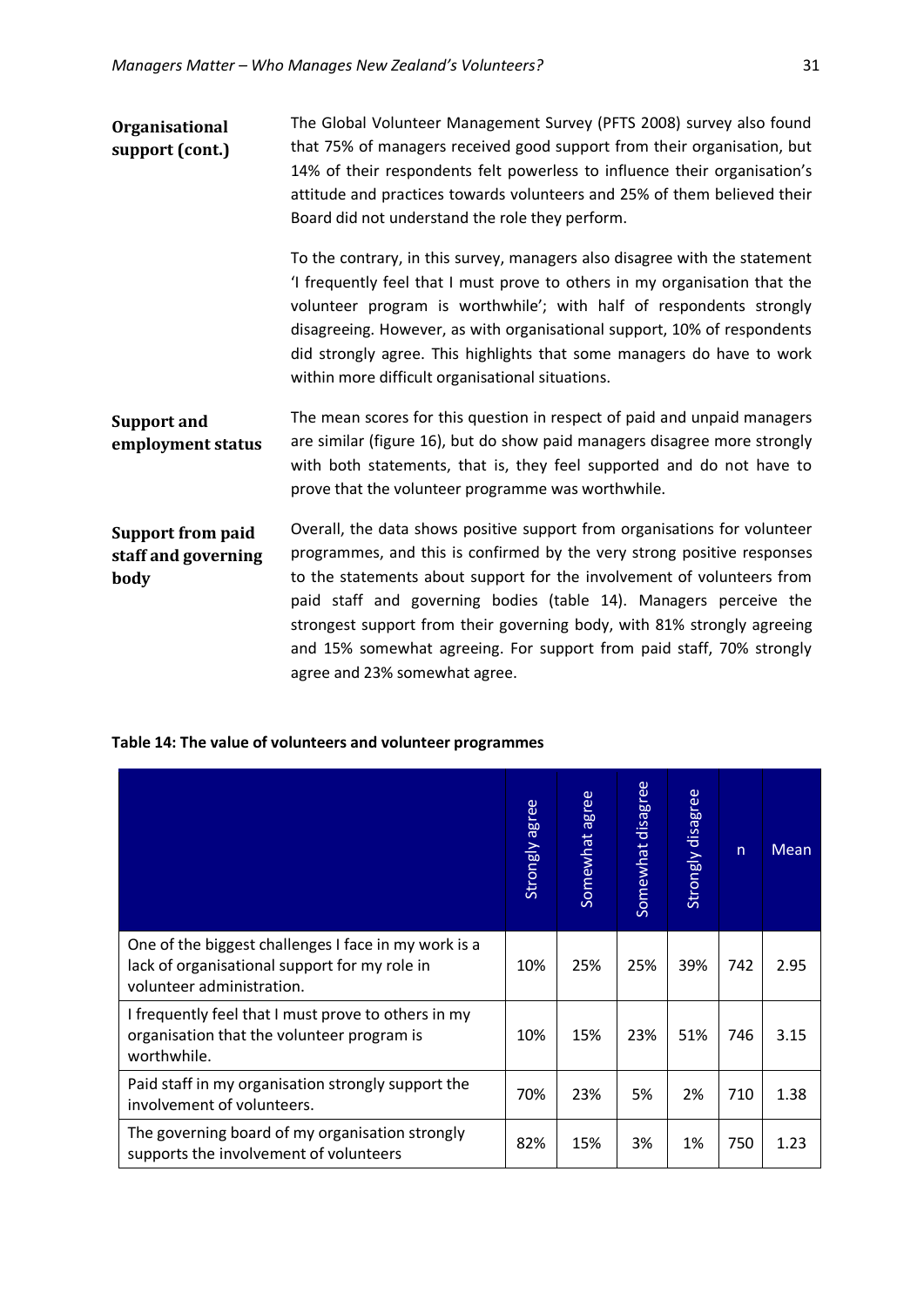### **Support and employment status** There are some differences between paid and unpaid managers' perceptions of the support they receive, although these are not statistically significant. Both are equally positive regarding the strong support from their governing body. However, while both groups feel volunteer involvement is supported by their organisation's paid staff, paid managers agree more strongly (76% of paid managers; 55.8% unpaid managers). The mean score for unpaid managers was 1.64 compared to only 1.29 for paid managers (figure 16). Conversely, although the means are similar, only 4% of paid managers disagree or strongly disagree regarding paid staff support, 14% of unpaid managers feel paid staff do not value volunteer involvement.

#### <span id="page-41-0"></span>**Figure 16: The value of volunteers and volunteer programmes, by employment status**



\* On the 4-point scale from 1 strongly agree to 4 strongly disagree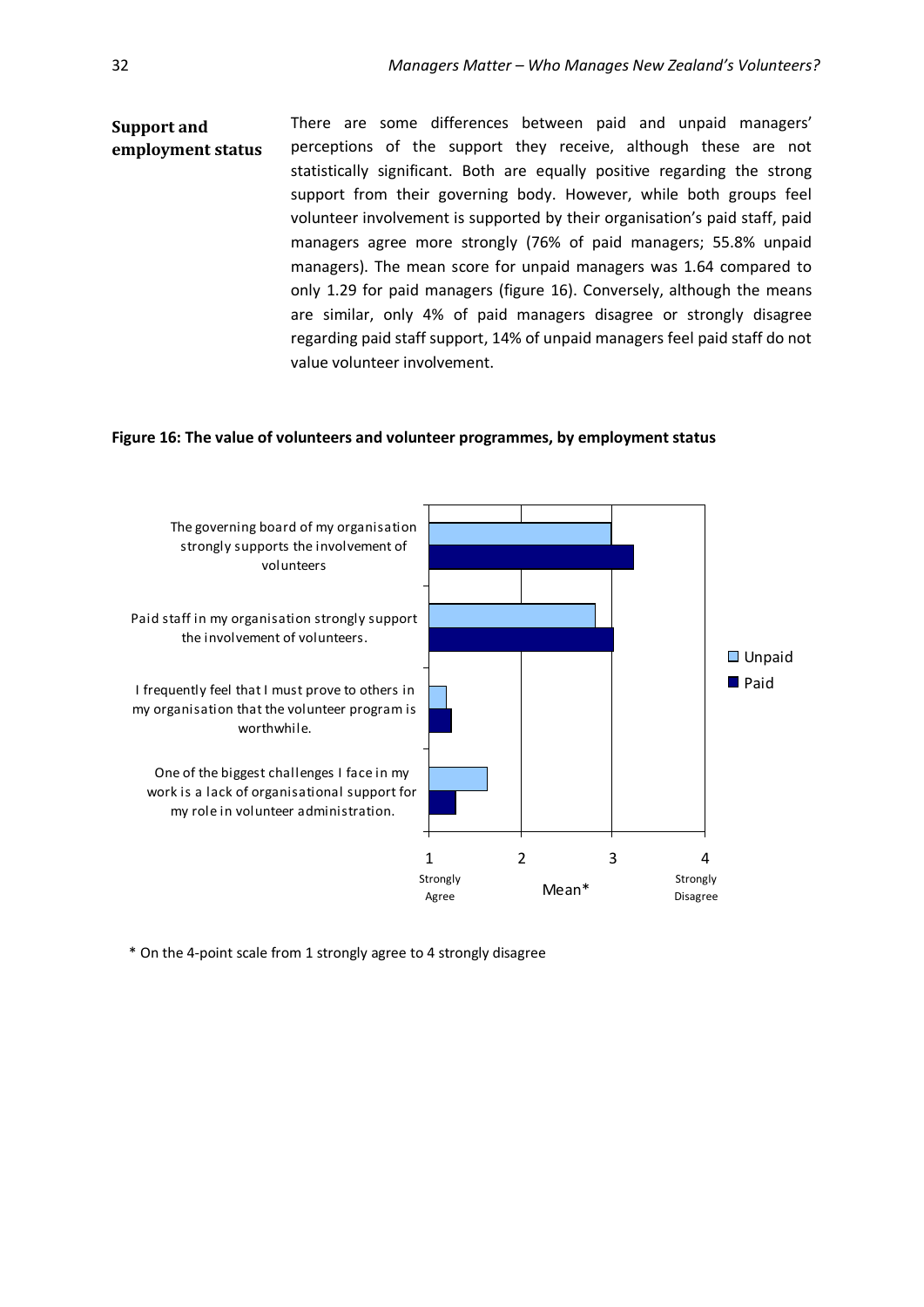### **Support sought in volunteer management role**

Managers were also asked what support they have sought in their volunteer management role. A variety of organisations and people were identified, both internally and externally to the respondent's organisation (table 15). Support from others within their organisation is by far the most used form of support by managers (81%). A third of respondents (35%) identify support from their line manager. External support is also important, including mentor/external supervision (25%), local volunteer centre (25%) and Volunteering New Zealand (13%).

A wide range of other support was identified, including government funders, other government agencies and Territorial Local Authorities (10), friends/my employer (for unpaid managers) (9), funders (non-government) (5), the organisation's volunteers (4), and advertising/media (3). Only 3% of respondents mention seeking support from other similar organisations, suggesting the potential of improving networking between organisations in the sector.

<span id="page-42-0"></span>**Table 15: People and organisations from whom managers have sought support**

|                                    | n   | $%$ * |
|------------------------------------|-----|-------|
| Others from within my organisation | 611 | 81%   |
| Line manager                       | 260 | 35%   |
| Local volunteer centre             | 191 | 25%   |
| Mentor/external supervision        | 190 | 25%   |
| <b>Volunteering New Zealand</b>    | 98  | 13%   |
| Other similar organisations        | 22  | 3%    |
| Other (please state)               | 92  | 12%   |

\* Percentage of all respondents (participants could choose multiple responses)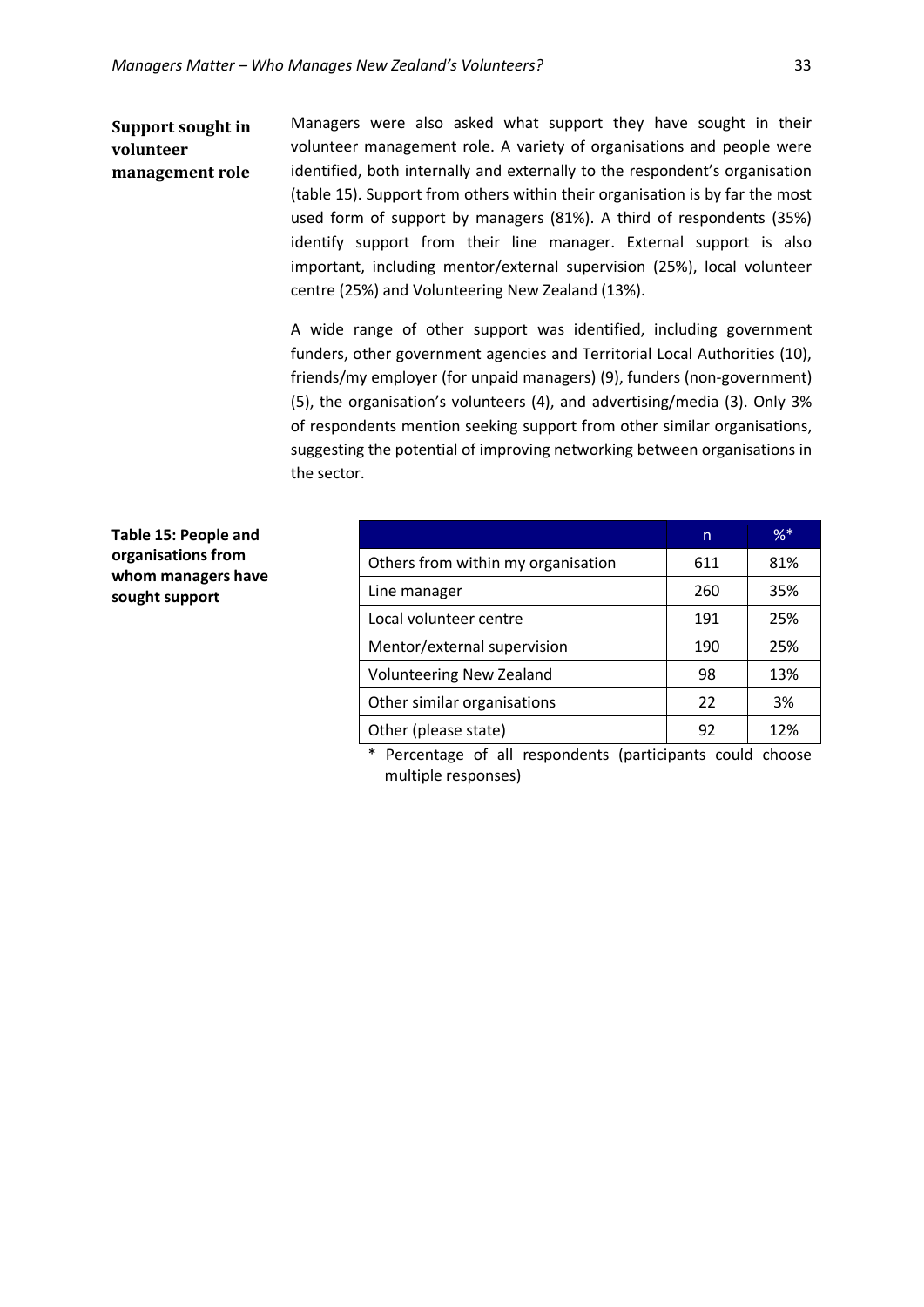# <span id="page-43-0"></span>**5: What training needs do managers have?**

An element of support from the organisation is the provision and access to training. This section analyses the training needs of survey respondents by providing a snapshot of the training respondents have already undertaken and the areas in which they perceive they need the most help.

### **Useful training** First, respondents were asked what training they had found useful in their current position. They could select from three categories:

- courses in human resource management;
- courses in general management;
- on-the-job training

They could also indicate other training (table 16).

<span id="page-43-1"></span>**Table 16: Training managers have found valuable in their current position**

|                                          | n   | $%$ * |
|------------------------------------------|-----|-------|
| Courses in human resource management     | 208 | 30%   |
| Courses in general management            | 254 | 36%   |
| On the job training                      |     | 67%   |
| Other (please indicate)                  | 233 | 33%   |
| Specific Training Area (H&S First Aid)   | 42  | 6%    |
| Training by specific organization        | 39  | 6%    |
| Experience                               | 34  | 5%    |
| None/Blank                               |     | 4%    |
| <b>Volunteer Centre</b>                  |     | 3%    |
| Unitec GradDip Not-for-Profit Management | 13  | 2%    |
| <b>Other Tertiary</b>                    | 13  | 2%    |
| Mentoring/ Peer Support                  | 12  | 2%    |
| <b>Volunteering New Zealand</b>          | 11  | 2%    |
| Leadership                               | 7   | 1%    |
| <b>Networks</b>                          | 7   | 1%    |
| Literature                               |     | 1%    |

\* Percentage of all respondents (participants could choose multiple responses)

On-the-job training has the highest number of responses: two-thirds of respondents to this question say they have found this form of training valuable. Courses in general management were second (36%) and those in human resource management third (30%). Of the other responses, training in specific areas (e.g. health & safety, first aid) has 42 responses. 39 respondents mention training by a specific named organisation; in addition 22 identify training from Volunteer Centres and 11 from Volunteering New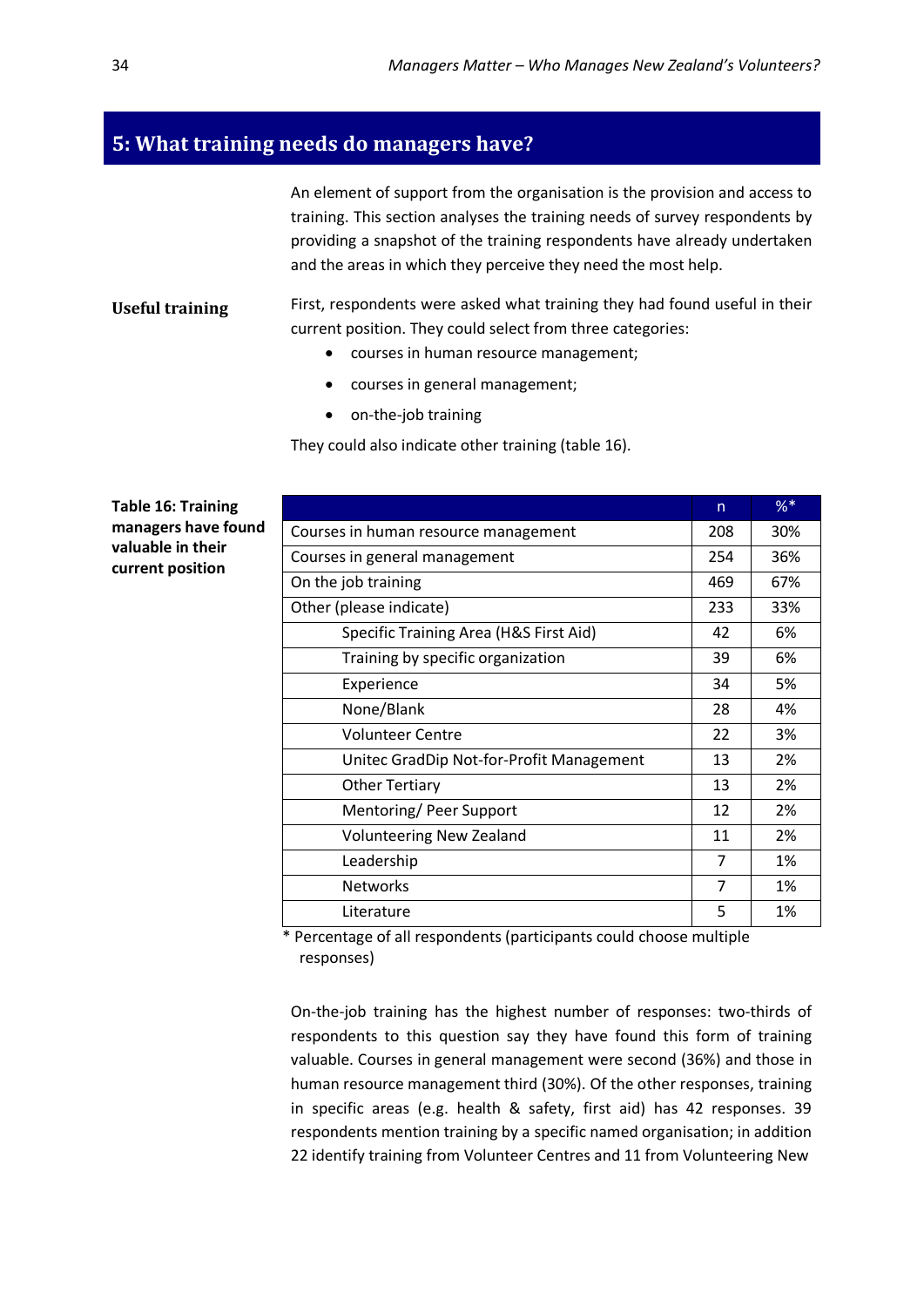

<span id="page-44-0"></span>**Figure 17: Training managers have found valuable in their current position, by employment status and job title**

**Paid (n=545) Unpaid (n=283) U** Volunteer Coordinator (n=219) U Manager of Volunteers (n=585)

Zealand. 13 identify the Unitec Graduate Diploma in Not-for-Profit Management, and 13 other tertiary qualifications. A small number of responses mention mentoring/peer support (12) and networks (7). 27 of those selecting 'other' then wrote 'none'.

- **Useful training and job title** Volunteer Coordinators have found all types of training more useful than Managers of Volunteers, particularly on the job training (figure 18). There are few differences between paid and unpaid managers, although proportionally more paid staff have found courses in both general and human resource management useful.
- **Future training needs** In respect of future training needs, 74% of respondents say extra training would be helpful for aspects of their job. There was no relationship between a need for training and employment status (paid/unpaid) or job title (volunteer coordinator/manager of volunteers).

Respondents were presented with six areas of training, plus 'other', and asked which would be most useful (table 17). There is highest demand for training in management skills, volunteer recruitment and communications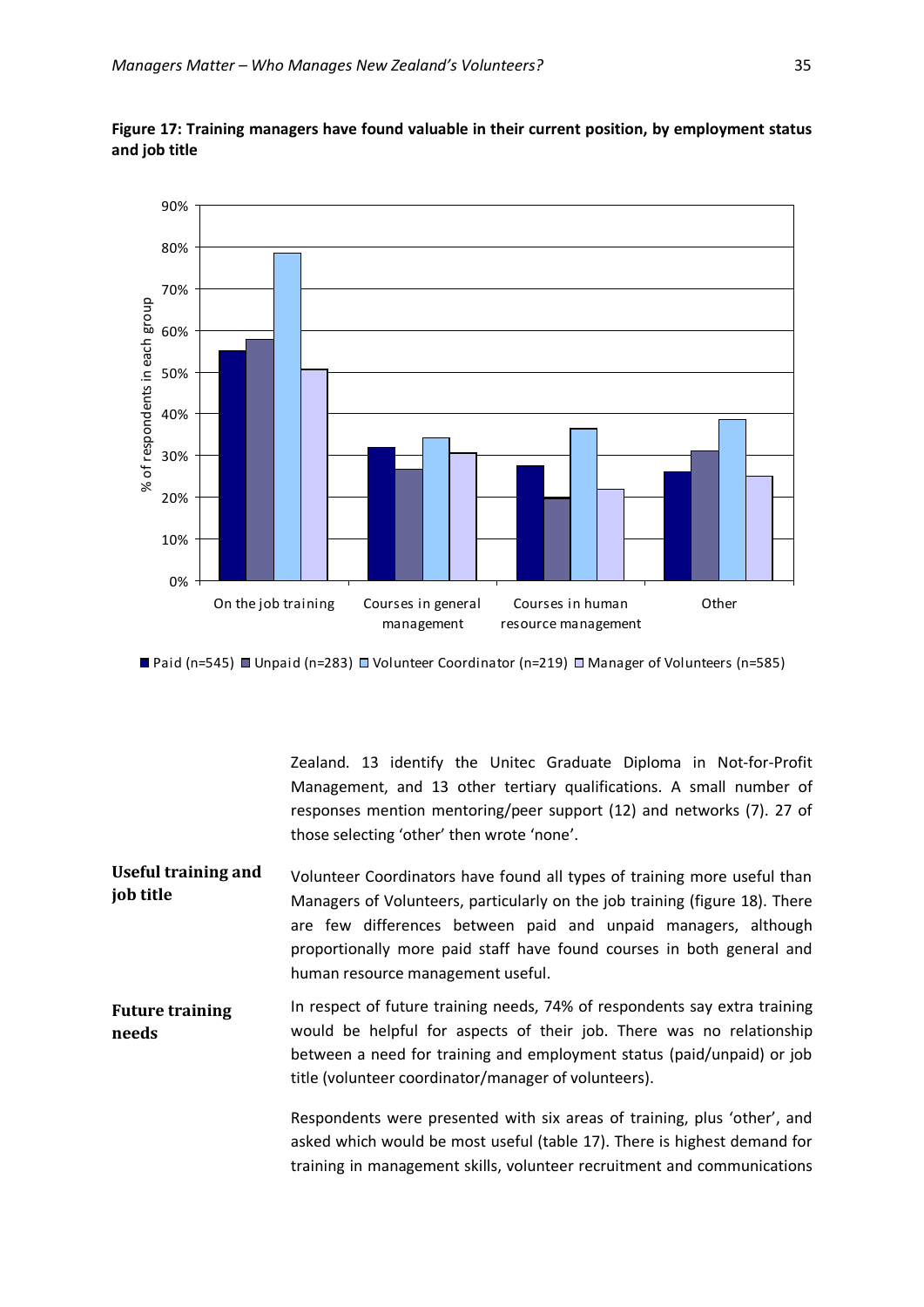(each identified by around 45% of respondents to this question). This is followed by training in policy development and data management (both 37%). 33% identify problem-solving training while 86 state other training needs, including people management (27 respondents), computer/ technology/IT/social media (10), fundraising (10), and a range of other topics (see table 17).

<span id="page-45-0"></span>

| Table 17: Most useful |                                     | Response      | $%$ * |
|-----------------------|-------------------------------------|---------------|-------|
| training              | Management skills                   | 265           | 47%   |
|                       | Volunteer recruitment               | 259           | 46%   |
|                       | Communications                      | 246           | 44%   |
|                       | Policy development                  | 210           | 37%   |
|                       | Data management                     | 207           | 37%   |
|                       | Problem solving                     | 185           | 33%   |
|                       | Other:                              | 86            | 15%   |
|                       | People Management                   | 27            | 5%    |
|                       | Computer/technology/IT/Social Media | 10            | 2%    |
|                       | Fundraising                         | 10            | 2%    |
|                       | <b>Specific Skills</b>              | 8             | 1%    |
|                       | Financial/Budgeting/Accounting      | 7             | 1%    |
|                       | <b>Teaching/Training Skills</b>     | 5             | 1%    |
|                       | Engagement (Local Govt, community)  | 4             | 1%    |
|                       | <b>Evaluation &amp; Research</b>    | 4             | 1%    |
|                       |                                     | $\sim$ $\sim$ |       |

\* Percentage of all respondents (participants could choose multiple responses)

**Training needs and employment status**

There are important differences between paid and unpaid managers (figure 18), however job title is not important. By far the most needed training for unpaid managers is volunteer recruitment; 90% of unpaid respondents would find recruitment training useful. This compares with the second placed management skills being identified by only 27% of unpaid respondents. Conversely, recruitment training is least needed by paid staff. Only 15% of paid managers identified recruitment training, compared with 34% management skills, 31% communications training, 28% policy development, 26% data management, and 24% wanting problem solving training.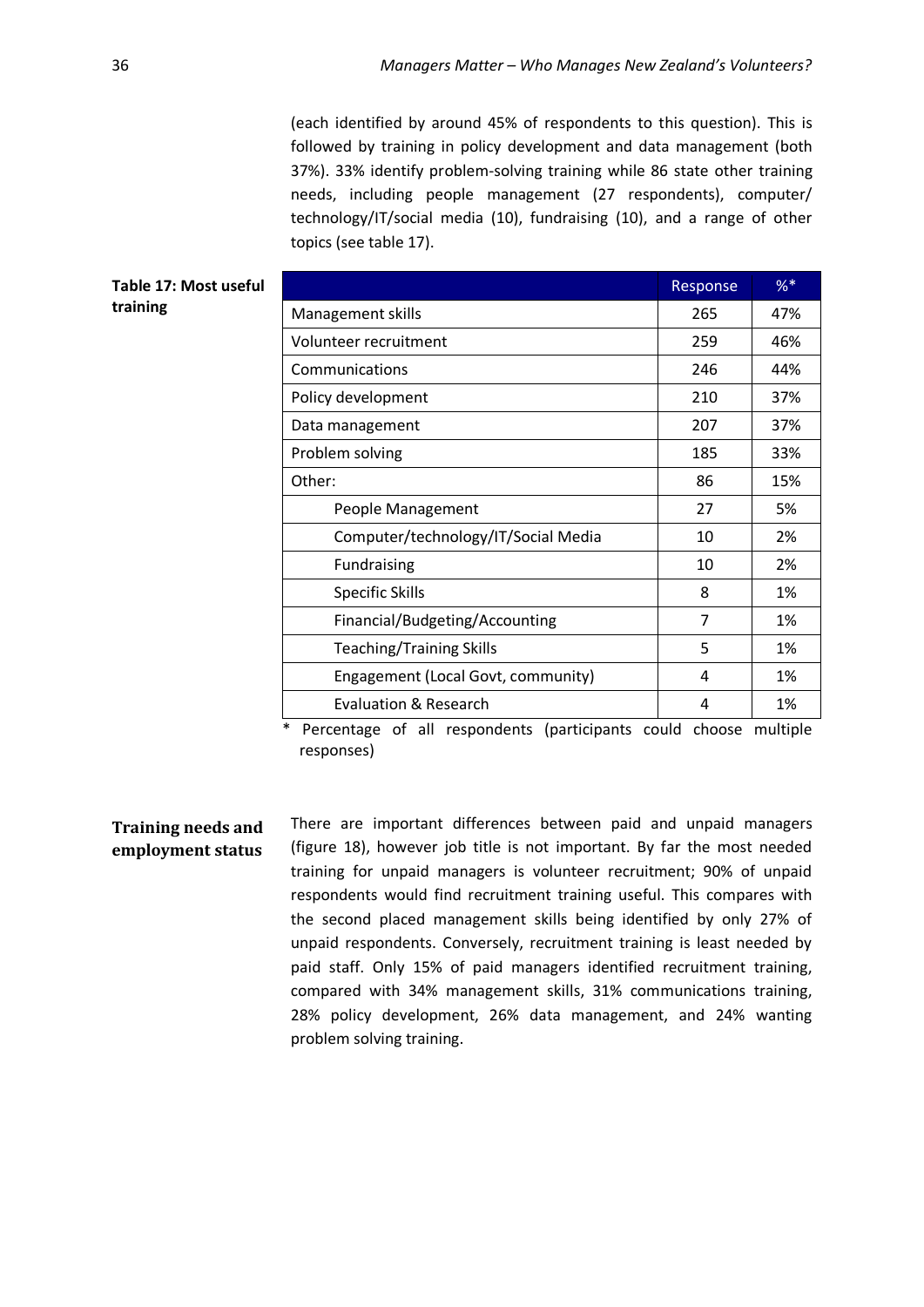

<span id="page-46-0"></span>**Figure 18: Most Useful Training, by employment status**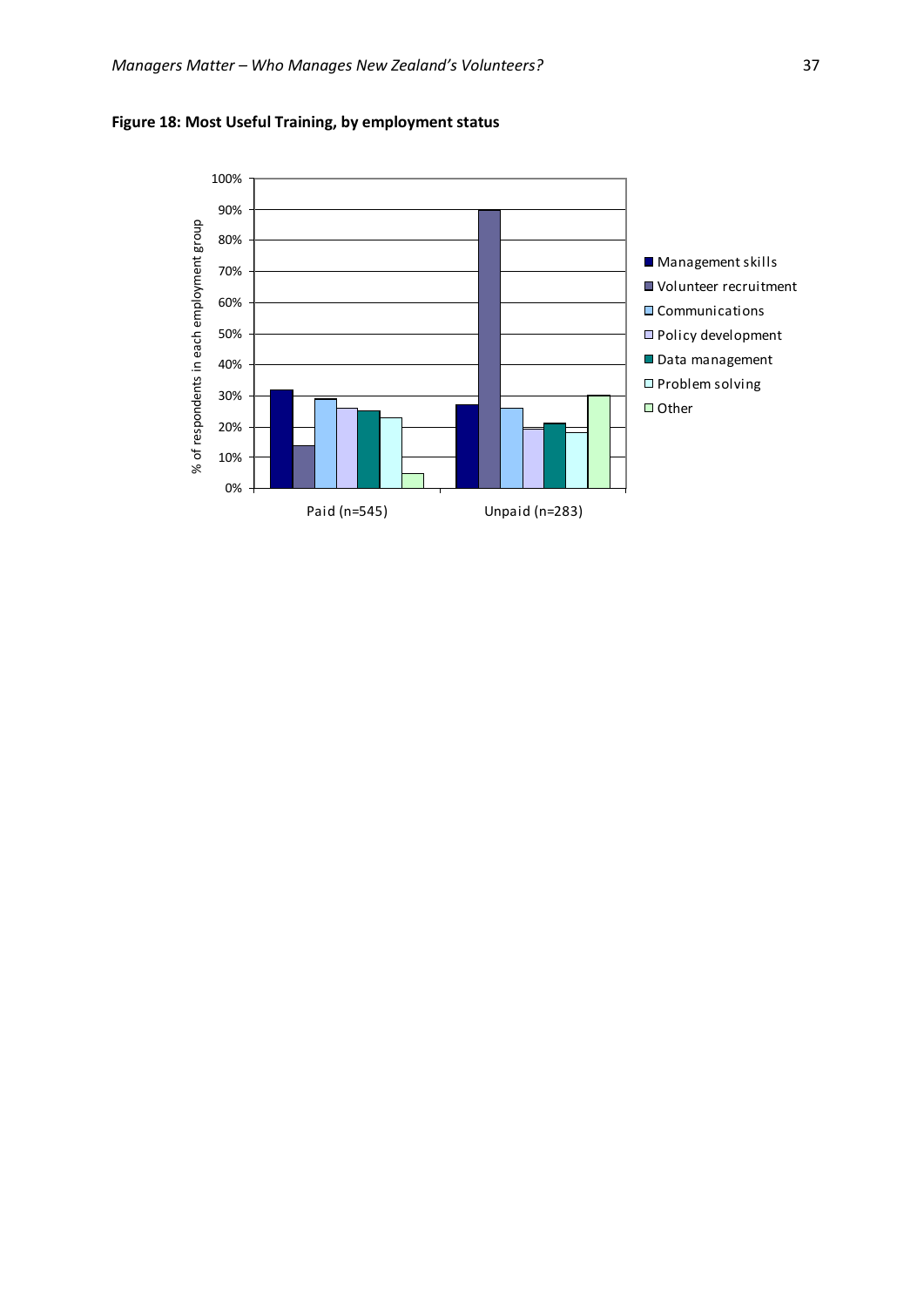# <span id="page-47-0"></span>**6: What are managers' future career plans?**

Against the prior description of training needs, this section analyses the future career plans of survey respondents to indicate workforce stability and career paths. Respondents were asked where they see themselves in the short-term (1 year) and long-term (5 years): in the same or different role and/or organisation, retired, or other. The analysis shows there are some differences between paid and unpaid managers.

**Short-term career plans** In the short-term, 7 out of 10 managers see their position unchanged (table 18); paid managers are more likely than unpaid managers to remain in the same position (75% of paid respondents, 60% of unpaid). Paid managers who do envisage short-term movement are going to other roles and/or organisations, indicating some will stay in volunteer management, but others will not.

> For unpaid managers, volunteer management is not their career path: no unpaid managers plan to stay in the same role but move organisation, whereas 21% plan to move role within their organisation. In addition, 7% of unpaid managers plan to retire from their role within the next year.

> Of the 6% of managers who offered reasons for selecting 'other', much of the uncertainty is due to organisational and environmental change (particularly funding and local authority changes).

|                                                 | Short term (1 year) |        |       | Long term (5 years) |        |       |  |
|-------------------------------------------------|---------------------|--------|-------|---------------------|--------|-------|--|
|                                                 | Paid                | Unpaid | Total | Paid                | Unpaid | Total |  |
| Same role as currently employed                 | 75%                 | 60%    | 70%   | 24%                 | 18%    | 22%   |  |
| Similar role, different organisation            | 7%                  | 0%     | 5%    | 16%                 | 4%     | 11%   |  |
| Same organisation, different role               | 5%                  | 21%    | 10%   | 12%                 | 35%    | 20%   |  |
| In an entirely different role, new organisation | 8%                  | 3%     | 6%    | 24%                 | 8%     | 19%   |  |
| Retired                                         | 1%                  | 7%     | 3%    | 14%                 | 26%    | 18%   |  |
| Other                                           | 4%                  | 8%     | 6%    | 10%                 | 9%     | 9%    |  |
| Total                                           | 100%                | 100%   | 100%  | 100%                | 100%   | 100%  |  |
| $n=$                                            | 489                 | 252    | 741   | 487                 | 254    | 741   |  |

### <span id="page-47-1"></span>**Table 18: Short and Long-term Career Prospects of Managers, by employment status**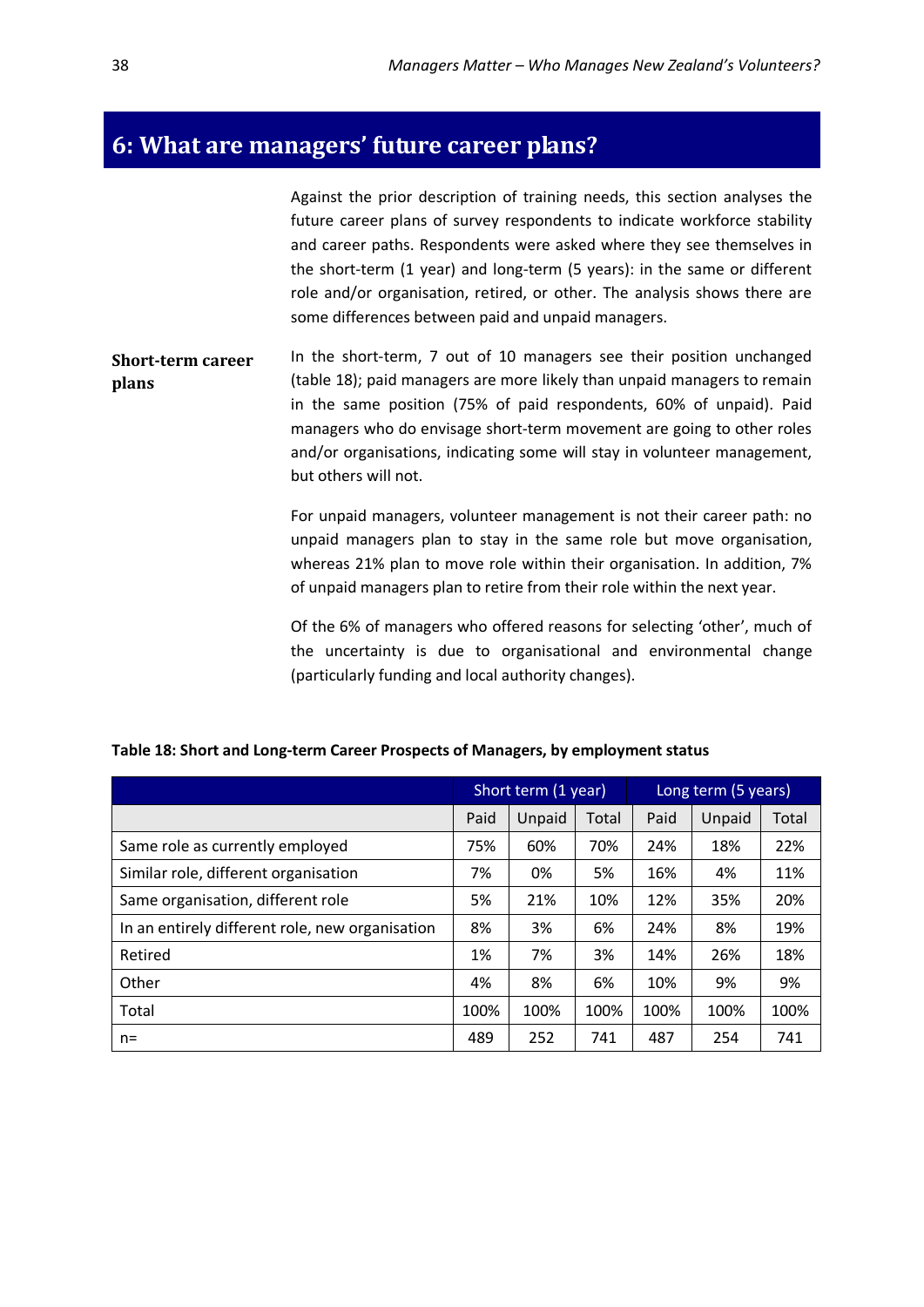**Long-term career plans** In the longer term (5 years), there are also some differences relating to both employment status and job titles (table 18).

> For unpaid managers it is the organisation rather than the role that is important. Many unpaid managers plan to stay with their organisation but not necessarily in the same role. 38% of unpaid Managers of Volunteers and 29% of unpaid Volunteer Coordinators see themselves in a different role in the organisation in 5 years time. Few unpaid managers (4%) see themselves staying in the same role but moving organisations.

> It is the longer term plans of these respondents that signal areas of concern. While 22% of unpaid volunteer coordinators and 16% of unpaid Managers of Volunteers see themselves in the same role in their organisation, importantly 31% of unpaid Volunteer Coordinators and 25% of unpaid Managers of Volunteers state they will be retiring from their role in the next 5 years.

> For paid managers, while there is some long-term stability, there is also movement between both roles and organisations. 24% of paid managers see themselves in the same role as currently employed in 5 years time; conversely, 24% see themselves in an entirely different role in a new organisation (table 19). 16% of paid volunteer coordinators said they would likely be within the organisation but in a different role (table 19), suggesting that these respondents do not necessarily see volunteer management as a long-term career. Of the paid staff, 1 in 3 (28%) of the paid part-time volunteer coordinators said they would retire in the next 5 years, compared with between 12 and 15% of other paid managers.

|                                                    |                          | Paid full-time                         | Paid part-time           |                                        | Unpaid                   |                          |       |
|----------------------------------------------------|--------------------------|----------------------------------------|--------------------------|----------------------------------------|--------------------------|--------------------------|-------|
|                                                    | Coordinator<br>Volunteer | $\mathcal{P}$<br>Volunteers<br>Manager | Coordinator<br>Volunteer | $\mathcal{P}$<br>Volunteers<br>Manager | Coordinator<br>Volunteer | Manager of<br>Volunteers | Total |
| Same role as currently employed                    | 26%                      | 23%                                    | 23%                      | 25%                                    | 22%                      | 16%                      | 22%   |
| Similar role, different organisation               | 13%                      | 19%                                    | 13%                      | 13%                                    | 3%                       | 3%                       | 12%   |
| Same organisation, different role                  | 16%                      | 12%                                    | 9%                       | 12%                                    | 29%                      | 38%                      | 20%   |
| In an entirely different role, new<br>organisation | 23%                      | 25%                                    | 20%                      | 25%                                    | 6%                       | 9%                       | 18%   |
| Retired                                            | 12%                      | 12%                                    | 28%                      | 15%                                    | 31%                      | 25%                      | 19%   |
| Other                                              | 10%                      | 10%                                    | 9%                       | 10%                                    | 10%                      | 9%                       | 10%   |
| Total                                              | 100%                     | 100%                                   | 100%                     | 100%                                   | 100%                     | 100%                     | 100%  |
| $n=$                                               | 128                      | 216                                    | 80                       | 68                                     | 72                       | 175                      | 739   |

<span id="page-48-0"></span>**Table 19: Long-term Career Prospects of Managers, by employment status and job title**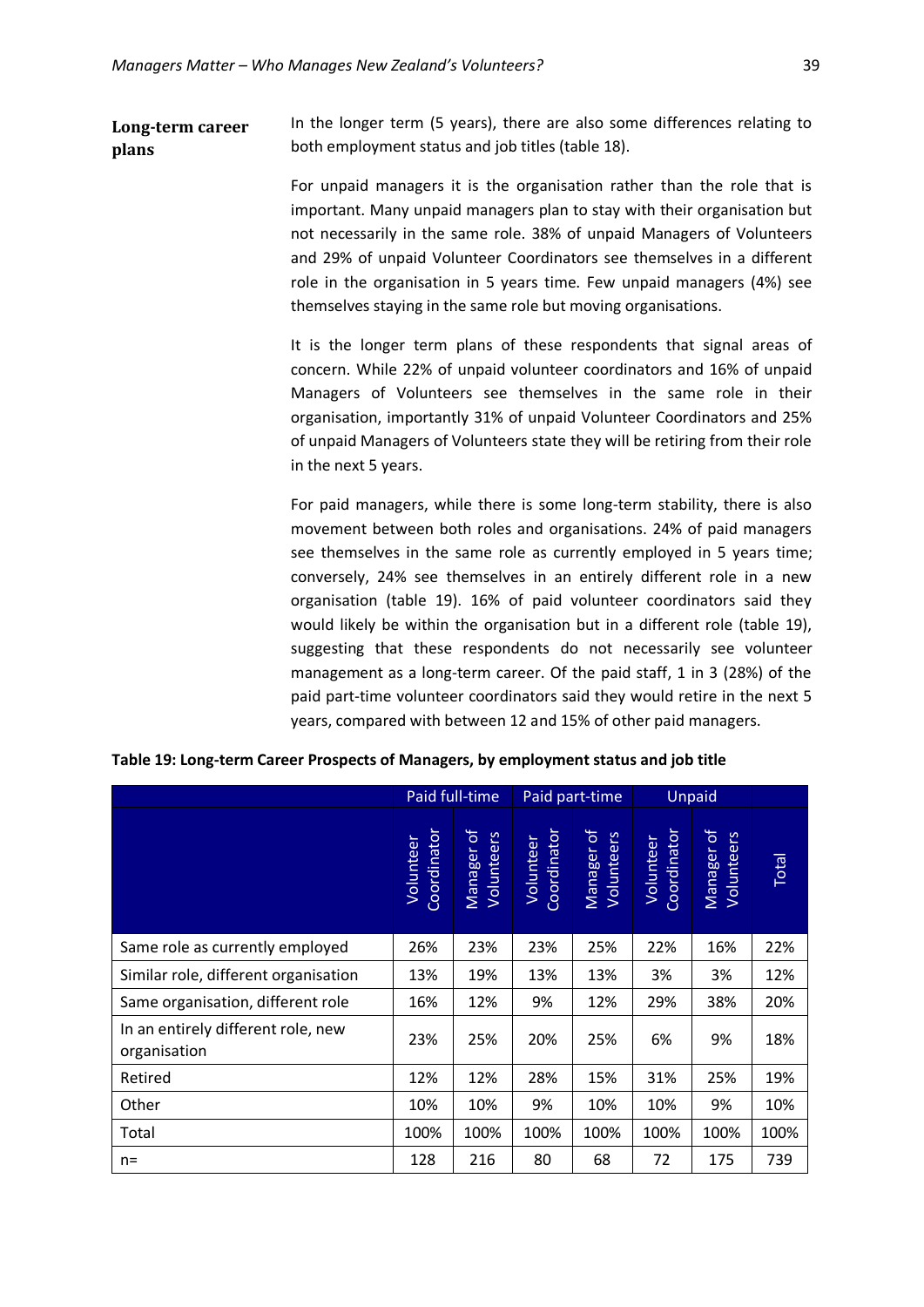# <span id="page-49-0"></span>**7: Conclusions and further questions**

This report provides much needed baseline data for understanding the sector and the role and importance of those managing volunteers. It is a snapshot. It tells us who are managing volunteers, what their role involves, how they feel about their role overall, their broad training needs, and where they see themselves in the future.

There are some heartening revelations about volunteer management. In many respects, the responses to the survey are similar to those undertaken overseas. This is surprising as volunteer management is often seen as being less developed in New Zealand.

The limitations of this piece of quantitative research have to be recognised. To understand the 'why', further research is required to investigate some of the emerging findings in more detail. In this section, the findings are analysed for opportunities for future research in order to further develop capacity in the sector. In addition, recommendations are made to encourage better management of volunteers.

**Organisations managing volunteers** The survey found that larger organisations tend to place more resources and effort into managing their large number of volunteers, than those with fewer resources. This is similar to overseas research, however the concern is that a number of managers are either unaware of having a budget to support their volunteers, or have no budget at all. Research (for example, Cordery & Tan, 2010) has shown that costs can be a barrier to the availability of volunteers. Since that research, the Income Tax Act (2009) has simplified the reimbursement of volunteers. Organisations are encouraged to budget to reimburse costs for those for whom expenses are a barrier to volunteering.

> Job titles are also an area that has been analysed in overseas studies. For example, in Canada Zarinpoush et al. (2004) stated that managers whose titles do not reflect their volunteer management responsibilities may find themselves in an ambiguous situation. In this survey, more of the respondents who do not have 'volunteer' in their job title feel squeezed in terms of their management of volunteers, than those who do have 'volunteer' in their job title. Organisations would do well to define carefully the jobs and titles of their Managers of Volunteers, to ensure the time this important job requires is acknowledged and allocated.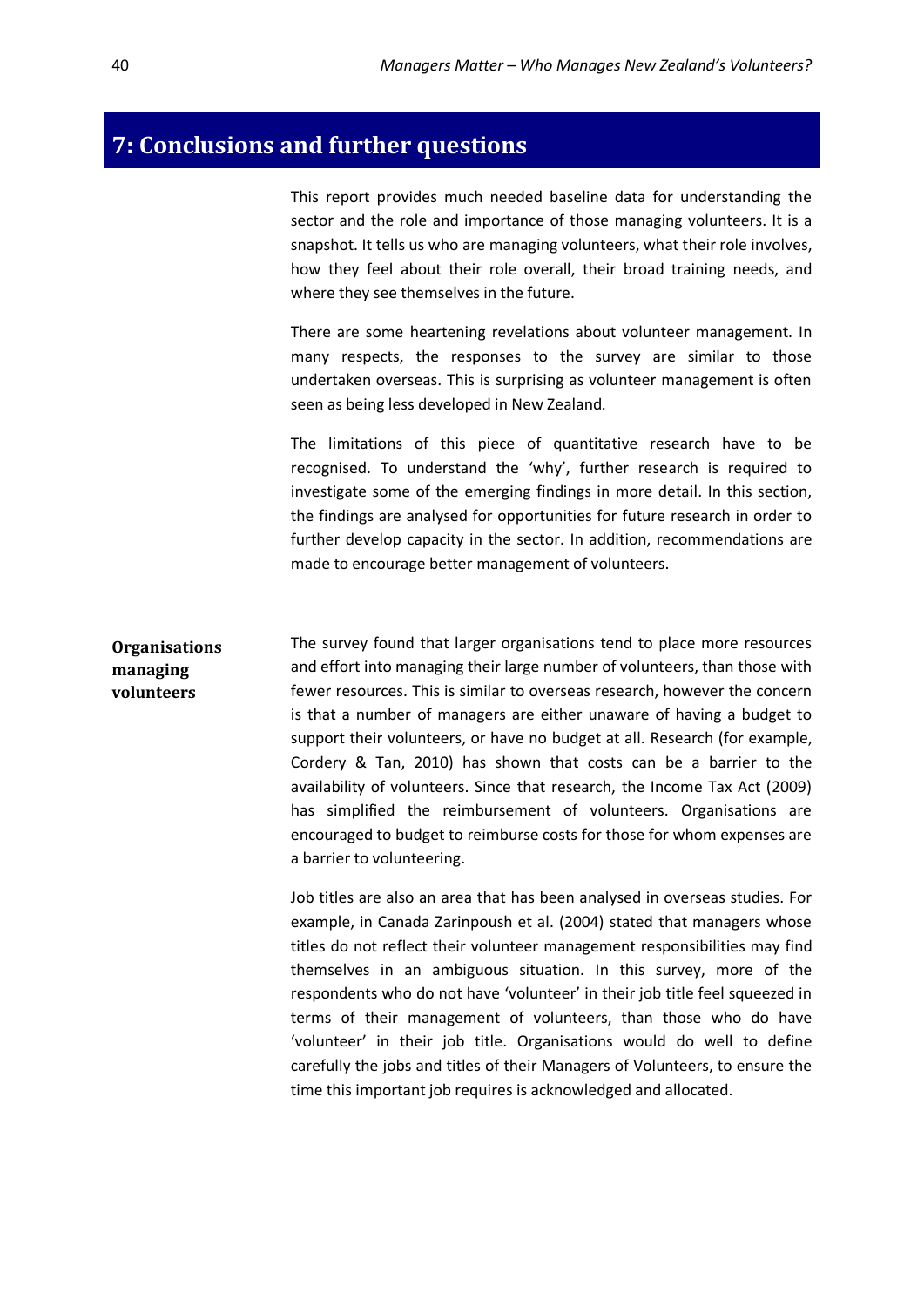**Job satisfaction, organisational support and rewards** The survey suggests high levels of satisfaction with the volunteer management role, and the support from organisations. Conversely, lack of time and money to achieve goals are challenges, and there are concerns related to inadequacy of compensation. There are contradictions regarding organisational support for volunteer management and managers. While most managers state that they are supported by their organisations, a majority also state that they squeeze their volunteer management role in around all of their other responsibilities. Focus groups or interviews with managers would be valuable to tease out the factors contributing to these reported levels of satisfaction. **Career paths, training and external support** The survey indicates a strong desire for further professional development. However, how will managers find the time and resources to attend training and development, whether on-the-job or externally, especially those who undertake this management role on an unpaid basis? Volunteer management is a dynamic profession; the survey suggests there may be multiple routes into and out of volunteer management. Further research should explore these various career paths in order to understand prior learning and support professional development. **Reaching out to the diversity of managers**  This survey gathered responses from across a wide area of the sector and included paid and unpaid managers, but it was still heavily weighted towards the more formal end of the not-for-profit sector. Further research should attempt to recruit participants from across the sector, including those for whom volunteer management is not a core role. This should include those who have less contact with existing volunteering support, for example organisations who are not members of Volunteer Centres. Twothirds of respondents submitted their details to a database to be held by Volunteering New Zealand to promote professional development.